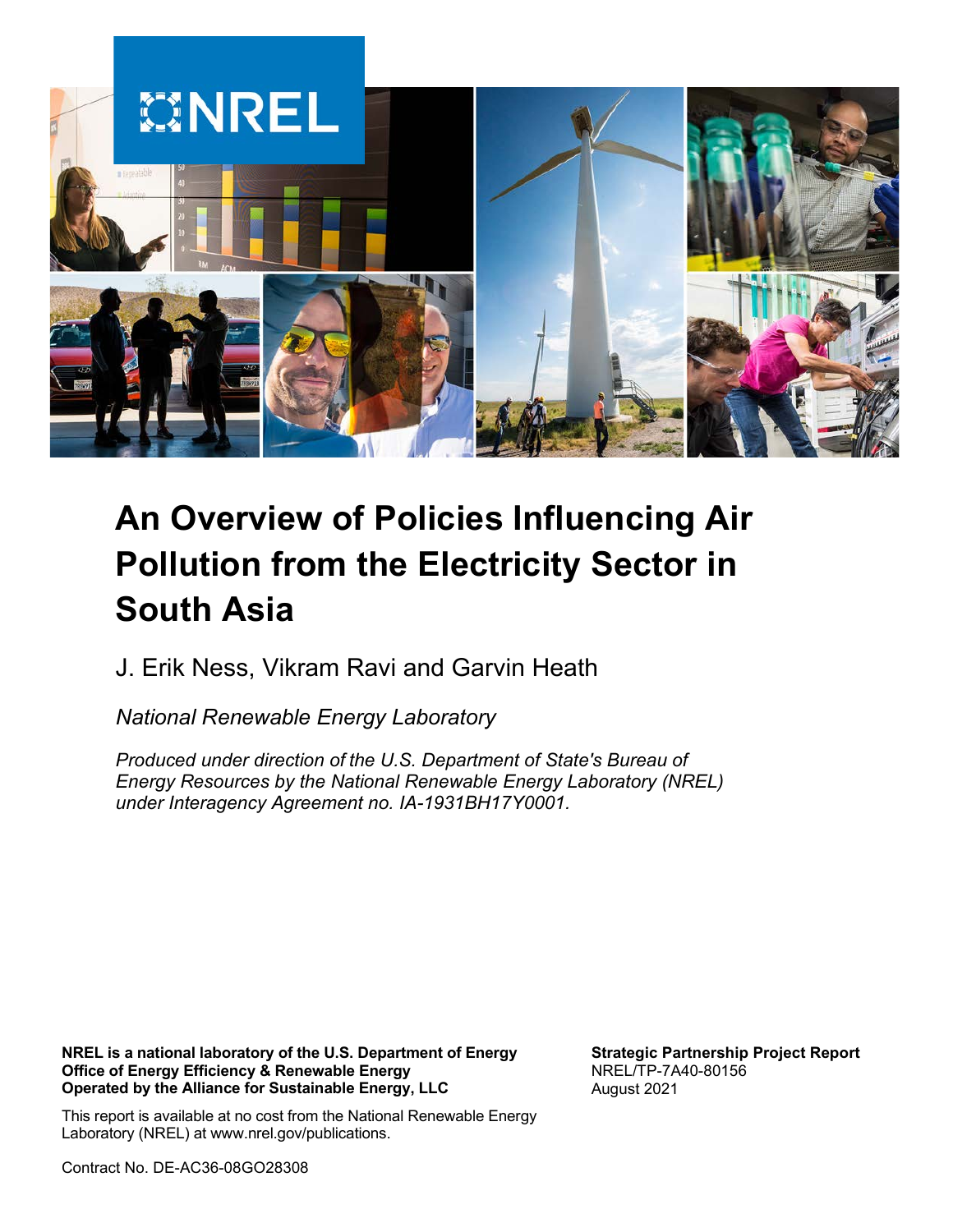

# **An Overview of Policies Influencing Air Pollution from the Electricity Sector in South Asia**

J. Erik Ness, Vikram Ravi and Garvin Heath

*National Renewable Energy Laboratory*

#### **Suggested Citation**

Ness, J. Erik, Vikram Ravi, and Garvin Heath. 2021. *An Overview of Policies Influencing Air Pollution from the Electricity Sector in South Asia*. Golden, CO: National Renewable Energy Laboratory. NREL/TP-7A40-80156. [https://www.nrel.gov/docs/fy21osti/80156.pdf.](https://www.nrel.gov/docs/fy21osti/80156.pdf)

**NREL is a national laboratory of the U.S. Department of Energy Office of Energy Efficiency & Renewable Energy Operated by the Alliance for Sustainable Energy, LLC**

This report is available at no cost from the National Renewable Energy Laboratory (NREL) at www.nrel.gov/publications.

Contract No. DE-AC36-08GO28308

**Strategic Partnership Project Report** NREL/TP-7A40-80156 August 2021

National Renewable Energy Laboratory 15013 Denver West Parkway Golden, CO 80401 303-275-3000 • www.nrel.gov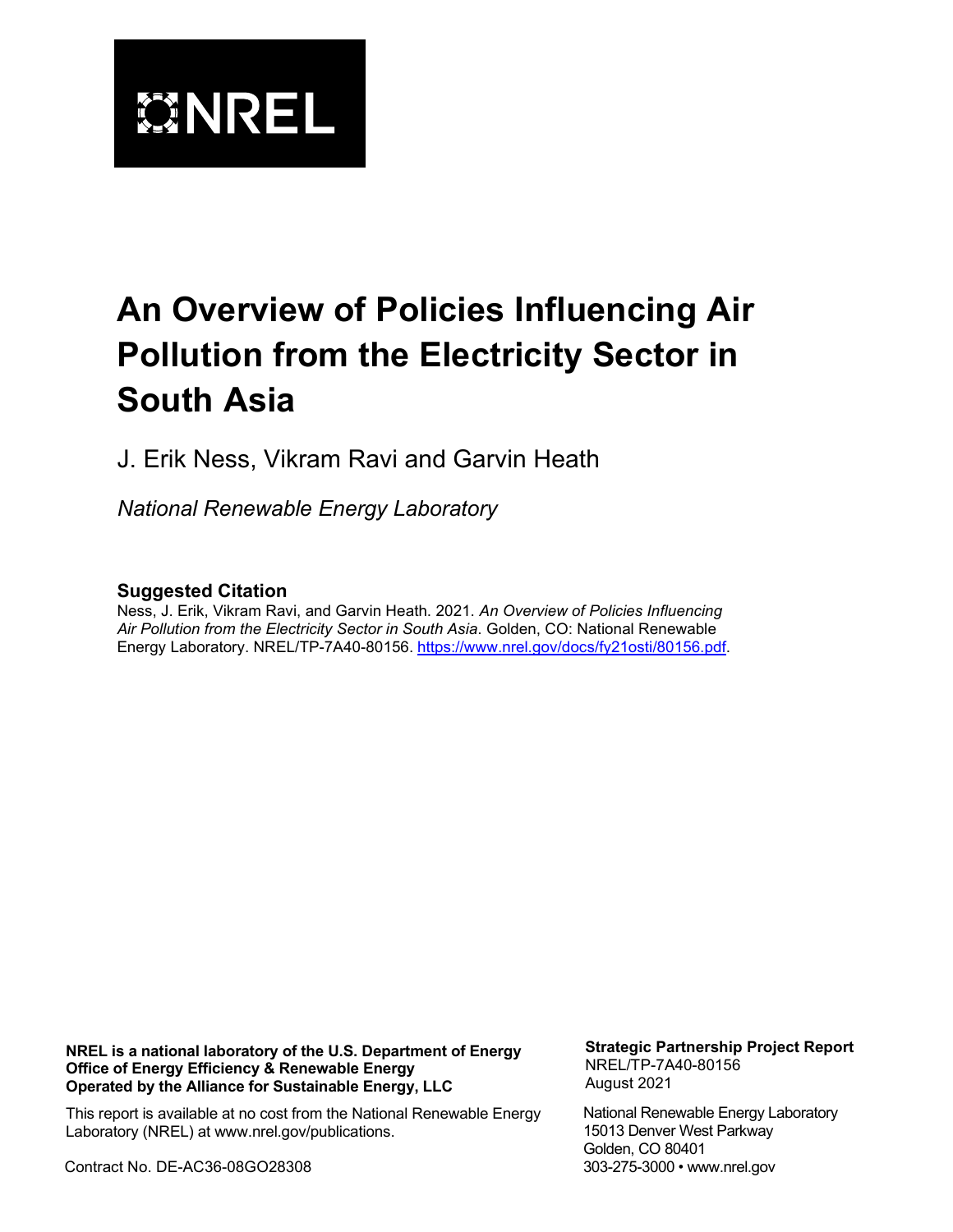#### **NOTICE**

This work was authored by the National Renewable Energy Laboratory, operated by Alliance for Sustainable Energy, LLC, for the U.S. Department of Energy (DOE) under Contract No. DE-AC36-08GO28308. Support for the work was also provided by the U.S. Department of State's Bureau of Energy Resources under Inter-Agency Agreement no. IAA-1931BH17Y0001. The views expressed in the article do not necessarily represent the views of the DOE or the U.S. Government. The U.S. Government retains and the publisher, by accepting the article for publication, acknowledges that the U.S. Government retains a nonexclusive, paid-up, irrevocable, worldwide license to publish or reproduce the published form of this work, or allow others to do so, for U.S. Government purposes.

> This report is available at no cost from the National Renewable Energy Laboratory (NREL) at [www.nrel.gov/publications.](http://www.nrel.gov/publications)

U.S. Department of Energy (DOE) reports produced after 1991 and a growing number of pre-1991 documents are available free via [www.OSTI.gov.](http://www.osti.gov/) 

*Cover Photos by Dennis Schroeder: (clockwise, left to right) NREL 51934, NREL 45897, NREL 42160, NREL 45891, NREL 48097, NREL 46526.*

NREL prints on paper that contains recycled content.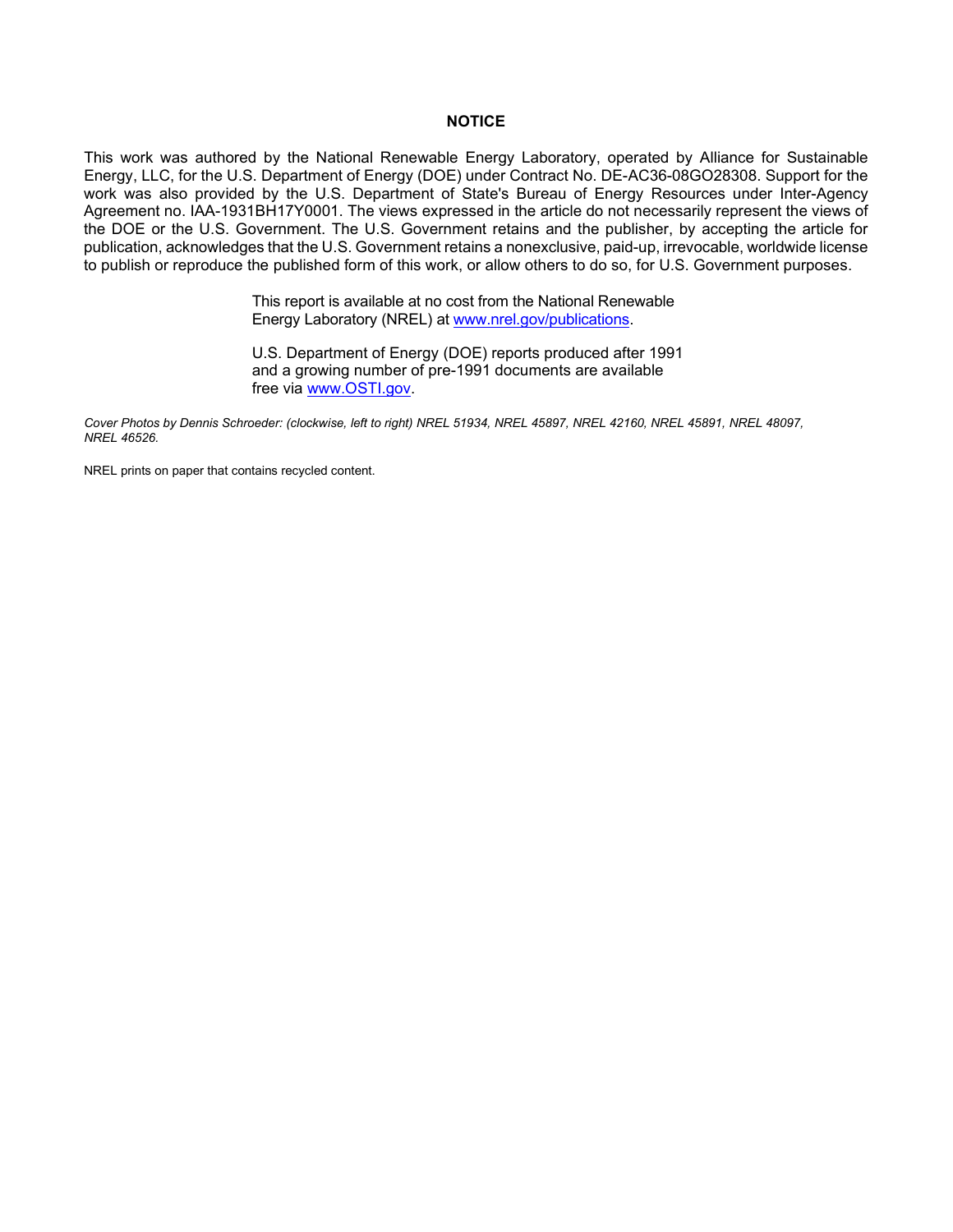## <span id="page-3-0"></span>**Acknowledgments**

The authors would like to thank Mark Pituch at the U.S. Department of State's Bureau of Energy Resources for his vision in both commissioning and guiding this research project.

The authors would also like to acknowledge the review input provided by other Department of State and USAID staff, including:

- Lanta V. Spencer, Kabul, Afghanistan
- Shayan Shafi, Acting Deputy Director, Economic Growth Office, USAID Bangladesh
- Anne N. Sherman, Dhaka, Bangladesh
- Shanker Khagi, Environment and Energy Specialist, USAID, U.S. Embassy, Kathmandu, Nepal
- Michelle Lorenzo, Kathmandu, Nepal
- Donald McCubbin, Acting Director, Office of Energy, USAID, U.S. Embassy, Islamabad, Pakistan
- Anne Sackville-West, Energy Officer, U.S. Embassy, Islamabad, Pakistan
- Luis G. Salas, Colombo, Sri Lanka.

In addition, the authors benefited from research assistance and reviews provided by the following in-country contacts:

- Christopher M. Wilkinson, Lieutenant Colonel, U.S. Army; Chief, Programs and Analysis, Kabul, Afghanistan
- Dr. Abdullah Al Mamun, Deputy Director, Department of Environment, Ministry of Environment, Forest and Climate Change, Bangladesh.

The following staff at the National Renewable Energy Laboratory also made important contributions to this report through their guidance, review input, and research: David Palchak, Edward Settle, Jason Youngstrom, Ilya Chernyakhovskiy, and Daniel Bennett.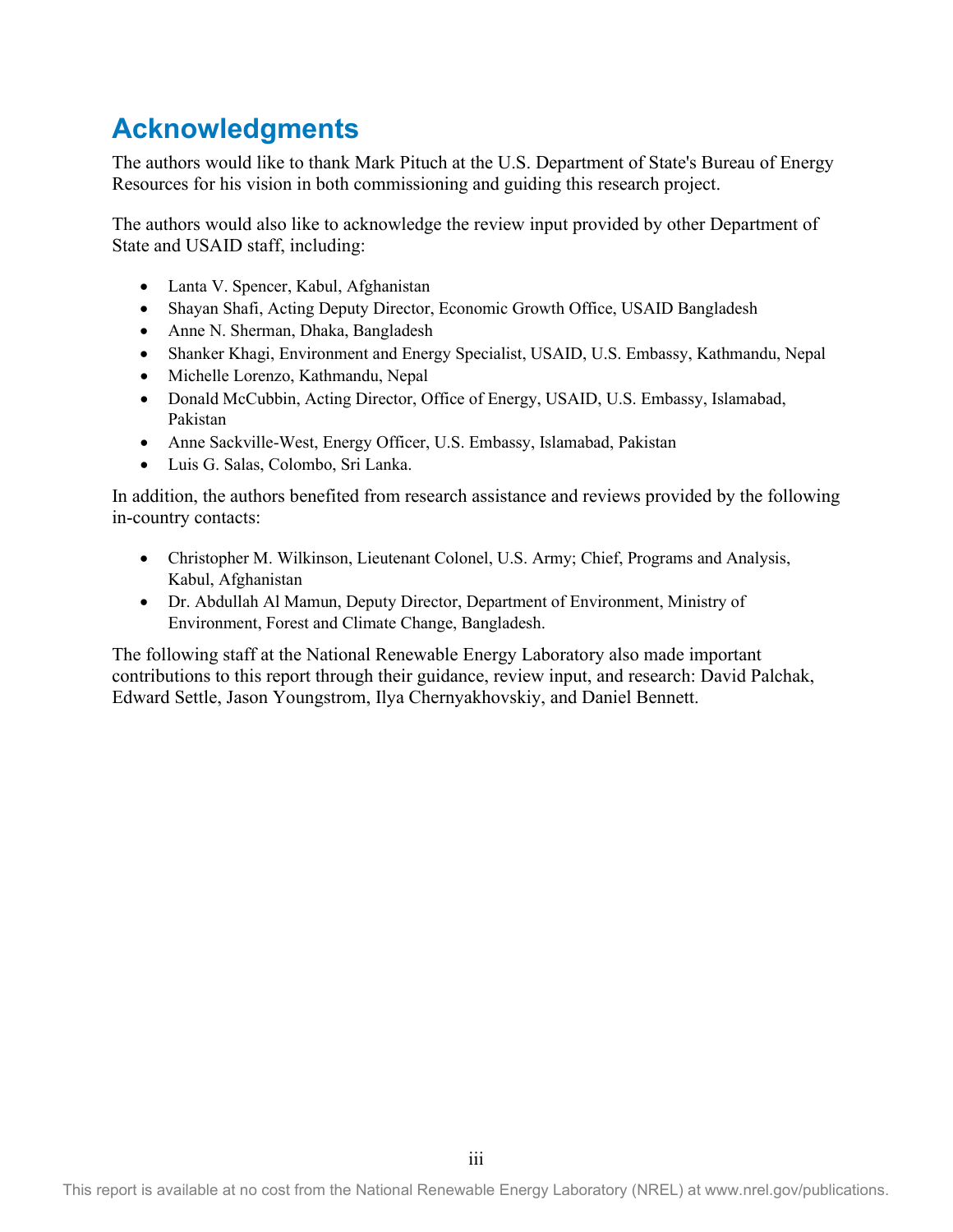## <span id="page-4-0"></span>**List of Acronyms**

| <b>ADB</b>            | Asian Development Bank                                                                   |
|-----------------------|------------------------------------------------------------------------------------------|
| <b>BIMSTEC</b>        | Bay of Bengal Initiative for Multi-Sectoral Technical and Economic Cooperation           |
| <b>CASA-1000</b>      | Central Asia-South Asia (transmission project)                                           |
| <b>CBET</b>           | cross-border electricity trade                                                           |
| <b>CEMS</b>           | continuous emissions monitoring system                                                   |
| <b>CHP</b>            | combined heat and power                                                                  |
| $\rm CO$              | carbon monoxide                                                                          |
| <b>COPD</b>           | chronic obstructive pulmonary disease                                                    |
| <b>CPEC</b>           | China Pakistan Economic Corridor                                                         |
| DG                    | distributed generation                                                                   |
| DHC                   | district heating and cooling                                                             |
| <b>DHP</b>            | district heating and cooling                                                             |
| <b>ESP</b>            | electrostatic precipitator                                                               |
| <b>EPA</b>            | U.S. Environmental Protection Agency                                                     |
| <b>ESCO</b>           | energy service company                                                                   |
| FGD                   | flue gas desulfurization                                                                 |
| <b>FIT</b>            | feed-in tariff                                                                           |
| <b>GDP</b>            | gross domestic product                                                                   |
| <b>GHG</b>            | greenhouse gas                                                                           |
| GW                    | gigawatt                                                                                 |
| <b>INDC</b>           | intended nationally determined contribution                                              |
| <b>LNG</b>            | liquefied natural gas                                                                    |
| <b>LPG</b>            | liquified petroleum gas                                                                  |
| <b>MW</b>             | megawatts                                                                                |
| <b>NDC</b>            | nationally determined contribution                                                       |
| <b>NAAQS</b>          | national ambient air quality standards                                                   |
| <b>NO<sub>x</sub></b> | oxides of nitrogen                                                                       |
| PM                    | particulate matter (e.g., $PM_{2.5}$ , which has an aerodynamic diameter of 2.5 $\mu$ m) |
| <b>PPA</b>            | power purchase agreement                                                                 |
| ppm                   | parts per million                                                                        |
| PV(s)                 | photovoltaic(s)                                                                          |
| <b>REC</b>            | renewable energy credit                                                                  |
| <b>RES</b>            | renewable electricity standard                                                           |
| <b>RPS</b>            | renewable portfolio standard                                                             |
| <b>SAARC</b>          | South Asian Association for Regional Cooperation                                         |
| <b>SARI/EI</b>        | South Asia Regional Initiative for Energy Integration                                    |
| <b>SCR</b>            | selective catalytic reduction                                                            |
| <b>SNCR</b>           | selective noncatalytic reduction                                                         |
| SO <sub>x</sub>       | oxides of sulfur                                                                         |
| T&D                   | transmission and distribution                                                            |
| <b>TUTAP</b>          | Turkmenistan, Uzbekistan, Tajikistan, Afghanistan, and Pakistan                          |
| U.S.                  | <b>United States</b>                                                                     |
| <b>USAID</b>          | U.S. Agency for International Development                                                |
| <b>VOC</b>            | volatile organic compound                                                                |
| <b>VRE</b>            | variable renewable energy                                                                |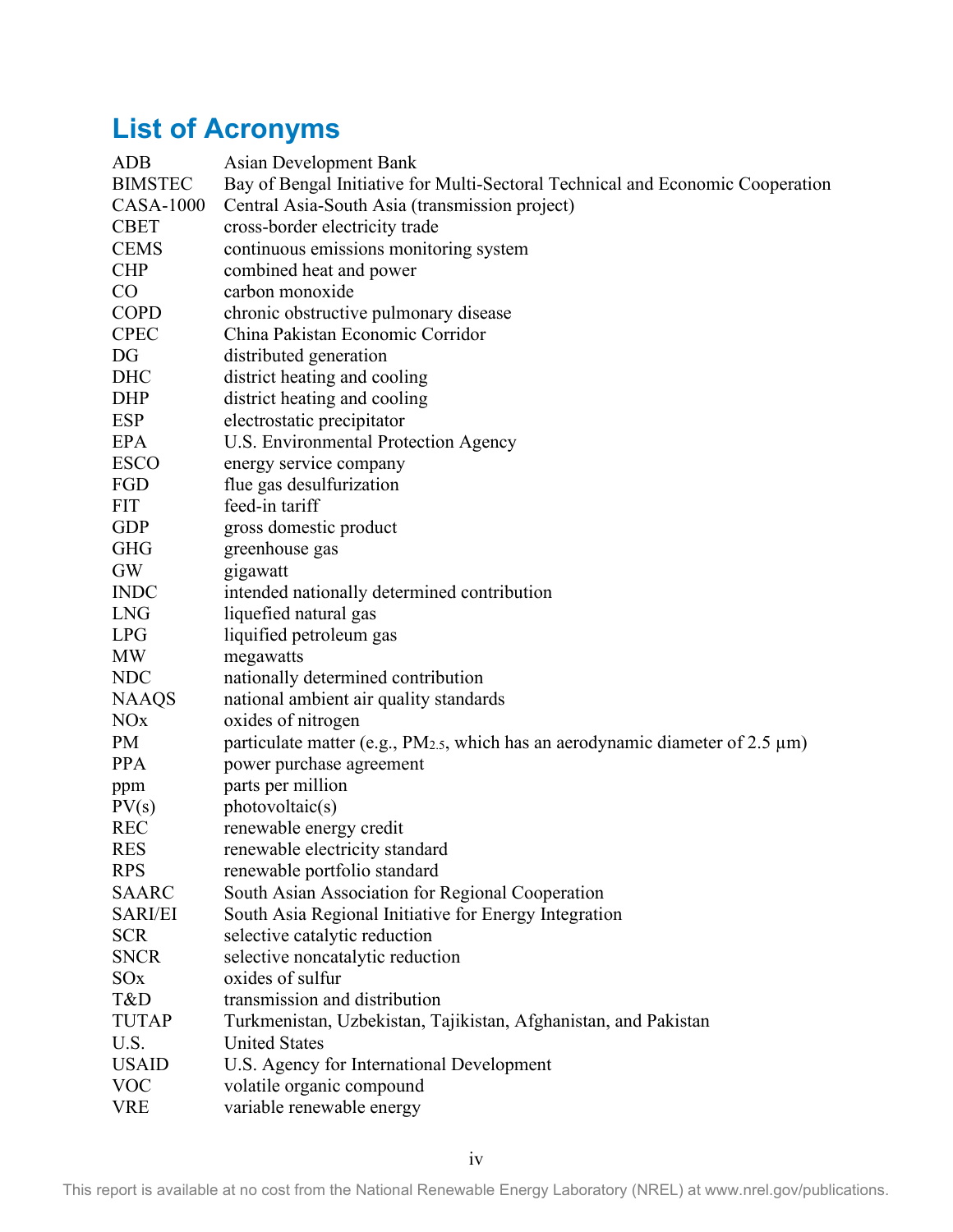## <span id="page-5-0"></span>**Abstract**

The electricity (power generation) sector is a substantial source of air pollution and associated health problems in South Asia and elsewhere. Fossil-fueled power plants emit a wide variety of harmful pollutants. The pollutants with the greatest health impacts are particulate matter and ozone. Once released into the atmosphere, there is no practical way to remove air pollutants, which means that policies designed to improve air quality have to limit the pollutants before release. However, tackling such pollution is challenging, particularly in developing economies, due to the need to provide electricity as a basic necessity for their citizens and as an engine of economic growth.

This report provides examples of policies impacting air pollution from the fossil-fuel electricity sector in the South Asian countries of Afghanistan, Bangladesh, Bhutan, India, Maldives, Nepal, Pakistan, and Sri Lanka. Information on policies in some countries was difficult to locate; therefore, this is not a comprehensive study, but rather an overview or "scan" of the sector that includes examples of: (1) policies that directly regulate air quality by limiting emissions from specific point sources (by restricting operating hours, for instance); and (2) indirect policies that incentivize or disincentivize polluting activities, such as policies to encourage fuel switching to or from cleaner renewable resources, for example.

The report shows:

- 1. The great variation among the policy instruments used in each country
- 2. That many countries, especially those that have a mismatch between seasonal demand and resource availability, could improve energy security and reduce air pollution through increased cross-border electricity trade
- 3. Some countries have seemingly contradictory policies (promoting both coal and renewables, for instance).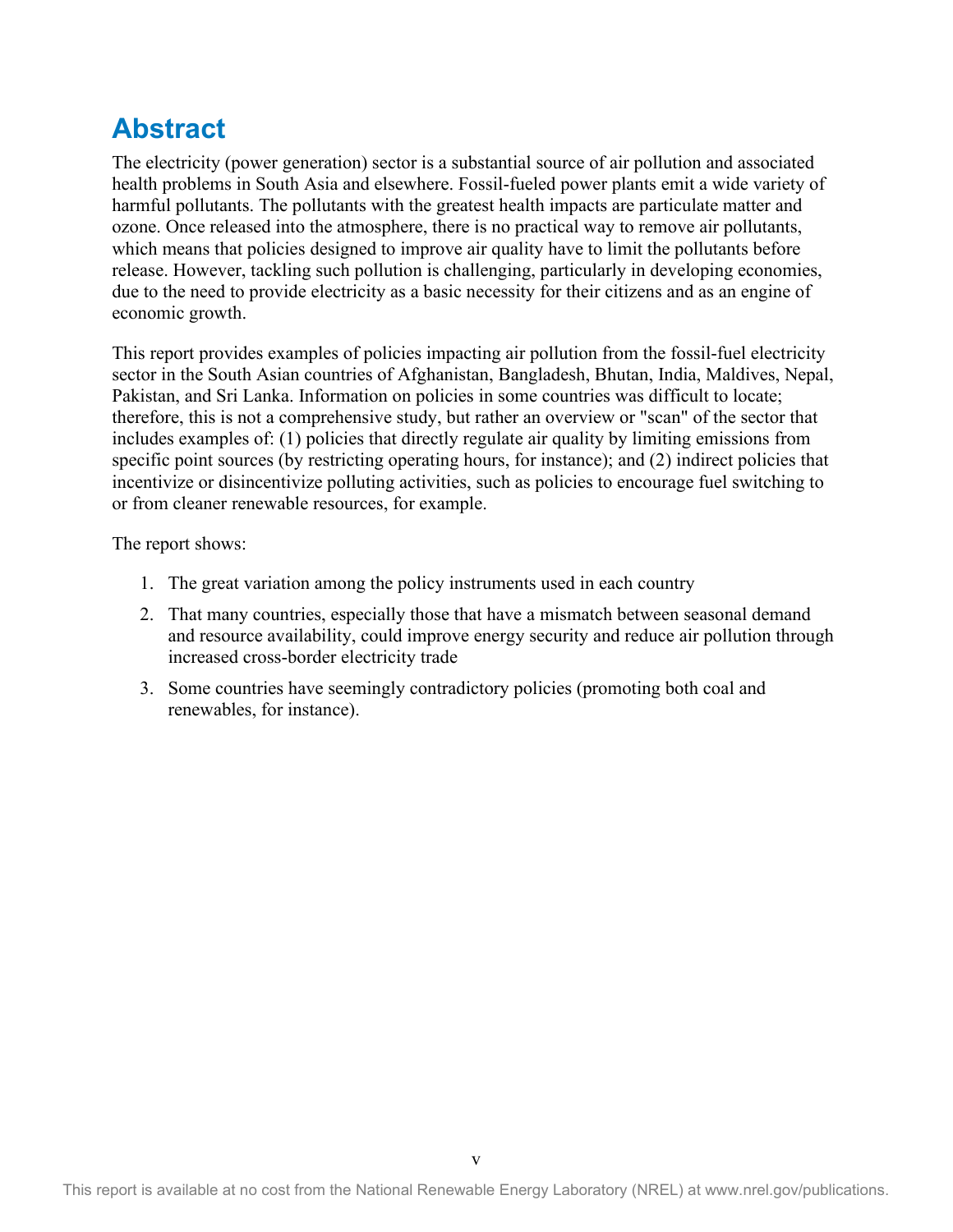## <span id="page-6-0"></span>**Table of Contents**

| 1            |       |                                                                                                  |  |  |  |  |  |
|--------------|-------|--------------------------------------------------------------------------------------------------|--|--|--|--|--|
|              | 1.1   |                                                                                                  |  |  |  |  |  |
|              | 1.2   |                                                                                                  |  |  |  |  |  |
|              | 1.3   |                                                                                                  |  |  |  |  |  |
| $\mathbf{2}$ |       |                                                                                                  |  |  |  |  |  |
| 3            |       |                                                                                                  |  |  |  |  |  |
|              | 3.1   |                                                                                                  |  |  |  |  |  |
|              | 3.2   |                                                                                                  |  |  |  |  |  |
|              | 3.3   |                                                                                                  |  |  |  |  |  |
|              | 3.4   | More-Efficient Combustion Technologies To Reduce Fuel Consumption Per Unit of Energy Generated13 |  |  |  |  |  |
|              | 3.5   |                                                                                                  |  |  |  |  |  |
|              |       |                                                                                                  |  |  |  |  |  |
|              | 3.6   |                                                                                                  |  |  |  |  |  |
| 4            |       |                                                                                                  |  |  |  |  |  |
|              | 4.1   | Policies and Regulations that Can Lead To Increased Emissions or Delay Emissions Reductions15    |  |  |  |  |  |
|              | 4.1.1 | Mandates, Financial, and Other Incentives for Combustion-Based Generation and Fuels15            |  |  |  |  |  |
|              | 4.1.2 |                                                                                                  |  |  |  |  |  |
|              | 4.1.3 |                                                                                                  |  |  |  |  |  |
|              | 4.2   |                                                                                                  |  |  |  |  |  |
|              | 4.2.1 |                                                                                                  |  |  |  |  |  |
|              | 4.2.2 |                                                                                                  |  |  |  |  |  |
|              | 4.2.3 |                                                                                                  |  |  |  |  |  |
|              | 4.2.4 |                                                                                                  |  |  |  |  |  |
|              | 4.2.5 |                                                                                                  |  |  |  |  |  |
|              | 4.2.6 |                                                                                                  |  |  |  |  |  |
|              | 4.3   |                                                                                                  |  |  |  |  |  |
|              | 4.3.1 |                                                                                                  |  |  |  |  |  |
|              | 4.3.2 |                                                                                                  |  |  |  |  |  |
|              | 4.3.3 |                                                                                                  |  |  |  |  |  |
| 5            |       |                                                                                                  |  |  |  |  |  |
| 6            |       |                                                                                                  |  |  |  |  |  |
|              |       |                                                                                                  |  |  |  |  |  |
|              |       |                                                                                                  |  |  |  |  |  |
|              | A.1   |                                                                                                  |  |  |  |  |  |
|              | A.2   |                                                                                                  |  |  |  |  |  |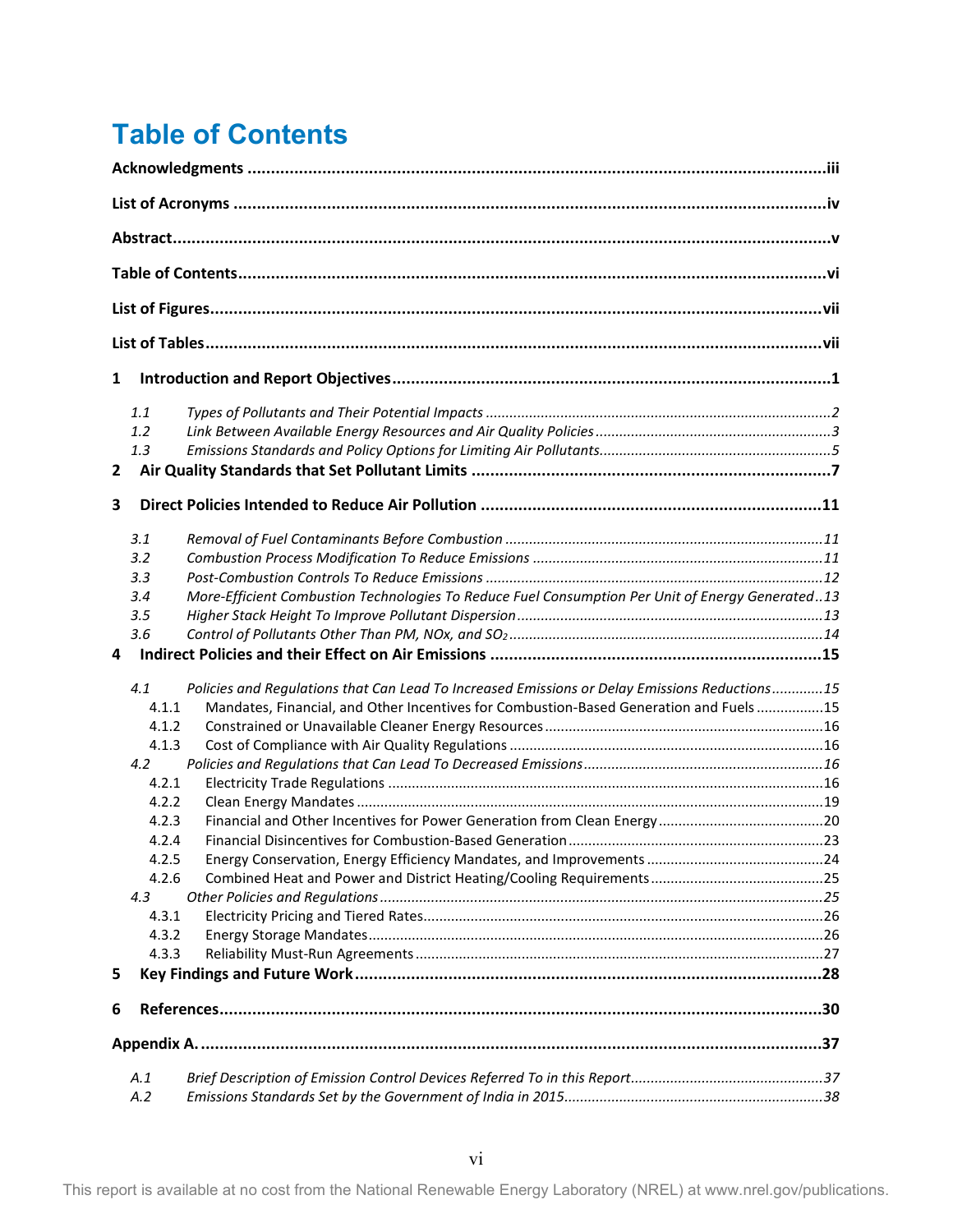## <span id="page-7-0"></span>**List of Figures**

[Figure 1. PM2.5 mean annual exposure concentration by region \(micrograms per cubic meter\) ................ 3](#page-10-1)

## <span id="page-7-1"></span>**List of Tables**

| Table 3. Emission Standards for Coal, Oil, and Natural Gas-Fired Power Plants Enacted Through Various |  |
|-------------------------------------------------------------------------------------------------------|--|
|                                                                                                       |  |
|                                                                                                       |  |
| Table 5. Example Control Techniques Implemented for Combustion Process Modification To Reduce         |  |
|                                                                                                       |  |
| Table 6. Available Control Technologies To Reduce Post-Combustion Emissions 13                        |  |
|                                                                                                       |  |
| Table 8. New Emission Standards for Power Plants Enacted through the Environment Protection           |  |
|                                                                                                       |  |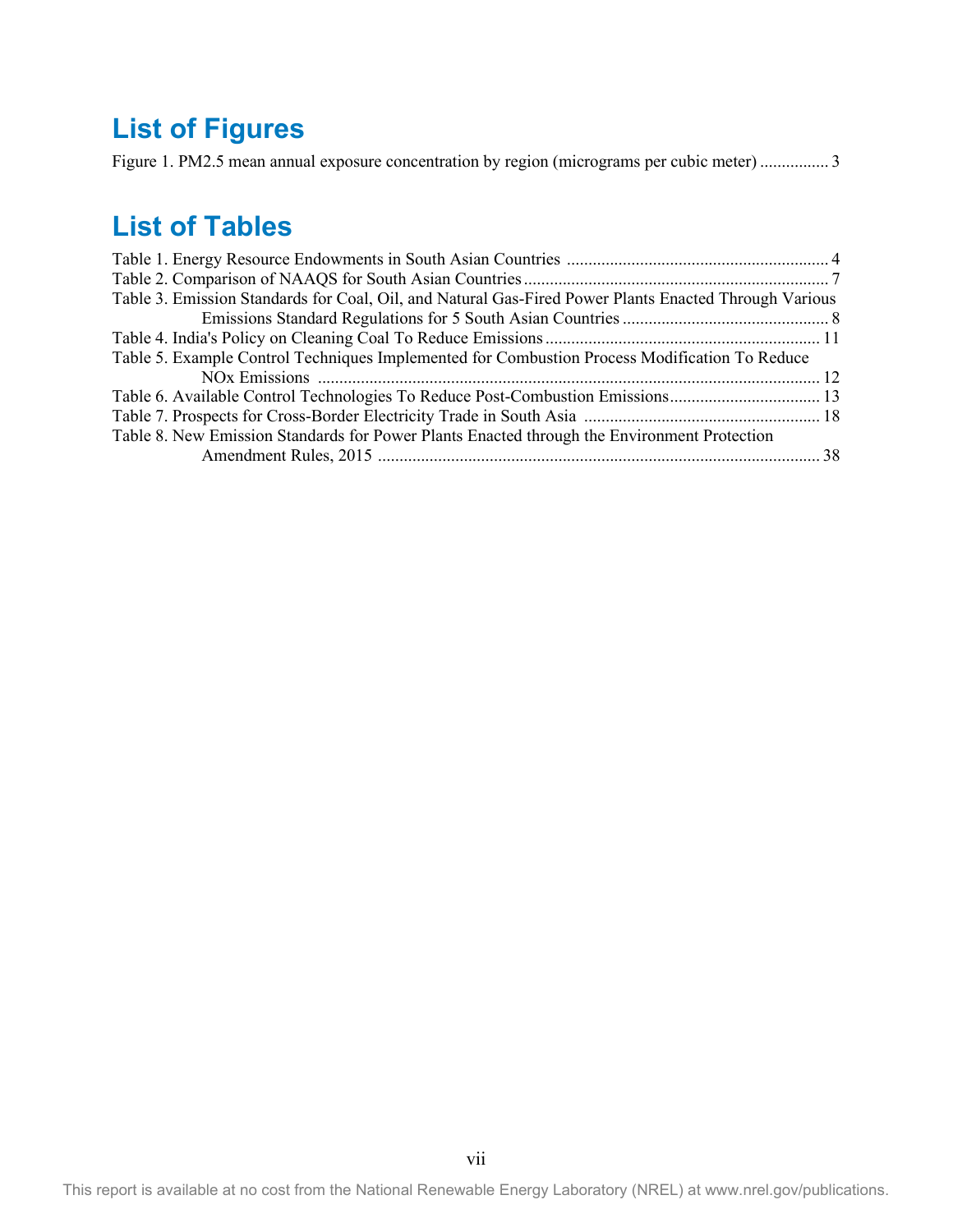## <span id="page-8-0"></span>**1 Introduction and Report Objectives**

Power generation in most South Asian countries is currently heavily dominated by fossil fuels,<sup>[1](#page-8-1)</sup> but with the prospect on the horizon of accessing substantially untapped clean renewable resources. Until then, many of the existing fossil fuel power plants are a source of harmful air pollution that adversely affects human health. In 2016, 17 of the 30 cities with the world's poorest air quality were in South Asia [69, 72].

The U.S. Department of State commissioned this report as part of a broader effort to examine the connection between electricity production and air quality in the region, with the goal of highlighting areas where technical assistance and capacity building can support future policy development and implementation. For the purposes of this report, the South Asia region includes Afghanistan, Bangladesh, Bhutan, India, Maldives, Nepal, Pakistan, and Sri Lanka.

The scope of this initial investigation is to examine existing South Asian energy sector policies and regulations that could affect air pollution, focusing on the laws of central governments. It is not an exhaustive review. Rather, this report describes standards and policy instruments that are used in the region and gives some examples of South Asian countries that have those instruments. It is intended as a useful starting point for developing a more comprehensive record of all air quality policies in the countries and an analysis of their effectiveness, which are more substantial tasks beyond the scope of this initial scan. This report focuses on air pollution stemming from fossil fuel combustion in the electricity (power generation) sector. It does not address transportation, although that sector is also an important source of air pollution and may be the subject of a future study. It also does not address greenhouse gas (GHG) emissions and other climate-related impacts from emissions to the air from the power sector. GHG and non-GHG air pollutant emissions are related but not precisely correlated; analysis of GHG emission policies will be greatly aided by the policy scan provided herein, but it requires additional research.

Reducing harmful emissions (see Section 1.1) from the power sector is a substantial challenge in many South Asian countries because economic development is also a priority and can compete with clean air goals. There is substantial variation from one country to another in terms of both economic development and emissions standards.

As an example, Afghanistan is at a stage of development where it is mainly focused on being able to produce enough electricity to meet basic needs and drive economic growth. The country has only recently (2019–2020) issued air quality regulations and is also hampered by the fact that it has nine separate, islanded regional grids that are fed from different supply sources [22]. By contrast, India is much further along in the development of its electricity sector with a unified

<span id="page-8-1"></span><sup>&</sup>lt;sup>1</sup> For example, coal-fired thermal power plants account for 54% of India's installed power generation capacity. And almost all of Bangladesh's electricity generation is from fossil fuels, with 62% from gas, 34% from furnace oil and diesel, and 1% from coal (although coal's contribution is expected to increase to 22% by 2021 and 40% by 2030) [3, 11].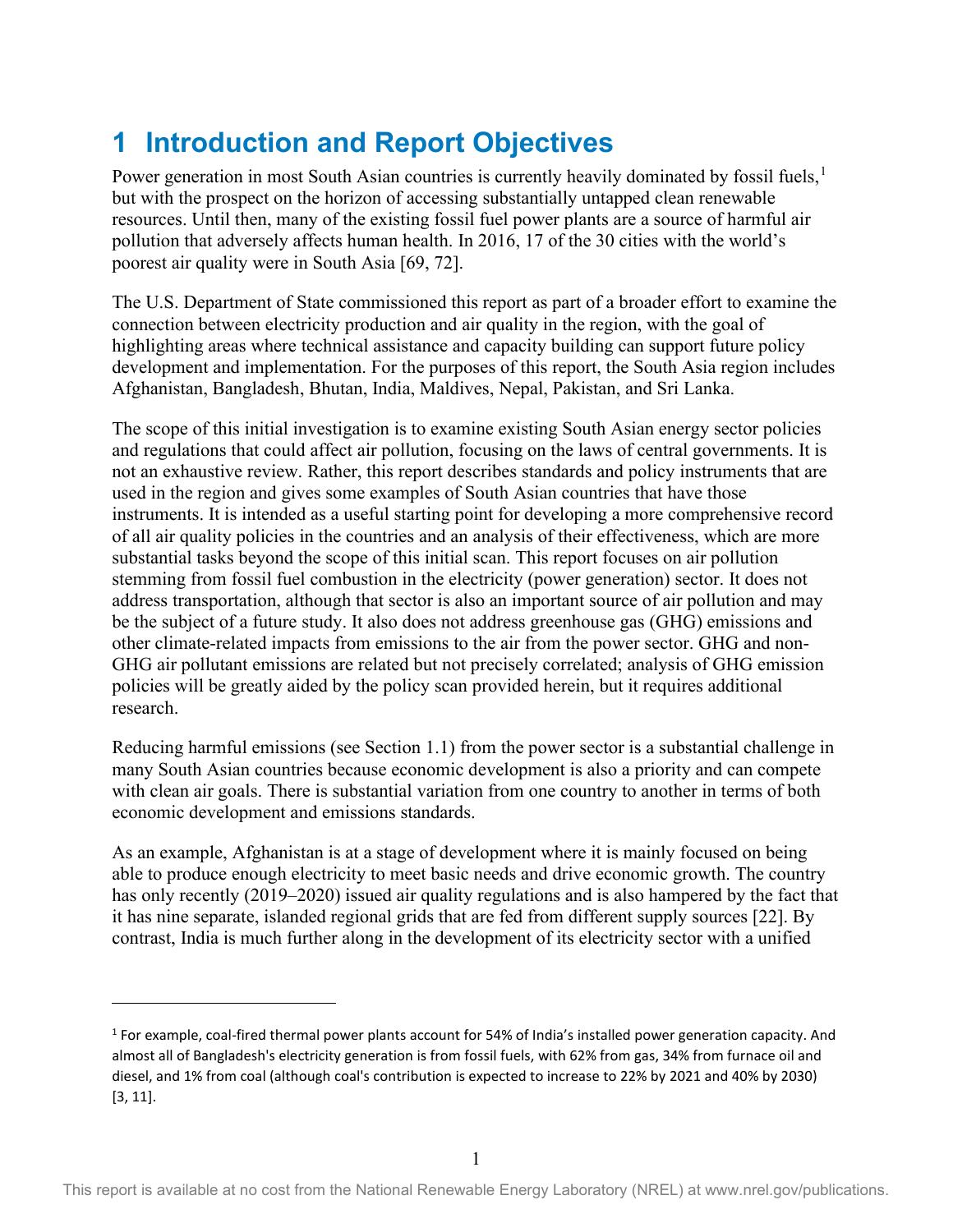grid, international electricity trading, and relatively comprehensive air quality emissions standards.

Other challenges encountered in the preparation of this report:

- In many countries, the authors found no central record of policies, which made it difficult to establish if a policy addressing a particular issue exists.
- Policies and regulations may exist on paper but there is no straightforward way to find out if they are actually implemented.
- The project's focus on national-level policies misses the fact that in some countries most air quality policies are subnational.

While this report focuses on policies at the national/transnational levels, it should be noted that three countries in South Asia (Pakistan, India and Nepal) are federal republics, like the United States. This means that some policies cannot be set at the national level and are instead devolved to the legislatures in the subnational jurisdictions. In these cases, when the national government makes a policy commitment on the domestic or international stage without first having secured the support of the entire federation, it should be viewed as an aspirational policy until it is adopted by the states or provinces. A good example is Pakistan's 2030 renewable energy target, described in Section 4.3.2.

## <span id="page-9-0"></span>**1.1 Types of Pollutants and Their Potential Impacts**

A wide variety of pollutants are emitted from fossil-fueled power plants. The pollutants addressed in this report are a subset of those that constitute particulate matter  $(PM)^2$  $(PM)^2$  or ozone  $(O_3,$  the primary constituent of photochemical smog) and their precursors:  $PM_{2.5}$ ,  $PM_{10}$ , oxides of sulfur (SOx), oxides of nitrogen (NOx), carbon monoxide (CO), ammonia (NH<sub>3</sub>), and volatile organic compounds (VOCs).

In the atmosphere, NOx and SOx are noxious alone and can also undergo physical and chemical transformation and convert to  $PM_{2.5}$ .  $PM_{2.5}$  can penetrate deep into the lungs and bloodstream causing respiratory issues, lung cancer, cardiovascular problems, and strokes—and can also degrade physical infrastructure, mainly through corrosion of building exteriors. Ozone exacerbates respiratory problems in the short term; long-term exposure can cause chronic obstructive pulmonary disease (COPD), an inflammatory lung disease that obstructs airflow from the lungs. In 2017, 31% of the world's ozone-related COPD deaths were in India [17].

Once released into the atmosphere, there is no practical way to remove air pollutants or slow the atmospheric reactions forming the two pollutants of greatest concern from a health standpoint: PM<sub>2.5</sub> and ground-level ozone. Consequently, policies intended to positively impact air quality must be designed to mitigate air pollutants before release.

There is a dual concern in many countries with limiting GHG emissions and controlling emissions of other air pollutants that have been traditionally regulated for protecting public health. While some national strategies can reduce both GHG and non-GHG air pollutants, other

<span id="page-9-1"></span><sup>&</sup>lt;sup>2</sup> Called PM2.5 and PM10 because they have aerodynamic diameters of 2.5  $\mu$ m and 10  $\mu$ m, respectively.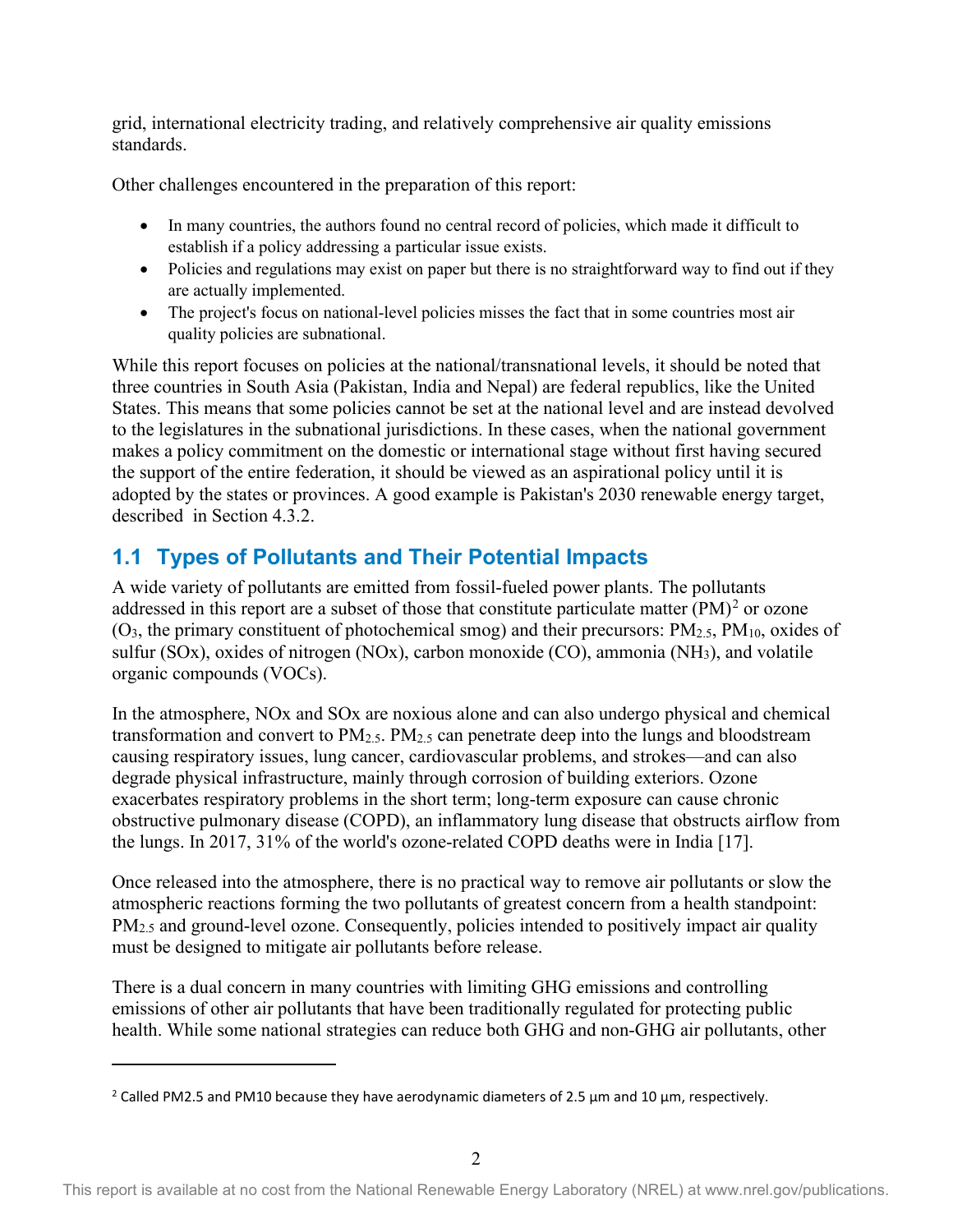strategies achieve only one outcome (e.g., controlling fluorocarbons reduces the emission of these highly potent GHGs, but these chemicals do not have direct health effects).

According to the World Bank, South Asia had the highest regional levels of  $PM_{2.5}$  pollution in 2017 compared to other regions<sup>[3](#page-10-2)</sup> (see Figure 1). Globally, the top 10 countries with the highest mean exposure to ambient air pollution include Nepal (more than double the world average) and India in South Asia [16].



<span id="page-10-1"></span>

### <span id="page-10-0"></span>**1.2 Link Between Available Energy Resources and Air Quality Policies**

The South Asia region has extensive energy resources—both conventional and renewable—yet with substantial disparity in the distribution of these resources across the region. Table 1 shows the known resource capacity in each South Asian country, which may be a better indicator of future power generation than the current generation profile, given that each country is trying to pivot its domestic power system to take advantage of its indigenous resources.

Although there is some bilateral cross-border electricity trade today, electricity generation in each country is still heavily dependent on its own generating capacity and available domestic resources. The more fossil fuel in the energy mix used for power generation, the more air pollutants are likely to be emitted by power plants, and the greater the incentive countries have to put in place policies to curb emissions, if they are also concerned with the associated health

<span id="page-10-2"></span><sup>&</sup>lt;sup>3</sup> The Republic of Maldives, an island chain located approximately 400 miles southwest of Sri Lanka, is a notable exception among countries in the South Asia region.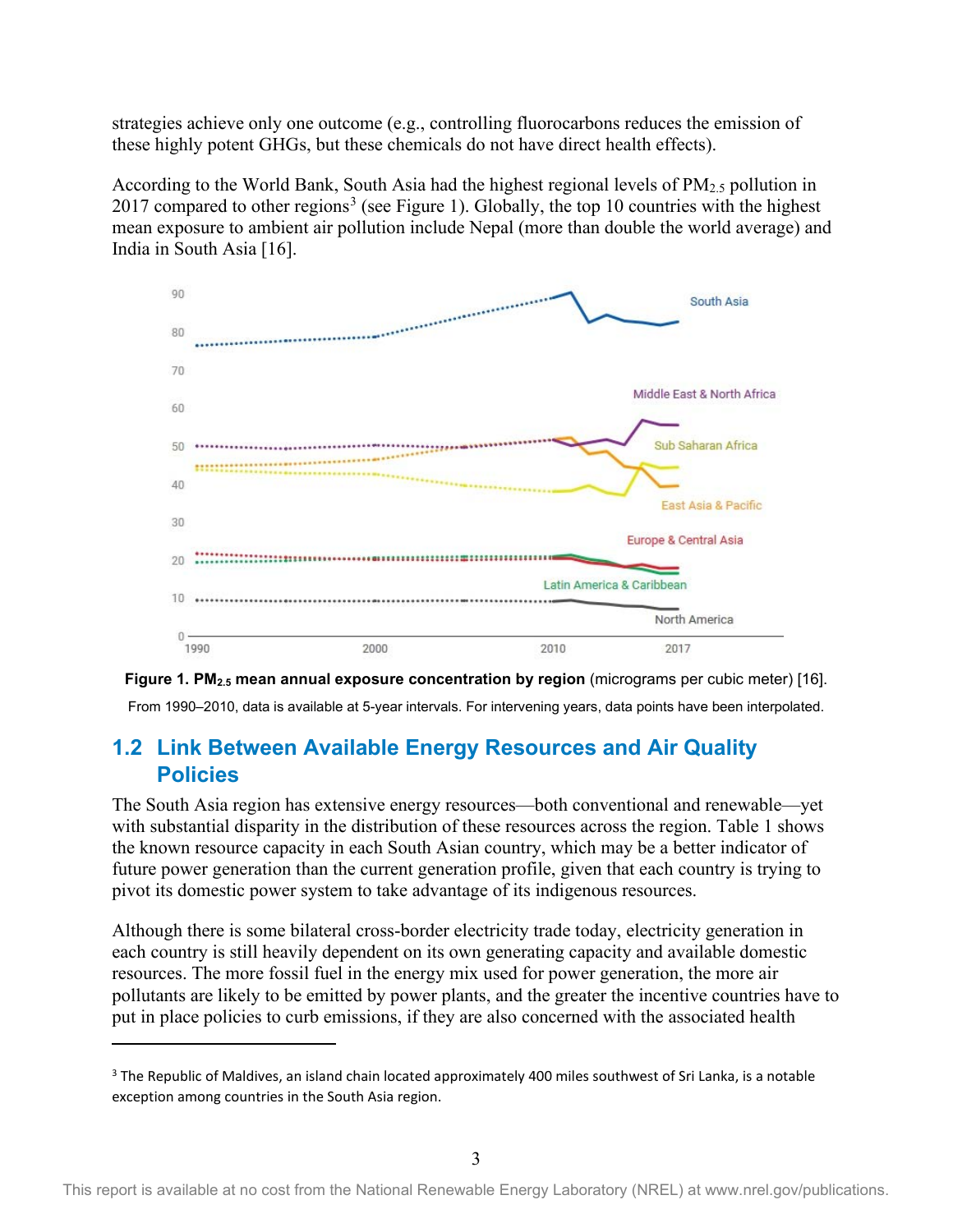effects. Whether such incentives are actually implemented or have any impact may depend on factors such as competing incentives, business interests, the existing energy infrastructure, and potential cost hurdles.

Bhutan and Nepal are almost completely dependent on Himalayan-fed hydropower resources, although Nepal is now also a net importer of electricity from India. Afghanistan is rebuilding its hydroelectric power capacity but currently imports much of its electricity from Central Asia [32]. Afghanistan's Herat province is actually on the Iranian power grid, which increases Afghanistan's dependence on Iran and vulnerability to Iranian political pressure [76].

Bangladesh, Maldives, and Sri Lanka are largely dependent on fossil fuels [32]. Bangladesh has historically used cleaner-burning natural gas plants, but its onshore gas reserves are declining and, until recently, the country was considering adding significant coal generation, with the expectation of associated higher emissions [33]. However, in February 2021, Bangladesh announced it is considering canceling plans for some of the new coal plants and also converting dozens of coal-fired power plants into liquefied natural gas (LNG) plants. The country has also expressed interest in developing renewable power [79]. Maldives is currently dependent on diesel generators, although it and Sri Lanka also have good wind and solar resources, and hydropower accounts for 28% of Sri Lanka's electricity generation [33, 23].

India and Pakistan depend on a combination of hydropower and fossil-fuel-based generation, though they are increasingly becoming more dependent on fossil fuels [32, 33].

<span id="page-11-0"></span>

| Country /<br><b>Resource</b> | Coal<br>(million<br>tonnes) | Oil<br>(million<br>barrels) | <b>Natural</b><br>Gas<br>(trillion<br>cubic<br>feet) | <b>Biomass</b><br>(million<br>tonnes) | Hydropower<br>megawatts<br>(MW) | Solar<br><b>Energy</b><br>(kWh/sq. m<br>per day) <sup>a</sup> | <b>Wind</b><br><b>Power</b><br>megawatts<br>(MW) |
|------------------------------|-----------------------------|-----------------------------|------------------------------------------------------|---------------------------------------|---------------------------------|---------------------------------------------------------------|--------------------------------------------------|
| Afghanistan                  | 440                         | n/a                         | 15                                                   | 18-27                                 | 25,000                          | n/a <sup>b</sup>                                              | n/a <sup>b</sup>                                 |
| <b>Bhutan</b>                | $\overline{2}$              | 0                           | $\mathbf{0}$                                         | 27                                    | 30,000                          | $2.5 - 5$                                                     | 4,825                                            |
| Bangladesh                   | 884                         | 12                          | 8                                                    | 0.08                                  | 330                             | $3.8 - 6.5$                                                   | very low                                         |
| India                        | 90,085                      | 5,700                       | 39                                                   | 139                                   | 150,000                         | $4 - 7$                                                       | 151,918                                          |
| <b>Maldives</b>              | $\mathbf{0}$                | $\mathbf{0}$                | $\mathbf{0}$                                         | 0.06                                  | 0                               | n/a                                                           | n/a                                              |
| Nepal                        | n/a                         | $\mathbf{0}$                | $\mathbf{0}$                                         | 27                                    | 83,000                          | $3.6 - 6.2$                                                   | 3,000                                            |
| Pakistan                     | 17,550                      | 324                         | 33                                                   | n/a <sup>c</sup>                      | 59,000                          | 5.3                                                           | 24,000                                           |
| Sri Lanka                    | n/a <sup>d</sup>            | $\mathbf{0}$                | $\mathbf{0}$                                         | 12                                    | 2,000                           | n/a                                                           | 25,000                                           |
| Total                        | 108,961                     | 6,186                       | 95                                                   | $223 - 232$                           | 349,000                         |                                                               |                                                  |

**Table 1. Energy Resource Endowments in South Asian Countries** [32, 23]

("n/a" means the data is not available)

a Kilowatt hours per square meter per day.

<sup>b</sup> The United States Agency for International Development (USAID) and the Asian Development Bank (ADB) are funding the development of wind and solar power projects in Afghanistan [76].

<sup>c</sup> Pakistan has biomass and waste-to-energy resources that it is interested in developing [77].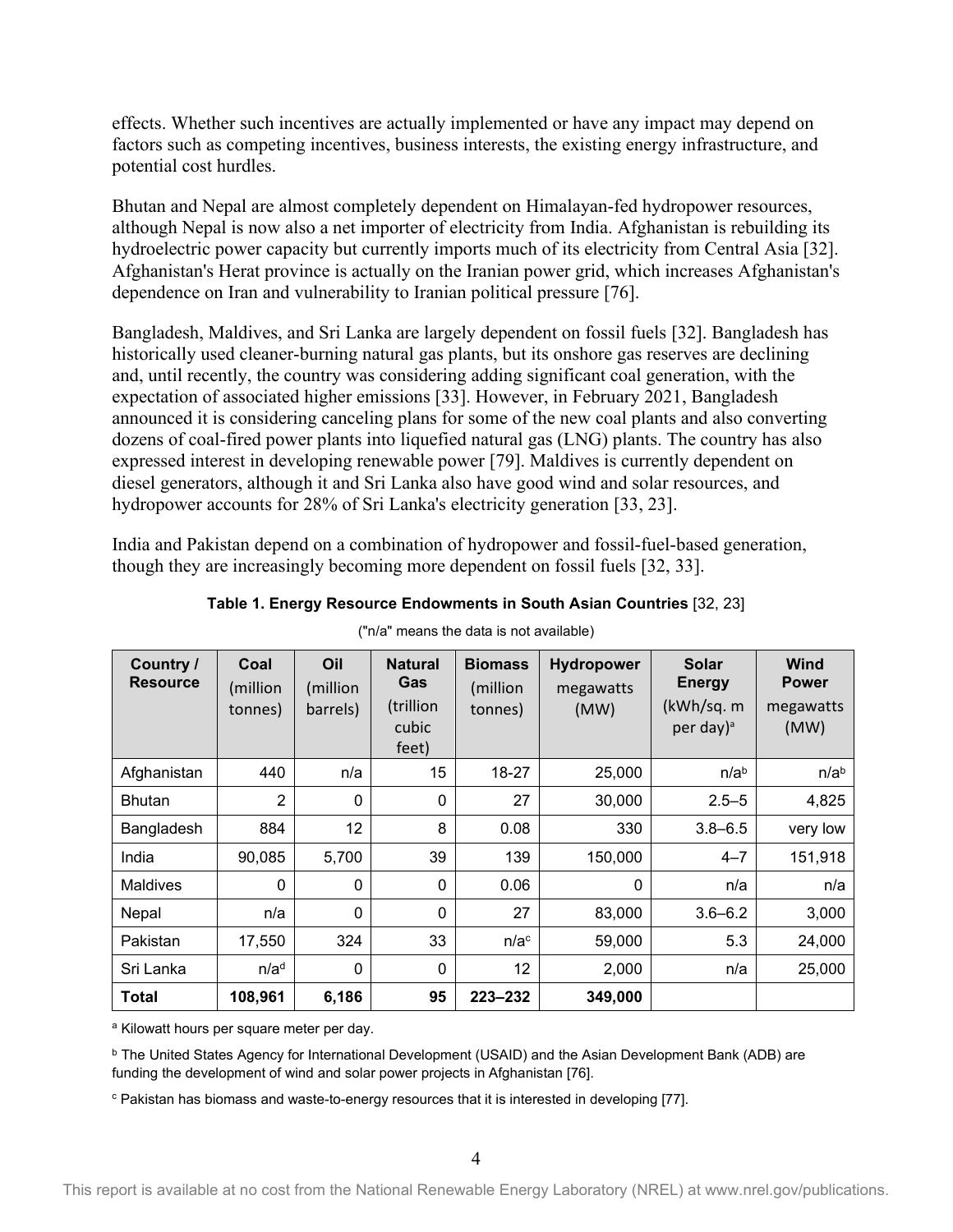d Natural gas reserves have been discovered in the Mannar Basin between India and Sri Lanka. The Sri Lankan government has expressed interest in extracting these resources but doesn't have any current plans to do so since the withdrawal of the Cairn Lanka company that was exploring extraction [76].

The region likely has geothermal resources as well but data on their extent is lacking. The geology of the region indicates that there should be extensive geothermal resources in both the Himalayan region as well as uplifted areas in the other countries [81]. However, there has been very little exploration to date, so the true extent of these resources is unknown. So far, assumptions about resources have depended on surface observation of hot springs rather than subsurface studies [81]. If significant resources suitable for geothermal power production are found, their exploitation could be included as part of a clean energy mandate (see Section 4.2.2) to reduce emissions from the power sector. However, depending on the technology used, geothermal power plants can emit gases, such as hydrogen sulfide, that can be harmful when inhaled [82].

Similarly, while biomass can in some circumstances be considered to be a renewable fuel, combustion of biomass produces air pollutant emissions of the same variety as solid and liquid fossil fuels—the exception being SOx, which generally is not present in biomass to the same extent as it is in coal or oil. This could be a concern for countries considering using biopower plants in the future, such as Nepal.

### <span id="page-12-0"></span>**1.3 Emissions Standards and Policy Options for Limiting Air Pollutants**

There are three broad categories of responses to emissions of atmospheric pollutants, each of which is described in much greater depth in the following sections:

- **Section 2**—**Air quality standards** that set limits on the atmospheric concentration of specific pollutants or set limits on pollutant emissions from a specific source.
- **Section 3—Direct policies** that require actions to directly regulate air quality (targeting emissions or emissions factor, as explained below).
- **Section 4**—**Indirect policies** that incentivize/disincentivize polluting activities, such as policies to encourage fuel switching or granting some generators preferential access to transmission.

Air quality standards for ambient air and point-source pollutants reflect a country's desired goals but don't accomplish air quality improvements without effective mechanisms to meet the standards. Direct and indirect policy instruments and regulations are necessary to move toward those goals.

Direct policies addressing air quality are those that limit air emissions from specific point sources. They can do that by putting a limit on mass emissions (E) or on the emission factor (EF, mass emitted per unit activity). The basic equation is:

E (emissions in mass) =  $EF \times A$  (activity)

The direct air quality regulations discussed in this report regulate EF or E (i.e., cap E or limit EF) or constrain the operation of an emission source (e.g., limiting operating hours).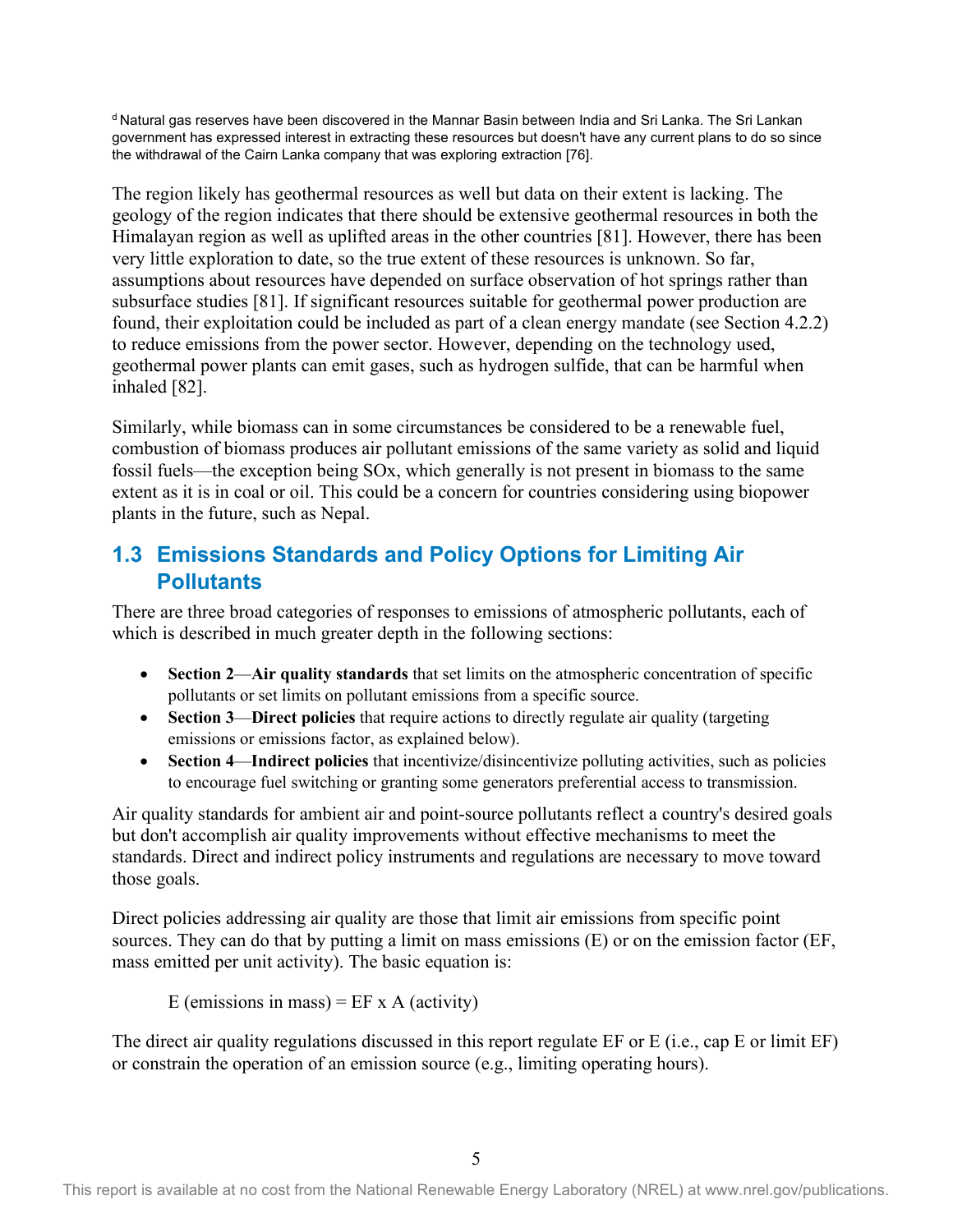Indirect policies modulate the use of different fuels or emission sources (the "activity"). Indirect policies incentivize/disincentivize an activity such as fuel switching (e.g., generating electricity with renewables vs. fossil sources). There are many more varieties of indirect policies than direct policies.

Although it certainly isn't a policy, it should be acknowledged that a substantial impact on air emissions comes from insecurity of supply in the power sector. Bhutan is the only country in the region with excess power generation capacity [34]. Despite plentiful energy resources, most countries in South Asia have insufficient generation, and regular outages have a detrimental impact on economic output and productivity. According to the South Asia Regional Initiative for Energy Integration (SARI/EI), one consequence of this is that consumers "are forced to invest in costlier diesel generators, which impact environmental sustainability while increasing the import burden of the countries" [34].

This policy scan identifies whether air quality policies and regulations exist, such as incentives for clean energy production and installation of pollution prevention technologies. It is much harder to ascertain whether a country implements actions to ensure compliance with regulations (e.g., monitoring, enforcement, fines) and thus this scan does not attempt such an assessment. The scan focuses on indirect policies because their impact can be more challenging to grasp and, consequently, they have not previously been investigated in much detail.

While this report focuses on policies that could influence emissions, it should be acknowledged that there are many other policies, regulations, economic practices, and infrastructure elements that need to be in place before air quality policies can be implemented. Dramatic expansion of electricity generation in a country requires a reliable grid regardless of the type of energy it carries, and countries with competitive electricity markets need a system for ensuring fair and transparent pricing in energy transactions and access to project financing.

Similarly, developing an interconnection standard for small generators on the distribution grid is a necessary prerequisite for adopting a net metering policy for renewable power. The net metering policy is addressed in this report because it can influence air pollution; interconnection is not addressed because it is one of many "emissions neutral" policies that, strictly speaking, do not influence air emissions themselves, but are a necessary underpinning for policies that do.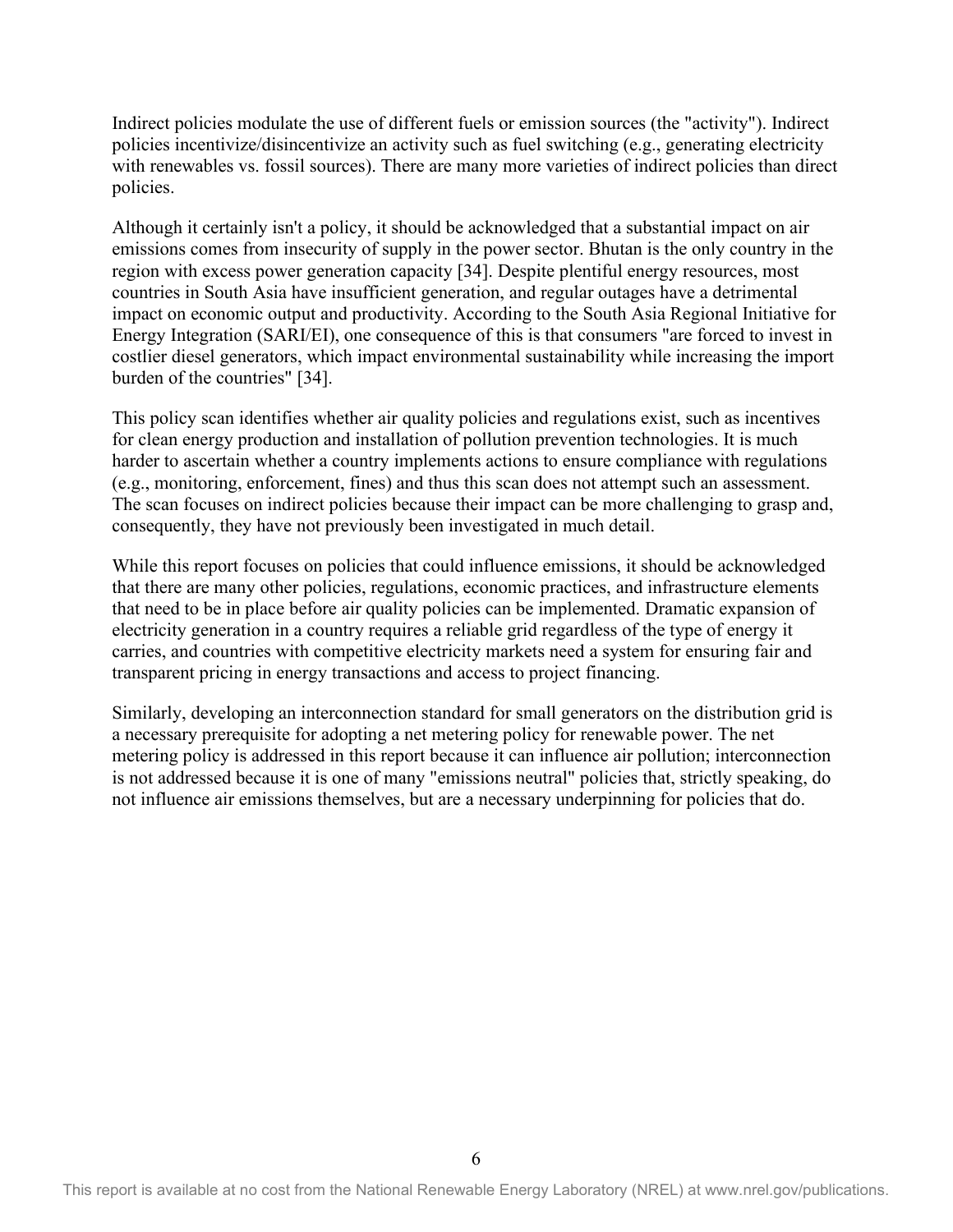## <span id="page-14-0"></span>**2 National Air Quality Standards that Set Pollutant Limits**

The first step in regulating harmful emissions is setting environmental standards. Concentration limits for pollutants of concern should be established to protect public health. Limits are set in the form of pollutant concentration limits averaged over a specified time period and are often referred to as national ambient air quality standards (NAAQS). NAAQS are often revised based on new evidence on health effects of different pollutants. Current NAAQS for various South Asian countries are provided in Table 2.

#### <span id="page-14-1"></span>**Table 2. Comparison of National Ambient Air Quality Standards (NAAQS) for South Asian Countries**

|                   | Averaging                    | <b>NAAQS by Country</b>  |                                   |                           |              |                        |                            |                  |  |  |
|-------------------|------------------------------|--------------------------|-----------------------------------|---------------------------|--------------|------------------------|----------------------------|------------------|--|--|
| <b>Pollutant</b>  | <b>Time</b><br><b>Period</b> | <b>Bangladesh</b><br>[7] | <b>Bhutan</b> <sup>a</sup><br>[6] | India <sup>b</sup><br>[8] | <b>Nepal</b> | <b>Pakistan</b><br>[9] | <b>Sri Lanka</b><br>$[12]$ | <b>USA</b> c     |  |  |
| CO                | 8 hours                      | 10                       | $\overline{2}$                    | $\overline{2}$            | 10           | 5                      | 10                         | 10               |  |  |
| $(mg/m^3)^d$      | 1 hour                       | 40                       | 4                                 | 4                         |              | 10                     | 30                         | 40               |  |  |
| NO <sub>2</sub>   | 1 hour                       |                          |                                   |                           |              |                        | 250                        | 188              |  |  |
| $(\mu g/m^3)^e$   | 24 hours                     |                          | 80                                |                           | 80           | 80                     | 100                        |                  |  |  |
|                   | 1 year                       | 100                      | 60                                | 40                        | 40           | 40                     |                            | 100              |  |  |
| O <sub>3</sub>    | 8 hours                      | 157                      | 100                               | 100                       | 157          |                        |                            | 137              |  |  |
| $(\mu g/m^3)$     | 1 hour                       | 235                      | 180                               |                           |              | 130                    | 200                        | 235 <sup>c</sup> |  |  |
| PM <sub>2.5</sub> | 1 year                       | 15                       | 40                                | 40                        |              | 15                     | 50                         | 12               |  |  |
| $(\mu g/m^3)$     | 24 hours                     | 65                       | 60                                | 60                        | 40           | 35                     | 100                        | 35               |  |  |
| $PM_{10}$         | 24 hours                     | 150                      | 100                               | 100                       | 120          | 150                    | 50                         | 150              |  |  |
| $(\mu g/m^3)$     | 1 year                       | 50                       | 60                                | 60                        |              | 120                    | 25                         |                  |  |  |
| SO <sub>2</sub>   | 1 hour                       |                          |                                   |                           |              |                        | 200                        | 196              |  |  |
| $(\mu g/m^3)$     | 24 hours                     | 365                      | 80                                | 80                        | 70           | 120                    | 80                         | 366c             |  |  |
|                   | 1 year                       | 80                       | 60                                | 50                        | 50           | 80                     |                            | 78 <sup>c</sup>  |  |  |

(for reference, NAAQS are also shown for the United States)

<sup>a</sup> Bhutan's NAAQS has two separate standards—one for mixed-use areas and another for ecologically sensitive areas. NAAQS shown in the table are for mixed-use areas.

b India's NAAQS has two different standards based on land-use classification—(1) industrial, residential, rural, and other areas, and (2) ecologically sensitive areas (as identified by the central government). The concentration values shown in the table are for the first category.

<sup>c</sup> The U.S. Environmental Protection Agency (EPA) has revoked some standards, but those are still included in the table for comparison and marked with a superscript "c" in the USA column. Several U.S. EPA NAAQS concentrations are reported in parts per billion or parts per million; these were converted using standard conditions to  $\mu$ g/m<sup>3</sup> (1) atmosphere pressure and 298 K temperature).

d Milligrams per cubic meter.

<sup>e</sup> Micrograms per cubic meter.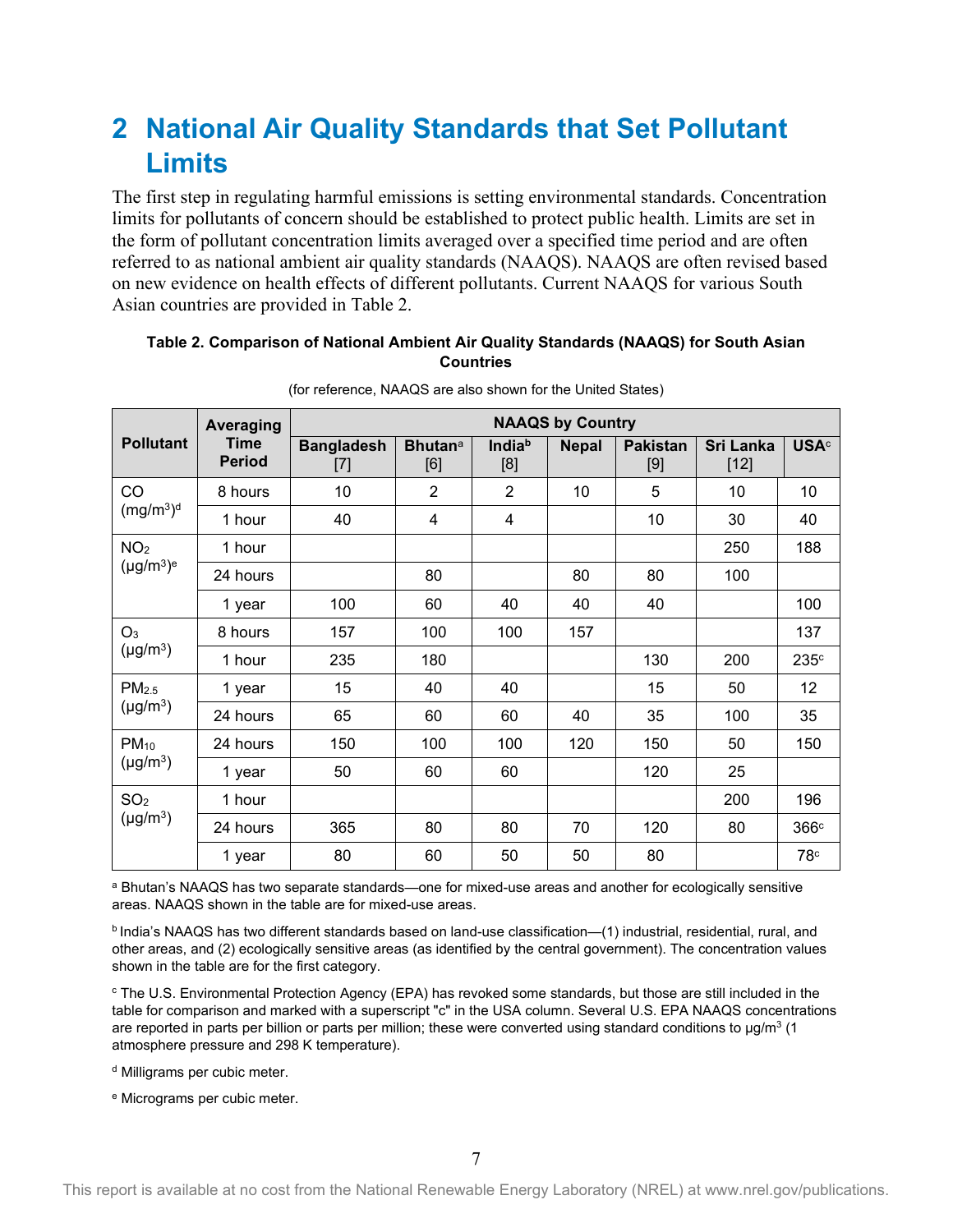While in most cases the concentration limits (NAAQS) serve as an additional motivator for emission reductions in addition to direct regulation of emissions, there are also cases where background concentrations are explicitly used to determine the maximum allowable emission rates from power plants. Geographical areas within a country that do not meet the concentration limits set by NAAQS are known as nonattainment areas, and governing agencies are typically expected to prepare plans to reduce the pollutant concentrations. These emission reduction measures could be applied to different sectors but, historically, the focus has been on mobile sources and point (or stationary) sources of pollution.

Electricity generation plants are large stationary pollution sources and are often required to meet emission standards for a variety of criteria pollutants using various emission control methodologies. The emission standards are often given in the form of mass of pollutant emitted per unit volume of flue gas. Emission standards for power plants burning various fuel types for South Asian countries are shown in Table 3. These emissions reduction methods from power plants often follow some or all of the approaches listed below:

- 1. Removal of pollutant species (e.g., sulfur, nitrogen) from raw fuel stream—includes precombustion steps, such as cleaning the fuel.
- 2. Process modifications to provide efficient combustion conditions.
- 3. Removal of pollutant after combustion—includes capturing the pollutant before it is released in the atmosphere. This can be further divided into three subcategories:
	- Installing and maintaining control technology for capturing the pollutant released from fuel combustion.
	- Limiting pollutant mass emitted from a polluting unit over a given time period.
	- Enforcing pollutant-specific emission factors (emission rate per unit of production or fuel consumed).

These emission reduction regulations can be considered direct emission control policies because they directly control the mass of pollutants released into the atmosphere. There are also semidirect policies focused on improving power plant efficiencies, which indirectly reduce emission factors by increasing the EF's denominator (energy output). In the following section, we identify and discuss the policies based on the three methods  $(1-3)$ , above, as well as policies to improve power plant efficiency.

#### <span id="page-15-0"></span>**Table 3. Emission Standards for Coal, Oil, and Natural Gas-Fired Power Plants Enacted Through Various Emissions Standard Regulations for 5 South Asian Countries**<sup>a</sup>

|            |             | Capacity<br>Threshold (MW)                        | (micrograms per cubic meter, except as indicated) |                                                                                                                                            |            |               |
|------------|-------------|---------------------------------------------------|---------------------------------------------------|--------------------------------------------------------------------------------------------------------------------------------------------|------------|---------------|
| Country    | <b>Fuel</b> | (if emission<br>standard varies by<br>plant size) | <b>PM</b>                                         | SO <sub>2</sub>                                                                                                                            | <b>NOx</b> | <b>Source</b> |
| Bangladesh | Coal        | $200$                                             | 350                                               | No emission standard;                                                                                                                      |            | [71]          |
|            |             | >200                                              | 150                                               | instead, plants must have<br>minimum stack heights <sup>d</sup><br>of 275 m (500 MW), 220<br>m (200 MW-500 MW),<br>and emission rate-based |            |               |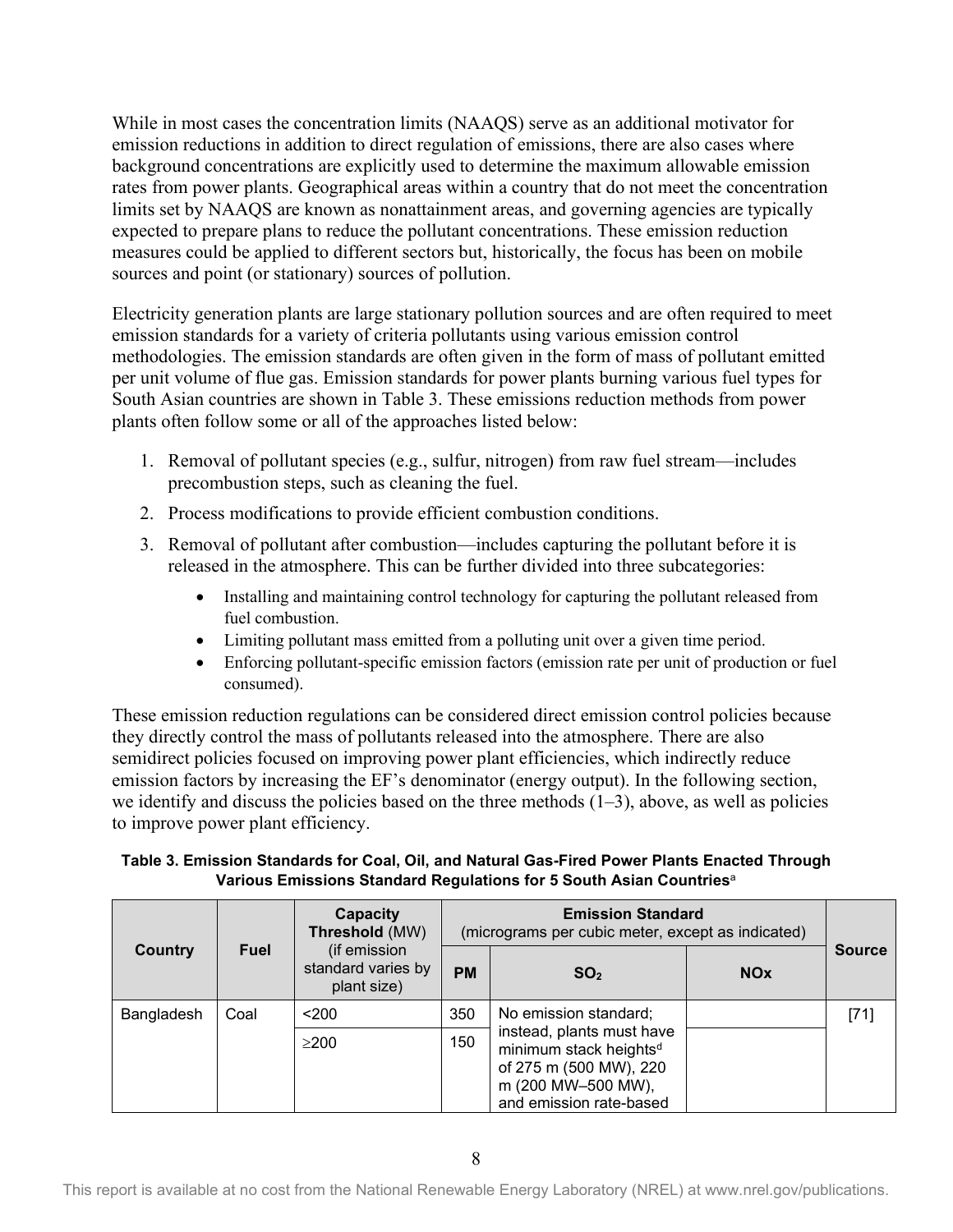|                       |                       | <b>Capacity</b><br>Threshold (MW)                 |           | <b>Emission Standard</b><br>(micrograms per cubic meter, except as indicated)                                                              |                                                                 |               |  |  |
|-----------------------|-----------------------|---------------------------------------------------|-----------|--------------------------------------------------------------------------------------------------------------------------------------------|-----------------------------------------------------------------|---------------|--|--|
| <b>Country</b>        | <b>Fuel</b>           | (if emission<br>standard varies by<br>plant size) | <b>PM</b> | SO <sub>2</sub>                                                                                                                            | <b>NOx</b>                                                      | <b>Source</b> |  |  |
|                       |                       |                                                   |           | stack height for plants<br>with capacity < 200 MW                                                                                          |                                                                 |               |  |  |
|                       | Gas                   | 200                                               |           |                                                                                                                                            | 30 ppm <sup>b</sup>                                             |               |  |  |
|                       |                       | $200 - 500$                                       |           |                                                                                                                                            | 40 ppm                                                          |               |  |  |
|                       |                       | $\geq 500$                                        |           |                                                                                                                                            | 50 ppm                                                          |               |  |  |
| <b>Bhutan</b>         | Coal,<br>oil,<br>wood |                                                   | 150       | 100                                                                                                                                        | 100                                                             | [6]           |  |  |
| India                 | Coal                  | Any                                               | 30        | 100                                                                                                                                        | 100                                                             | $[5]$         |  |  |
| Pakistan <sup>c</sup> | Oil                   | Not specified                                     | 300       | $\star$                                                                                                                                    | 600                                                             | $[73]$        |  |  |
|                       | Coal                  | Not specified                                     | 500       | $\star$                                                                                                                                    | 1200                                                            |               |  |  |
|                       | Gas                   | Not specified                                     |           | 1700                                                                                                                                       | 400                                                             |               |  |  |
| Sri Lanka             | Oil                   | $25 - 100$                                        | 150       | Fuel quality and stack<br>height <sup>d</sup> based                                                                                        | 550 (steam<br>turbine); 450 (gas<br>turbine/<br>combined cycle) | $[74]$        |  |  |
|                       |                       | $\geq 100$                                        | 150       | 850 (for new plants, also<br>has daily cap on SO <sub>2</sub><br>emissions), fuel quality-<br>based emission limits for<br>existing plants | 500 (steam<br>turbine); 450 (gas<br>turbine/<br>combined cycle) |               |  |  |
|                       | Coal                  | $50$                                              | 200       | 1600                                                                                                                                       | 750                                                             |               |  |  |
|                       |                       | $\geq 50$                                         | 150       | 850 (for new plants, also<br>has daily cap on SO <sub>2</sub><br>emissions), fuel quality-<br>based emission limits for<br>existing plants | 650                                                             |               |  |  |
|                       | Natural<br>Gas        | $50$                                              | 100       | 75                                                                                                                                         | 350 (steam<br>turbine); 250 (gas<br>turbine/<br>combined cycle) |               |  |  |
|                       |                       | $\geq 50$                                         | 75        | 75                                                                                                                                         | 300 (steam<br>turbine); 200 (gas<br>turbine/<br>combined cycle) |               |  |  |

a Data could not be obtained for Afghanistan, Nepal, or Maldives. (Nepal has no known major reserves of oil, gas, or coal to develop fossil-based power plants.)

**b** Parts per million.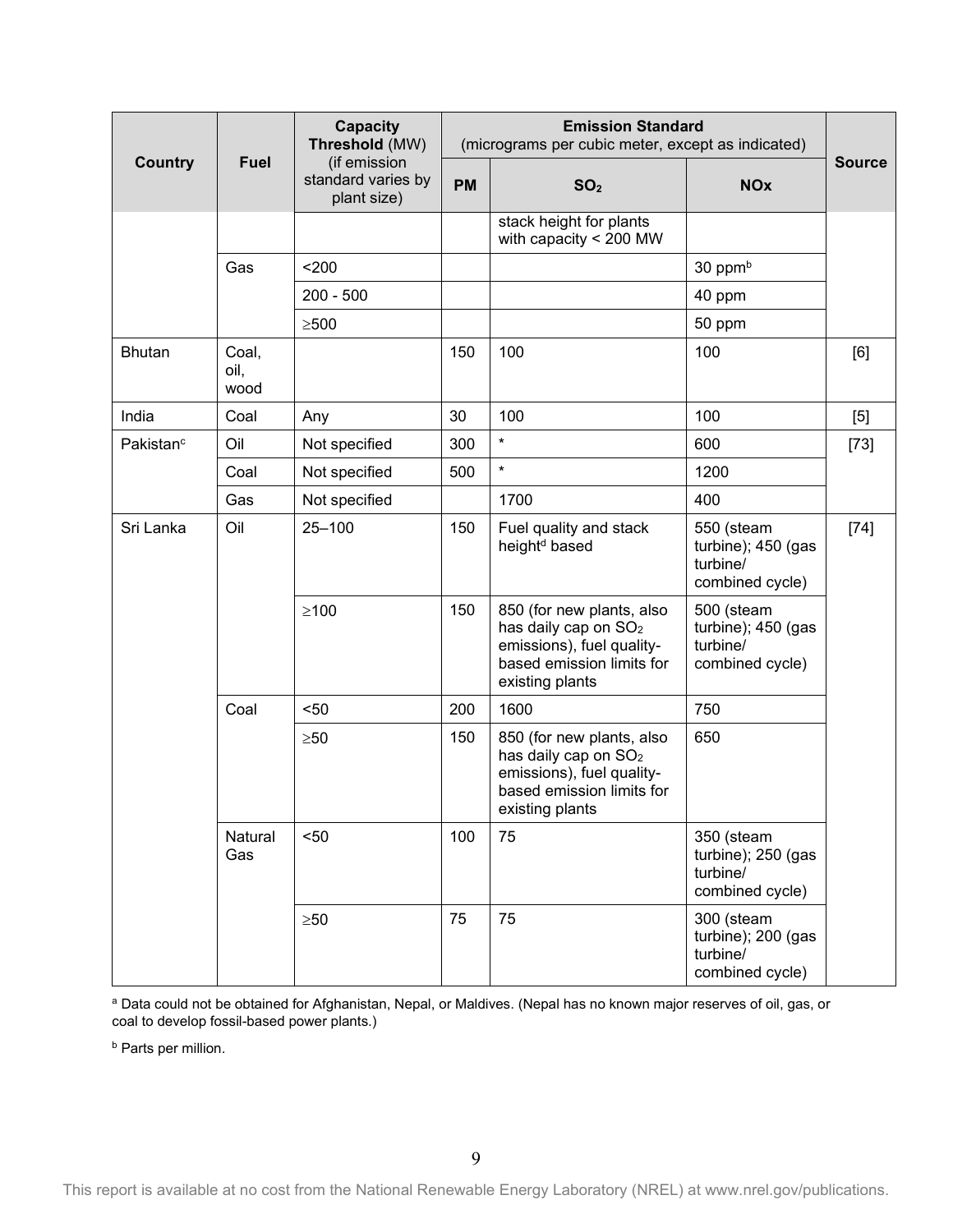$c$  Pakistan's national quality standards do not have a direct emissions limit for SO<sub>2</sub>. Instead, maximum allowable emissions are determined based on the background concentration of SO<sub>2</sub> in three broad categories: 'unpolluted,' 'moderately polluted,' and 'very polluted.' Based on background, these emission standards take the form of maximum allowable daily emissions or maximum allowable increment to ground level concentration. In addition to the NOx emission standards listed above, there are also concentration-based emission limits so that annual mean NOx concentration does not exceed 100 µg/m3.

<sup>d</sup> See Section 3.5 for more on stack heights.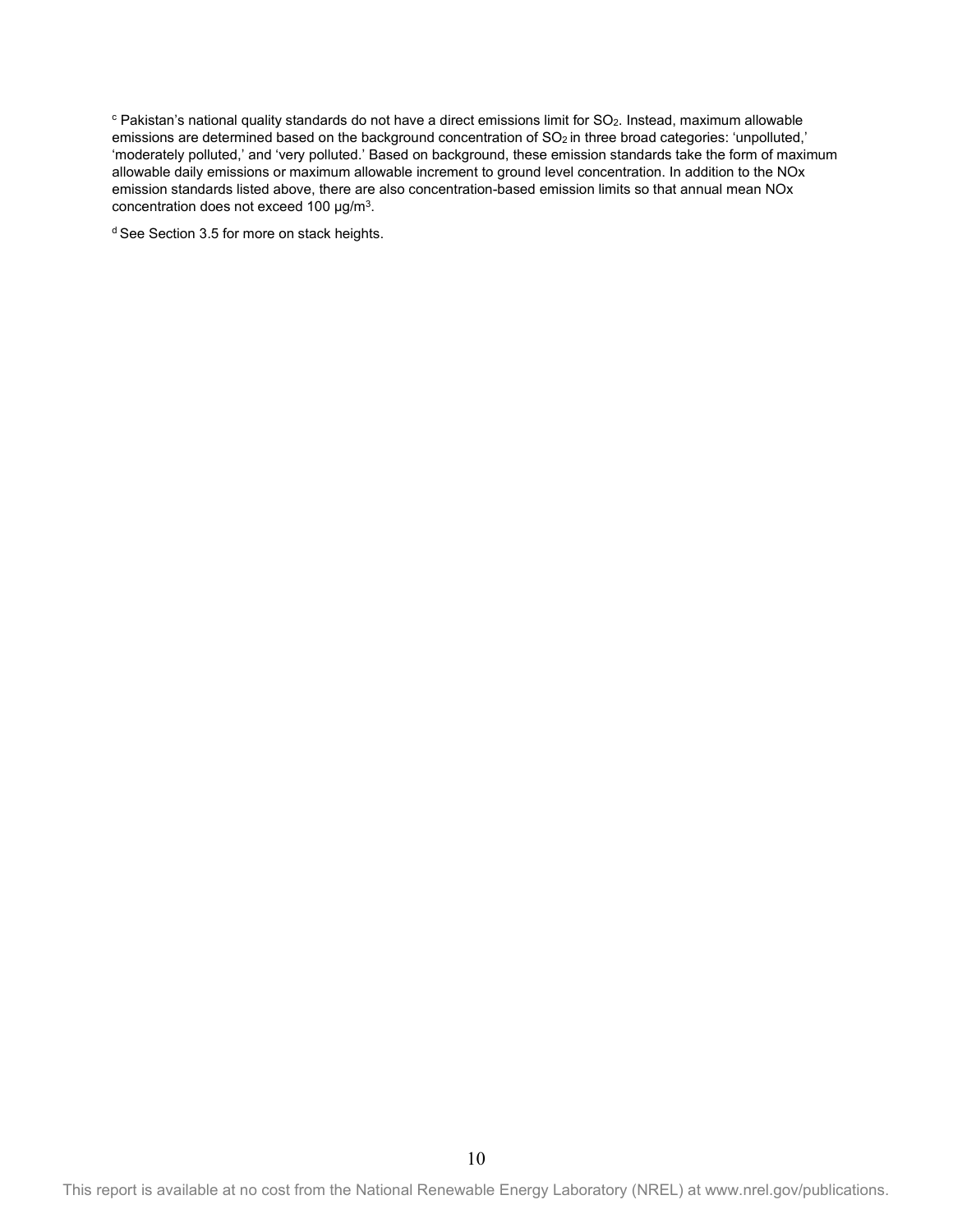## <span id="page-18-0"></span>**3 Direct Policies Intended To Reduce Air Pollution**

Environmental regulations can directly affect emissions of air pollutants from power plants. Direct policies addressing air quality are those that limit air emissions from specific point sources—in this case, fossil fuel power plants. Such policies put a limit on total mass emissions of a pollutant or on the emission factor (mass emitted per unit activity) and can be implemented by imposing a variety of constraints, such as limiting operating hours. This section provides examples of national policies and regulations that are intended to directly reduce air pollution from a country's power sector.

### <span id="page-18-1"></span>**3.1 Removal of Fuel Contaminants Before Combustion**

For coal, a process called coal beneficiation is employed to remove impurities—such as sulfur, ash, or other rocky material—extracted during mining. Coal from Indian mines can contain 30%–50% ash and other inert material. This can result in a myriad of problems—difficulty in pulverization, reduction in flame temperature, and excessive fly-ash generation containing unburned coal. Further, if the coal-burning power plants are far from pit heads, the transport of this coal (containing a large fraction of inert material) causes higher transportation-related emissions.

Policies that improve coal quality reduce the emissions associated with fuel combustion and, indirectly, also from transportation (because there is less mass shipped). Similar measures are also adopted to remove pollutants from other fossil fuels, such as removal of sulfur from natural gas or fuel oil to reduce related  $SO_2$  emissions. India has implemented a clean fuel regulation for coal (Table 4). However, Bangladesh has no fuel desulfurization policies despite its reliance on furnace oil and diesel for one-third of its electricity generation.

<span id="page-18-3"></span>

| <b>Measure</b>     | <b>Regulation</b>                                                    | <b>Brief Policy Description</b>                                                                                                                                                                                                                                                                                                                                                                                                                                                                                                                                                                                                                                                            |
|--------------------|----------------------------------------------------------------------|--------------------------------------------------------------------------------------------------------------------------------------------------------------------------------------------------------------------------------------------------------------------------------------------------------------------------------------------------------------------------------------------------------------------------------------------------------------------------------------------------------------------------------------------------------------------------------------------------------------------------------------------------------------------------------------------|
| Coal Beneficiation | The Gazette of India<br>Notification G.S.R. 02<br>$(E)$ , 2014 [13]. | Requires the use of washed, blended, or<br>beneficiated coal in all stand-alone thermal power<br>plants of any capacity and captive thermal power<br>plants (with capacity of 100 MW or more) so that<br>ash content is restricted to 34% on a quarterly<br>average basis. These measures not only help with<br>coal quality, but also reduce costs and emissions<br>associated with coal hauling from mines to the<br>plants. However, to meet energy demand through<br>the use of domestic coal during COVID-19, this<br>policy was relaxed through another gazette<br>notification provided relevant technology norms<br>were met and there were provisions for ash<br>management [14]. |

|  |  |  |  | Table 4. India's Policy on Cleaning Coal To Reduce Emissions |
|--|--|--|--|--------------------------------------------------------------|
|  |  |  |  |                                                              |

### <span id="page-18-2"></span>**3.2 Combustion Process Modification To Reduce Emissions**

Some pollutant emissions can be reduced by modifying the combustion process to provide optimal conditions for fuel combustion. NOx, which is mostly emitted as NO, is primarily formed through two different mechanisms—thermal NOx (formed when nitrogen and oxygen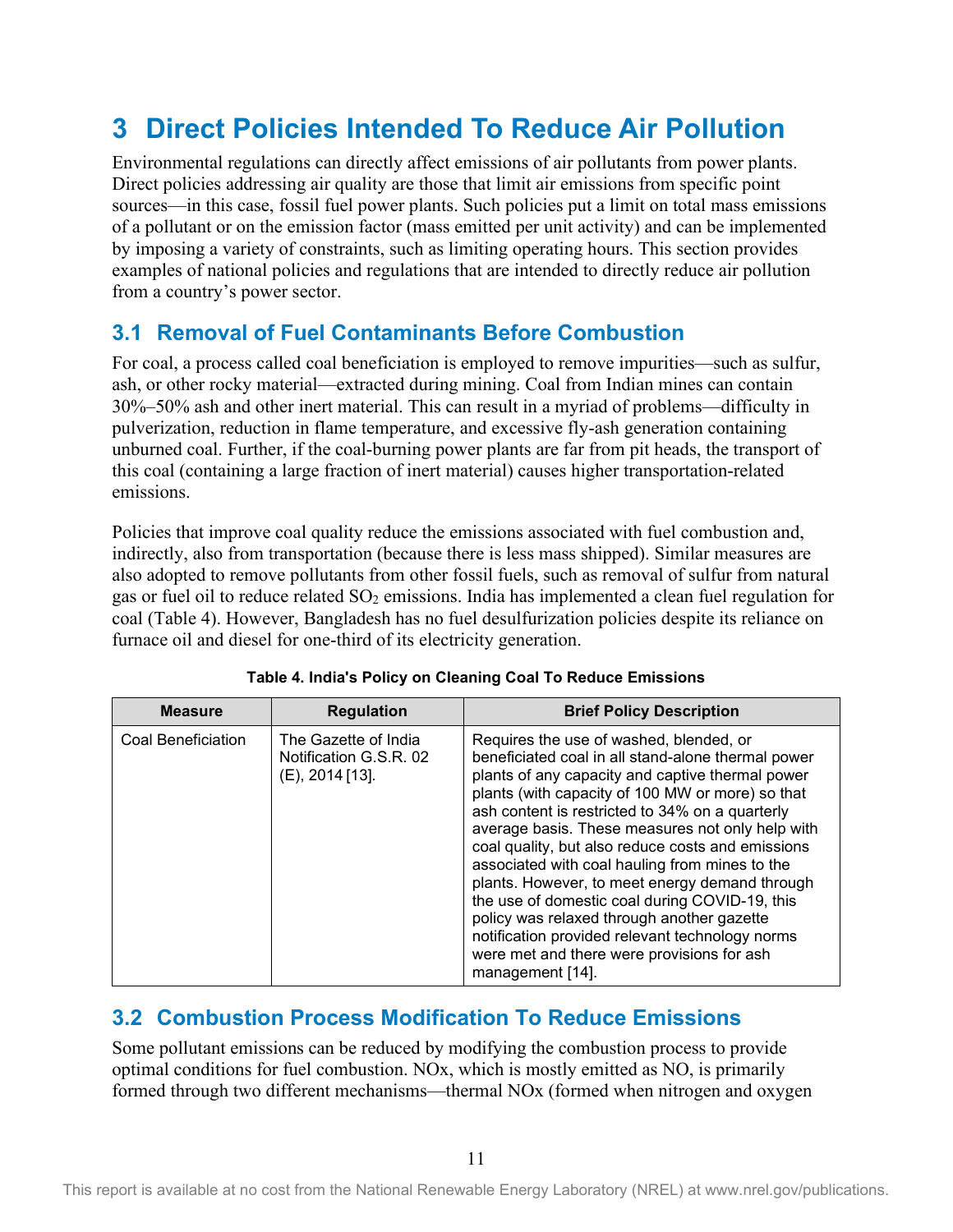molecules in air react with each other at high temperature) and fuel NOx (formed when the fuel contains organically bound nitrogen, which is the case with coal and oil) [83]. Combustion modification can control power plant NOx emissions, which limits NOx formation during the combustion phase. Combustion modification techniques include the following three methods for reducing NOx formation [1]:

- Reducing flaming zone peak temperatures—achieved by increasing the rate of flame cooling and decreasing the adiabatic flame temperature using dilution, using a fuel-rich flame zone.
- Reducing the residence time in the flaming zone—achieved by changing the shape of the flaming zone.
- Reducing the oxygen concentration in the flaming zone—achieved by controlling fuel-air mixing and decreasing excess overall air rates.

Some available combustion modification techniques are listed in Table 5 with their corresponding NOx reduction potential. These control techniques could work based on just one of the NOx reduction methods or a combination of them.

<span id="page-19-1"></span>**Table 5. Example Control Techniques Implemented for Combustion Process Modification To Reduce NOx Emissions [2, 10]** 

| <b>Control Technique</b><br>(see Appendix A1 for description) | <b>Abatement Principle</b>  | <b>NOx Reduction Potential</b><br>for Coal-Fired Boilers |
|---------------------------------------------------------------|-----------------------------|----------------------------------------------------------|
| Overfire air                                                  | Reduces peak temperature    | 20%-30%                                                  |
| Low NO <sub>x</sub> burners                                   | Reduces peak temperature    | 35%-55%                                                  |
| Burner out of service                                         | Reduces peak temperature    | 10%-20%                                                  |
| Air staging                                                   | Reduces residence time      | 50%-70%                                                  |
| Fuel staging                                                  | Reduces residence time      | 50%-70%                                                  |
| Low excess air                                                | Reduces oxygen availability | 50%-70%                                                  |

### <span id="page-19-0"></span>**3.3 Post-Combustion Controls To Reduce Emissions**

Post-combustion controls work by reducing the emissions after the pollutant is formed as a combustion by-product but before discharge to the atmosphere. Some pollutant-specific control technologies that are available are listed in Table 6. Once the control technologies are installed, they need to be monitored for performance and periodically inspected and maintained. Control equipment is often monitored and regulatory compliance is demonstrated through the use of automated systems, such as a continuous emissions monitoring system (CEMS), which reports emission rates of SO<sub>2</sub> and NOx. However, many countries do not have any CEMS-based reporting and also lack inspection and maintenance requirements, which can result in degradation in the performance of control equipment going undetected.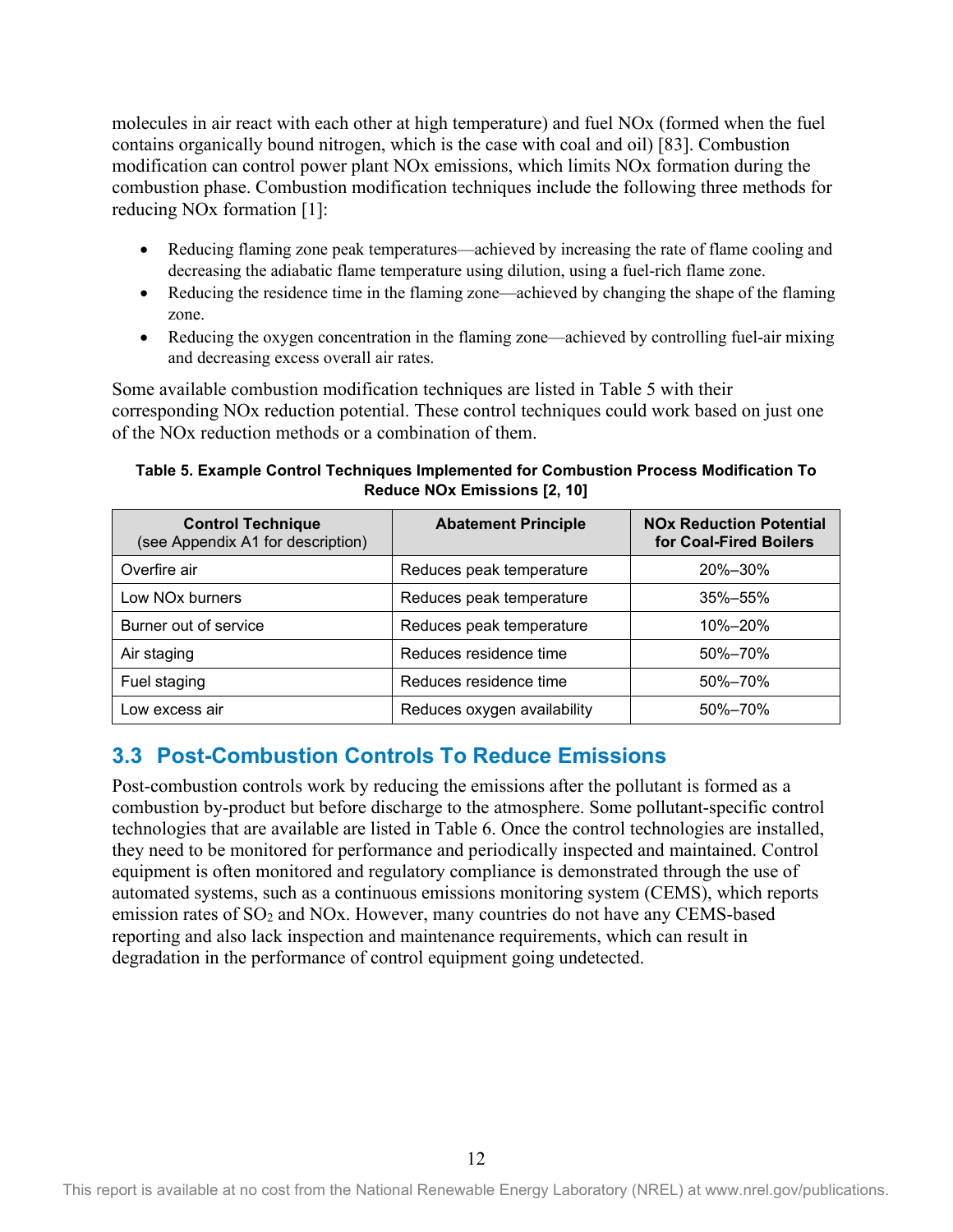<span id="page-20-2"></span>

| <b>Pollutant</b>      | <b>Control Technology</b><br>(see Appendix A1 for description)                               |
|-----------------------|----------------------------------------------------------------------------------------------|
| $PM2.5$ and $PM10$    | Electrostatic precipitators (ESPs)                                                           |
|                       | Cyclones                                                                                     |
|                       | <b>Fabric Filters</b>                                                                        |
| Sulfur oxides (SOx)   | Flue gas desulfurization (FGD, dry and wet scrubbing methods)                                |
| Nitrogen oxides (NOx) | Selective catalytic reduction (SCR)                                                          |
|                       | Selective noncatalytic reduction (SNCR)                                                      |
|                       | SCR and SNCR are often used in combination with low-NOx<br>burners and over fire air burners |

#### **Table 6. Available Control Technologies To Reduce Post-Combustion Emissions**

There are some country-specific policies on installation of post-combustion control technologies. The Government of India set emission standards for PM, SO<sub>2</sub>, NO<sub>x</sub>, and mercury in 2015, with the emission standards dependent on age and size of the units (see Appendix A2). Although most power plants in India are equipped with ESPs for removal of PM, there are no controls for SO<sub>2</sub>. Therefore, the 2015 regulations require most power plants to install FGD systems for removing SO<sub>2</sub> from the exhaust stream. However, there was a setback to the implementation of these emission standards through a phased and rear-loaded implementation, with only 20% of coal plants required to meet the standard by 2020, and 40% each in 2021 and 2022.

### <span id="page-20-0"></span>**3.4 More-Efficient Combustion Technologies To Reduce Fuel Consumption Per Unit of Energy Generated**

Coal power plants vary widely in their thermal efficiency, from an average of 36% (referred to as "subcritical"), to 45% ("supercritical"), and above ("ultrasupercritical"). Despite the maturity of the technology, many existing and recently constructed plants in Asia still use subcritical technologies, largely due to their lower capital cost, plus experience with the technology makes it less risky and easier for maintenance. However, in recent years countries have framed policies or made commitments to implement high-efficiency thermal technologies, the use of which reduces various combustion- and noncombustion-related air pollutants due to decreased coal fuel combustion per unit of energy produced. Some example policies or commitments include:

- In the run-up to the 2016 Paris Agreement, various countries submitted their intended nationally determined contributions (INDCs)—and, subsequently, nationally determined contributions (NDCs)—to reduce national emissions. India's 2016 NDC indicates a prioritization to move toward supercritical technologies for coal-based power plants [15].
- Bangladesh's conditional NDC and the national power plan mention that all new coal-fired power plants will use supercritical technology [4, 11].

## <span id="page-20-1"></span>**3.5 Higher Stack Height To Improve Pollutant Dispersion**

As height from the ground increases, the effect of drag resistance from ground elements (e.g., trees, buildings) decreases and wind speed increases. An increased wind speed causes greater dilution of pollutants. This increased dilution of emissions from point sources is often achieved by increasing stack heights. While directly meeting the emissions standard through control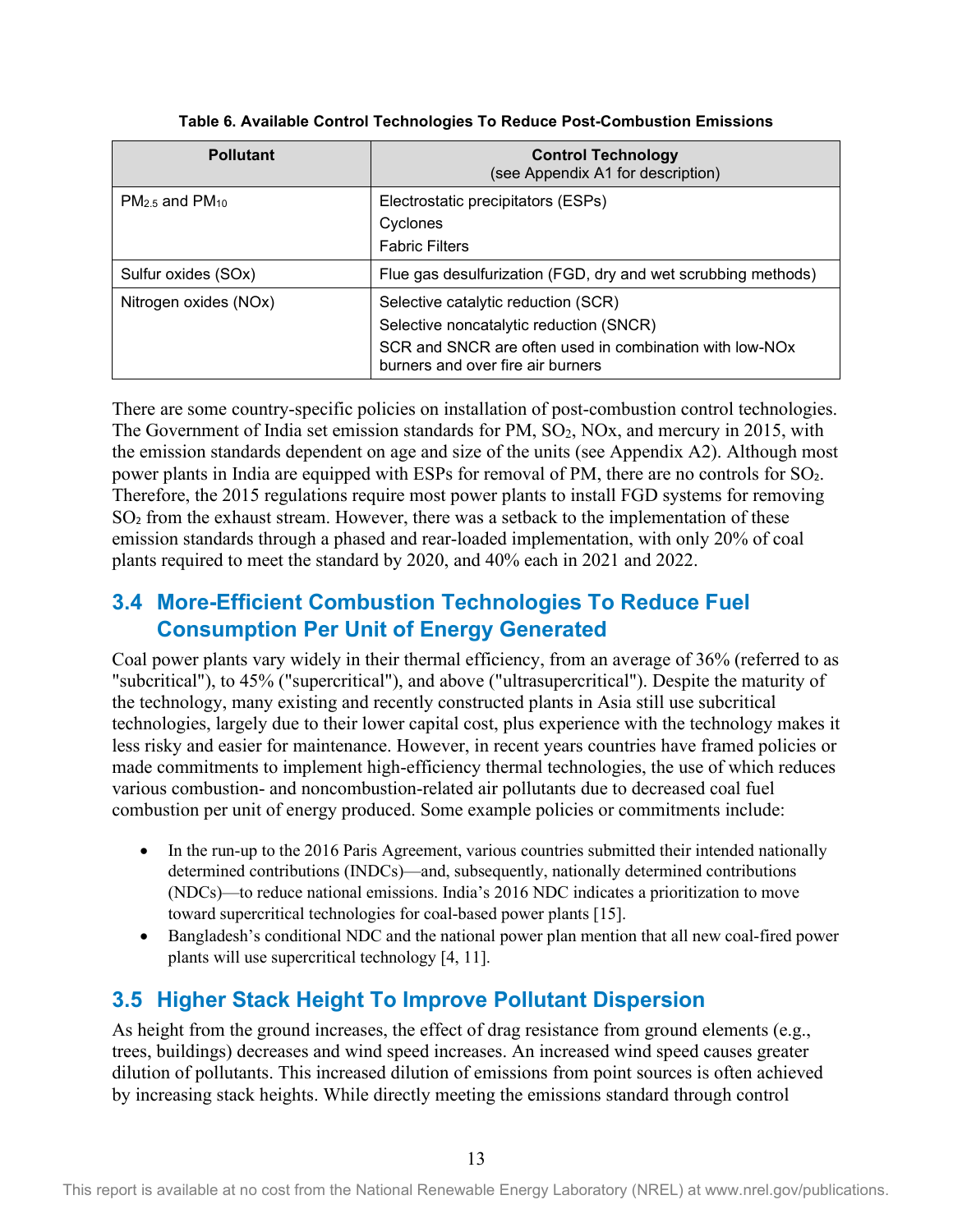technologies is one way, increasing stack height often helps to meet the concentration-based emission standards, such as those for Pakistan where increment to background concentration is used as an emissions control measure. (Alternately, control technologies or a combination of control technologies and stack height can also be used.) Other countries specifically list the stack height requirement as part of the emission standard, such as Sri Lanka and Bangladesh (Table 3).

### <span id="page-21-0"></span>**3.6 Control of Pollutants Other Than PM, NOx, and SO2**

Pollutants other than those discussed earlier in this report can also result in the formation of secondary pollutants of concern. Ammonia contributes to the formation of secondary aerosols, whereas VOCs can contribute to the formation of ozone and secondary organic aerosols. While agriculture and animal husbandry remain its largest sources, power plants can also emit ammonia. Most of the power plant related ammonia is due to slip from NOx control devices (such as selective catalytic reduction). Regional agencies in the United States, such as the South Coast Air Quality Management District in California, have regulations that limit ammonia slip emissions. However, the authors did not find any such regulations for the South Asian nations. Similarly, power plants are not a big source of emissions for CO and VOCs, but their emissions can still be important. As for ammonia, the authors couldn't find any specific policies that control the release of CO and VOCs in the atmosphere for any of the South Asian countries.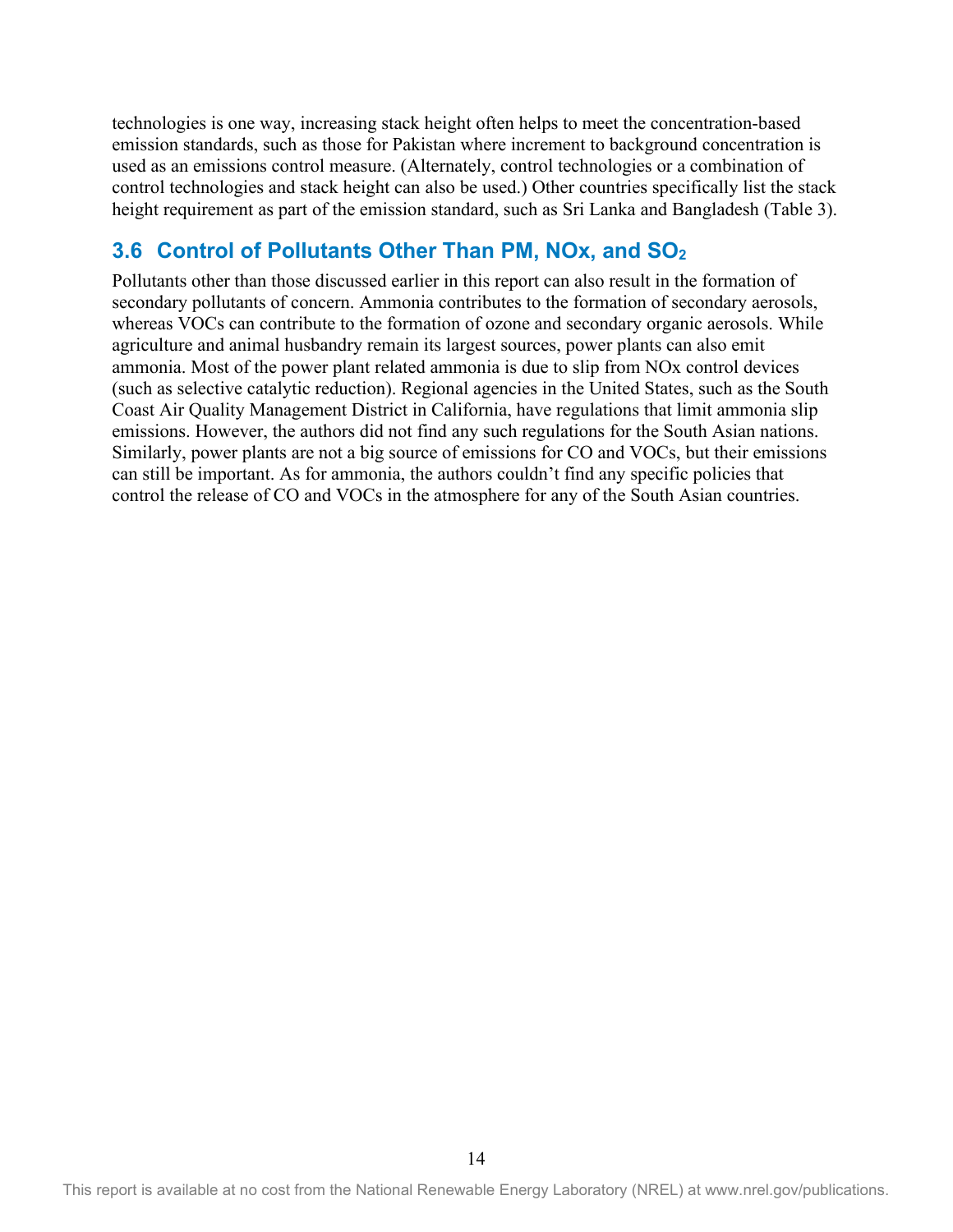## <span id="page-22-0"></span>**4 Indirect Policies and their Effect on Air Emissions**

Environmental regulations can *directly* affect emissions of air pollutants from power plants; many types of policies and regulations can have an *indirect* effect on air pollution from power generation, sometimes including unintended effects. These policies and regulations may be local or national, may be enacted but unfunded or unimplemented, and may have a net positive or net negative impact on air pollutant emissions and concentrations. This section provides examples of policies and regulations that indirectly result in greater or lesser air pollution from a country's power sector.

### <span id="page-22-1"></span>**4.1 Policies and Regulations that Can Lead To Increased Emissions or Delay Emissions Reductions**

#### <span id="page-22-2"></span>*4.1.1 Mandates, Financial, and Other Incentives for Combustion-Based Generation and Fuels*

Mandates and incentives that support the fossil fuel power industry can increase air pollution. Examples range from subsidies for domestic fossil fuel extraction to tax breaks for coal plants. In other cases, governments may specifically require power producers to use more-polluting fuels for economic or political reasons.

In Bangladesh, coal mine operators must build and run a 500 MW or larger power plant at the mine mouth and sell the electricity to the domestic grid under a long-term power purchase agreement (PPA). They are also required to produce at least 3 million tons of coal annually [24]. These rules were implemented because the national government acknowledged that the public sector had not been able to develop energy resources and power plants fast enough and it needed to encourage coal-fired generation by private companies to meet national growth targets [24]*.* Historically, the country's power sector has been 90% dependent on natural gas, but its gas reserves are declining quickly and substantial coal reserves have been identified. The country has shown interest in building coal plants moving forward, which would increase air pollution compared to the gas plants [24]. However, in mid-2020, following the outbreak of COVID-19, Bangladesh government officials stated an interest in increasing the share of imported LNG in Bangladesh's energy mix, particularly as many of the coal construction projects experienced delays and cost increases, and Bangladesh's previous plans to significantly expand its coal-fired power generation came under international scrutiny from environmental groups [79].

Cutting subsidies to renewable generation has a similar effect on emissions as increasing subsidies for fossil fuel generation. India cut its renewable energy subsidies by 35% in 2019 to roughly US\$1.5 billion, reflecting a lower cost of renewables and also some protective policy decisions, such as including price caps in reverse auctions [56]. And the country still has very high coal subsidies: US\$2.3 billion in 2019 and could increase in the near future to support coal power plants with fitting pollution control equipment that must be installed by the end of 2022 (more on this in Section 4.1.3) [56]. There is also some debate as to whether the costcompetitiveness of grid-connected wind and solar power means that these two technologies no longer need subsidizing [56]. It is unclear whether these competing subsidies will increase or decrease the emissions from the electricity sector.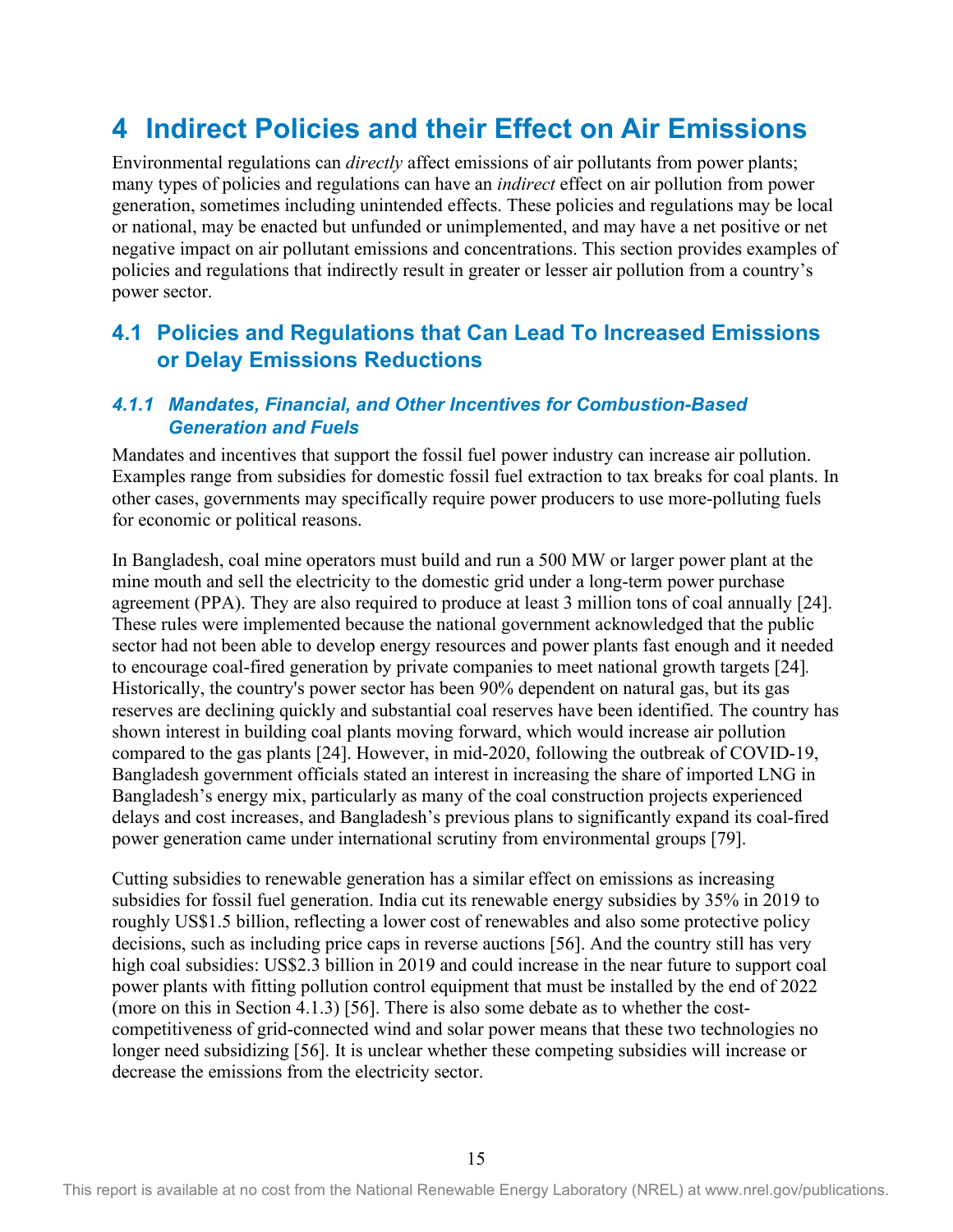#### <span id="page-23-0"></span>*4.1.2 Constrained or Unavailable Cleaner Energy Resources*

If generation from clean energy supplies such as renewables and nuclear energy—or cleaner fossil fuel options such as natural gas instead of coal—are not available in sufficient quantity to meet demand, end users will inevitably have to use other, likely more polluting energy resources from either the grid or self-generation. This can delay emission reductions if people simply continue to use polluting sources, or it can actually increase emissions in certain circumstances, such as in rapidly growing economies where utilities have difficulty meeting escalating demand. Government policies regarding which energy resources to develop can influence these emissions.

Bangladesh has historically generated most of its electricity from domestic gas reserves. However, with electricity demand growing at an annual average of roughly 9%, the national utility (Power Grid Company of Bangladesh) has not been able to keep up [25]. In 2014, total installed capacity was 10.6 GW, 70% of which was cleaner-burning gas-fired plants [25]. But natural gas in Bangladesh is further constrained because it is needed to manufacture fertilizer and also run the country's fleet of compressed natural gas (CNG) vehicles [25]. When the government decided to start building LNG import facilities and new coal plants, which is not a speedy process, end users who needed a reliable source of electricity purchased more than 2 GW of polluting portable generators running on diesel or fuel oil [25].

#### <span id="page-23-1"></span>*4.1.3 Cost of Compliance with Air Quality Regulations*

Complying with air pollution regulations can be expensive, and without both financial support and a verification process, operators of polluting plants may try to postpone compliance for as long as possible, which delays any potential emissions reductions. This is exacerbated if a country tries to impose emissions regulations too quickly [49].

As an example, in 2015, India legislated new limits for SOx, NOx, particulate matter, and mercury emissions from coal plants. The International Institute for Sustainable Development estimated that it would cost the power sector US\$12 billion to comply with the new rules and would increase the average cost of electricity by 9%–21% per kilowatt-hour [49]. Existing plants were required to comply by December 2017. However, when that deadline passed and almost no coal plants had installed the pollution mitigation equipment due to the cost, the deadline for compliance was extended to 2022 [49].

### <span id="page-23-2"></span>**4.2 Policies and Regulations that Can Lead To Decreased Emissions**

#### <span id="page-23-3"></span>*4.2.1 Electricity Trade Regulations*

Cross-border electricity trade (CBET) can enable countries to increase the financial efficiency of their power system operations by importing lower-cost electricity to offset fuel consumption in domestic power plants. Depending on the source of electricity imports, enabling policies for electricity trade can lower total air emissions and/or reduce local emissions impacts. CBET can also lead to economies of scale in investment, greater financing capability within the power sector, greater competition, and improved sector efficiency [29].

India and Bangladesh started trading electricity when they established a 500-MW-capacity link between them in 2013 [28]. Since then, India has also established bilateral electricity trade agreements and interconnections with Bhutan (1,146 MW) and Nepal (150 MW) [34], providing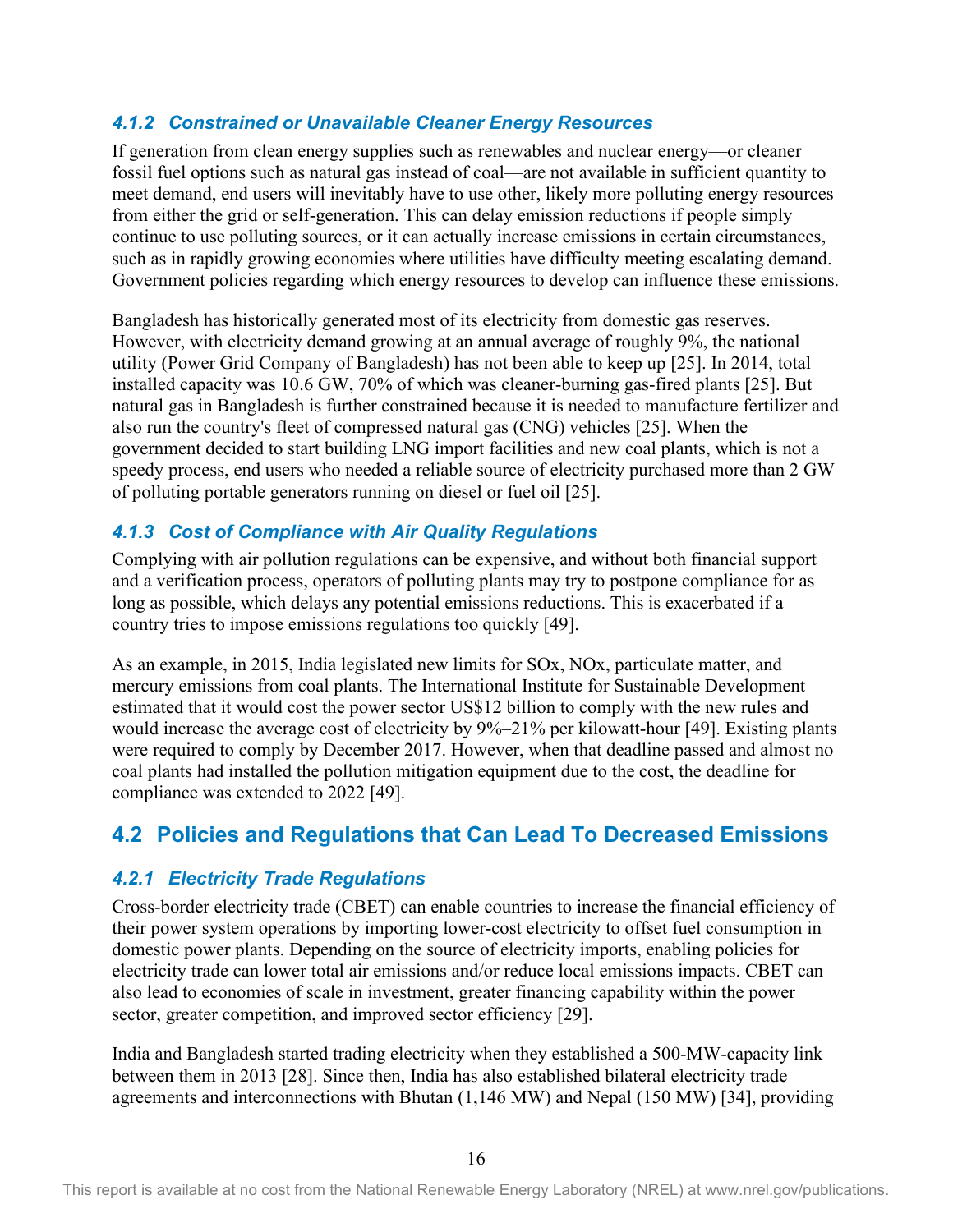a nascent framework for expanding such cooperation to other South Asian countries. The region is rich in energy resources, yet each country experiences generation capacity shortages over the course of the year [33]. To help address this situation, negotiations are now ongoing between all eight countries in the South Asia region<sup>[4](#page-24-0)</sup> to cooperate on CBET, including discussions about a potential undersea cable linking India and Sri Lanka [31]. Table 7 provides an evaluation of prospects for CBET among five of the countries.

Successfully implementing CBET appears likely on balance to lead to reduced emissions of air pollutants in the region. In addition to addressing chronic electricity supply problems in each country, a primary impetus for a regional power trading agreement is to take advantage of the 349 GW of hydropower capacity spread across the region (Table 1), much of which remains untapped due to a mismatch between the supply and local demand during the year. For example, Nepal has excess hydropower generation during the summer when electricity demand in northeast India is high, yet local power supplies are overtaxed [32]. However, in the winter, Nepal's hydropower resources are frozen and India's thermal (coal) power plants can help meet Nepal's demand, which would potentially increase the net air emissions during the winter season [34]. Upgrades to international and domestic transmission would enable greater use of clean energy, allowing hydropower to address daily and seasonal power imbalances across the region and offsetting or reducing some of the air pollution from conventional power plants.

In addition to infrastructure improvements, CBET requires the development of harmonized codes, policies, and regulations governing the power sector in each country [30]. Negotiations toward establishing regional development of CBET for SAARC is being supported by USAID through the SARI/EI,<sup>[5](#page-24-1)</sup> which is focused on strengthening energy security in South Asia [27].

SARI/EI is currently expanding its scope to include members of the Bay of Bengal Initiative for Multi-Sectoral Technical and Economic Cooperation (BIMSTEC),<sup>[6](#page-24-2)</sup> with a view to creating a power grid that would serve the entire region. BIMSTEC includes five SAARC members (Bangladesh, Bhutan, India, Nepal, and Sri Lanka), plus Myanmar and Thailand, with a combined total population of 1.6 billion people. There appears to be strong impetus behind this expansion because BIMSTEC members signed a memorandum of understanding in 2018 to cooperate on grid interconnection and, in 2020, SARI/EI and BIMSTEC held a joint conference to advance energy cooperation among the stakeholders.

<span id="page-24-0"></span><sup>4</sup> The eight countries covered by this report constitute the members of the South Asian Association for Regional Cooperation (SAARC), which was established in 1985 to collectively address several development-related issues, including electricity supply[. https://www.saarc-sec.org/](https://www.saarc-sec.org/) 

<span id="page-24-1"></span><sup>&</sup>lt;sup>5</sup> SARI/EI is a USAID initiative to strengthen energy security in South Asia. It was an expansion of the work conducted under its predecessor, the South Asia Regional Initiative for Energy, which USAID launched in 2000. <https://sari-energy.org/about-sariei/background/>

<span id="page-24-2"></span><sup>6</sup> <https://bimstec.org/>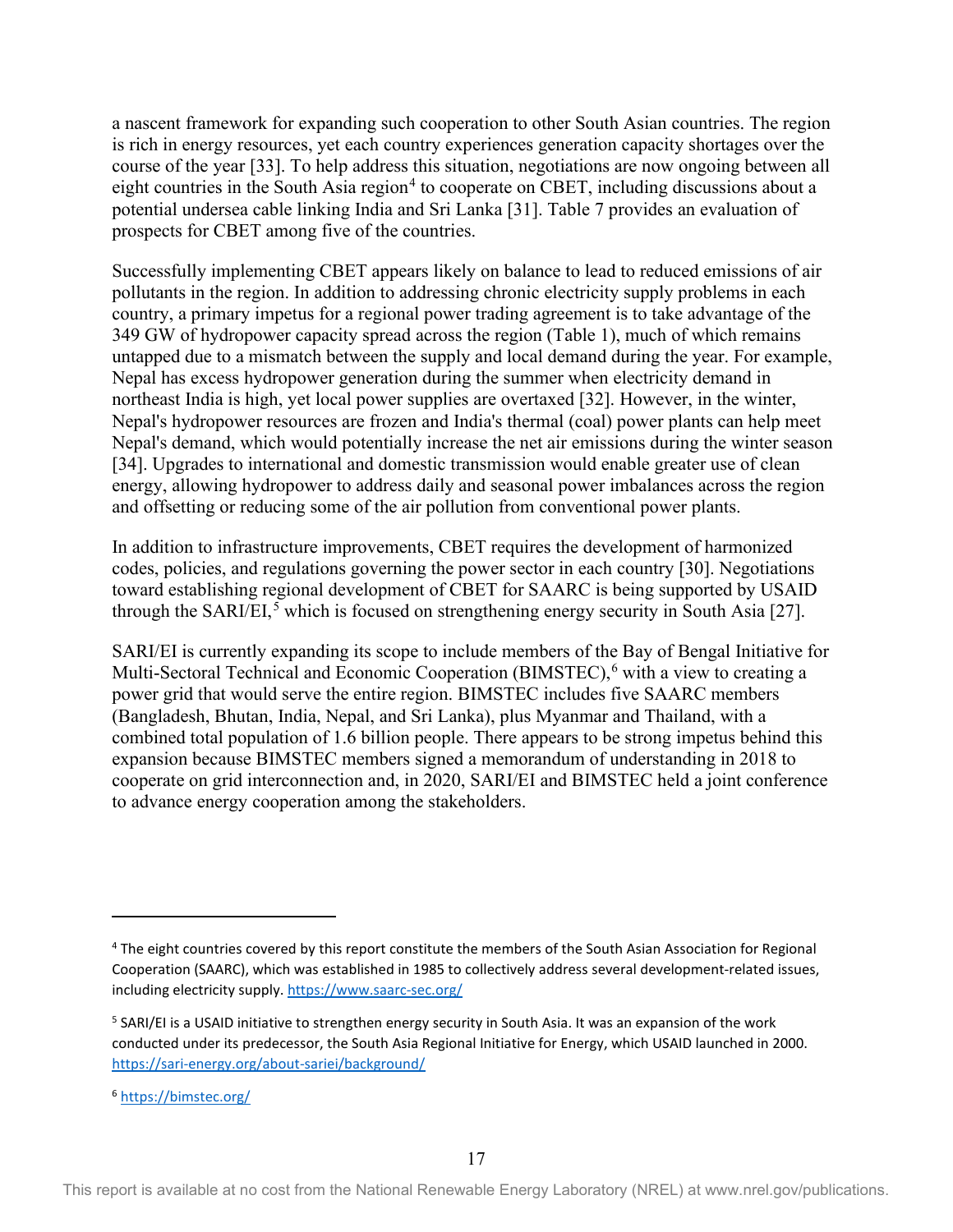<span id="page-25-0"></span>

| Importing         | <b>Exporting Countries</b>                                                                                                  |                                                                       |                                                                      |                                                                          |                                           |  |  |  |  |  |
|-------------------|-----------------------------------------------------------------------------------------------------------------------------|-----------------------------------------------------------------------|----------------------------------------------------------------------|--------------------------------------------------------------------------|-------------------------------------------|--|--|--|--|--|
| <b>Countries</b>  | India                                                                                                                       | <b>Bhutan</b>                                                         | <b>Nepal</b>                                                         | <b>Bangladesh</b>                                                        | <b>Sri Lanka</b>                          |  |  |  |  |  |
| India             |                                                                                                                             | Significant<br>quantity of<br>hydro power                             | Significant<br>hydropower<br>export<br>possible                      | Significant amount<br>of gas or power<br>possible; resource<br>uncertain | Some peak<br>power<br>support<br>possible |  |  |  |  |  |
| <b>Bhutan</b>     | Dry season<br>support                                                                                                       |                                                                       | Unlikely.<br>Similarity of<br>resources<br>and seasonal<br>shortages | Small amount of<br>thermal power and<br>gas; connection via<br>India.    | No scope                                  |  |  |  |  |  |
| <b>Nepal</b>      | Thermal power<br>support. Dry<br>season support.                                                                            | Unlikely.<br>Similarity of<br>resources<br>and seasonal<br>shortages. |                                                                      | Small amount of<br>thermal power and<br>gas; connection via<br>India.    | No scope                                  |  |  |  |  |  |
| <b>Bangladesh</b> | HVDC back-to-<br>back link.<br>Sharing<br>reserves:<br>electricity swap.<br>Some<br>hydropower;<br>connection via<br>India. | Some hydro<br>power;<br>connection<br>via India.                      | Some<br>hydropower;<br>connection<br>via India                       |                                                                          | No scope                                  |  |  |  |  |  |
| Sri Lanka         | Dry season and<br>thermal power<br>support                                                                                  | Unlikely<br>(far off)                                                 | Unlikely<br>(far off)                                                | Unlikely (far off)                                                       |                                           |  |  |  |  |  |

**Table 7. Prospects for Cross-Border Electricity Trade in South Asia [31]** <sup>a</sup>

<sup>a</sup> See [32] for a table showing demand for electricity by month for these same five countries. The countries have complementary requirements because they have noncoincident demand peaks during the year.

Pakistan and Afghanistan are members of two other CBET initiatives. One of them is called TUTAP, which is the acronym for Turkmenistan, Uzbekistan, Tajikistan, Afghanistan, and Pakistan. One of the near-term goals of this planned transmission project is for Afghanistan to trade electricity with Pakistan, given that they have complementary needs: Afghanistan needs more electricity in the winter; Pakistan needs it in the summer [23]. The other CBET project is the Central Asia-South Asia  $(CASA-1000)^7$  $(CASA-1000)^7$  regional power transmission corridor that is currently under construction and will facilitate the transfer of power between Tajikistan, Kyrgyzstan, Afghanistan, and Pakistan.

<span id="page-25-1"></span><sup>7</sup> <http://www.casa-1000.org/>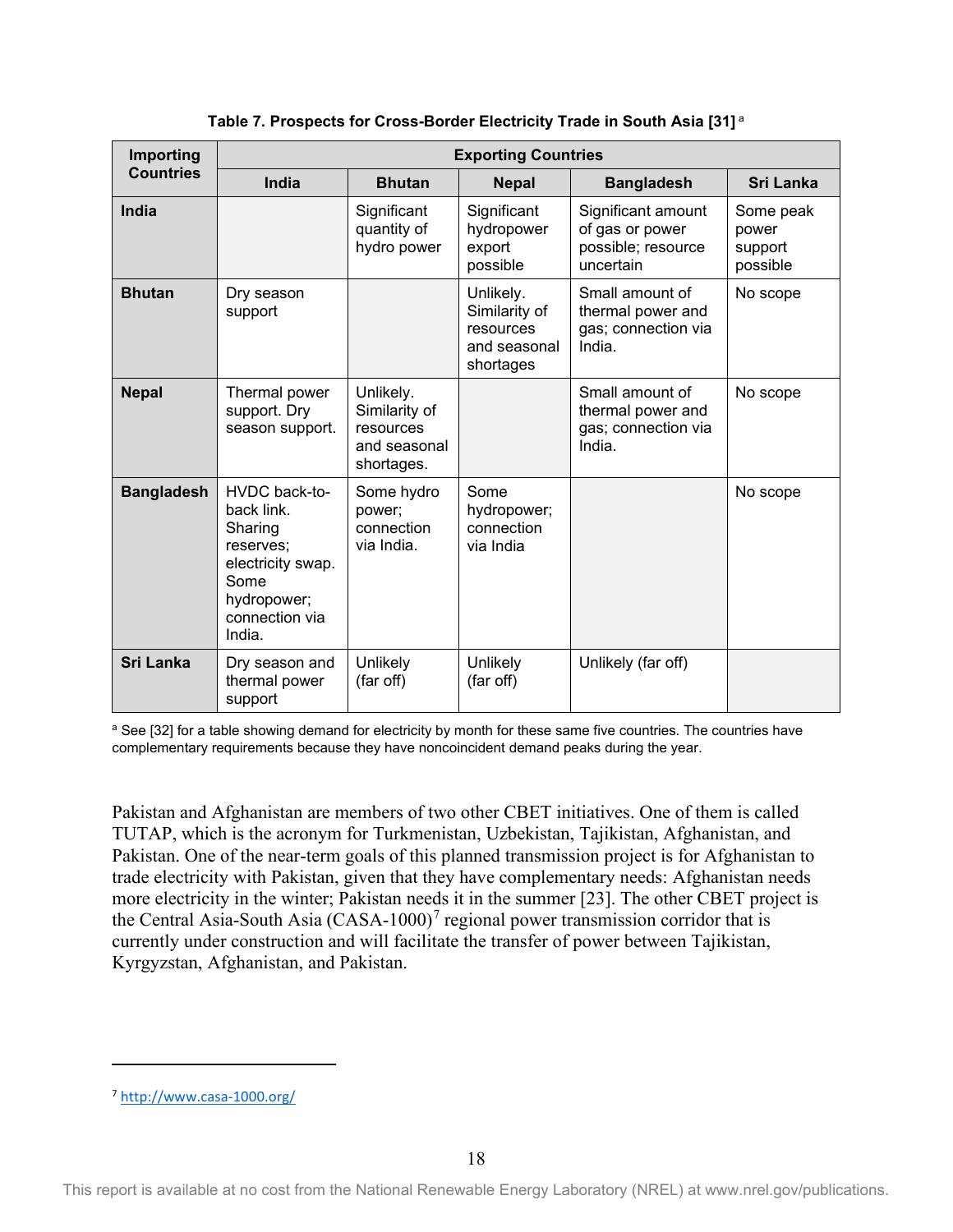Afghanistan depends on imports to meet more than 60% of its electricity demand [20]. The Ministry of Energy and Water has pointed out that this situation limits its ability to control the energy mix on (and emissions from) its own power grid [21].

#### <span id="page-26-0"></span>*4.2.2 Clean Energy Mandates*

Government targets that require increased use of renewables, nuclear power, and other sources of cleaner energy can reduce air emissions if they are legislated and implemented. However, such targets are often set based on total power plant capacity (in megawatts) rather than actual generation of electricity (in megawatt-hours); yet, only clean energy generation displaces generation from air-polluting sources, thus yielding air quality benefits. Unfortunately, clean energy mandates are often primarily aspirational and are not based on prior feasibility studies to determine if the mandated goal is financially and practically achievable. This category of indirect policies includes some climate-related targets because reducing GHG emissions from the electricity sector can also reduce atmospheric pollution.

Clean energy mandates have various names. The term "renewable portfolio standard" (RPS) usually refers to a capacity target, and the terms "renewable electricity standard" (RES) and "renewable quota" usually refer to generation or delivered energy targets, although the terms are sometimes used interchangeably. When codified in law and enforced with noncompliance penalties, an RPS/RES is one of the most effective policies for accelerating the adoption of cleaner renewable energy systems that can reduce emissions of air pollutants [46].

Afghanistan set a target of 95% of the projected total national power capacity of 5,000 MW to 6,000 MW in 2032 to come from renewable sources through grid-connected, minigrid, and stand-alone projects [19]. Roughly 1,500 MW of the new capacity are expected to come from solar projects [40]. The Ministry of Energy and Water acknowledges that such rapid development means an initially heavy reliance on government and donor funding for projects but expects the renewable power industry to be led by the private sector by 2032 [20]. The ADB worked with the Afghan government to develop a Renewable Energy Roadmap for Afghanistan in 2017, which lays out what it says is a realistic plan for achieving this level of renewable generating capacity [20]. The Afghan government has repeatedly expressed a desire to increase its hydroelectric power capacity; however, a lack of transboundary water treaties with its neighbors, except Iran, prevents the World Bank and ADB from funding hydropower projects [76].

India has pledged that by 2030 it will reduce the emissions intensity of its GDP by 33%–35% from 2005 levels and have approximately 40% of its installed generating capacity use nonfossil resources [52]. It also set a goal of installing 100 GW of solar photovoltaic (PV) capacity by 2022, partly funded by a tax on coal mining (more on this in Section 4.2.4) [51]. The country is aggressively pursuing this target. In 2019, India installed more solar PV than fossil generation and, by the end of the year, had deployed a total of 84 GW of grid-connected renewable generation [58, 59].

In its 2019 Alternative and Renewable Energy Policy, Pakistan committed to getting 60% of its electricity generation capacity from renewable sources by 2030—30% from hydropower and 30% from other renewables [66]. In addition to increasing the use of domestically available resources for power generation, reducing emissions of air pollutants was one of the drivers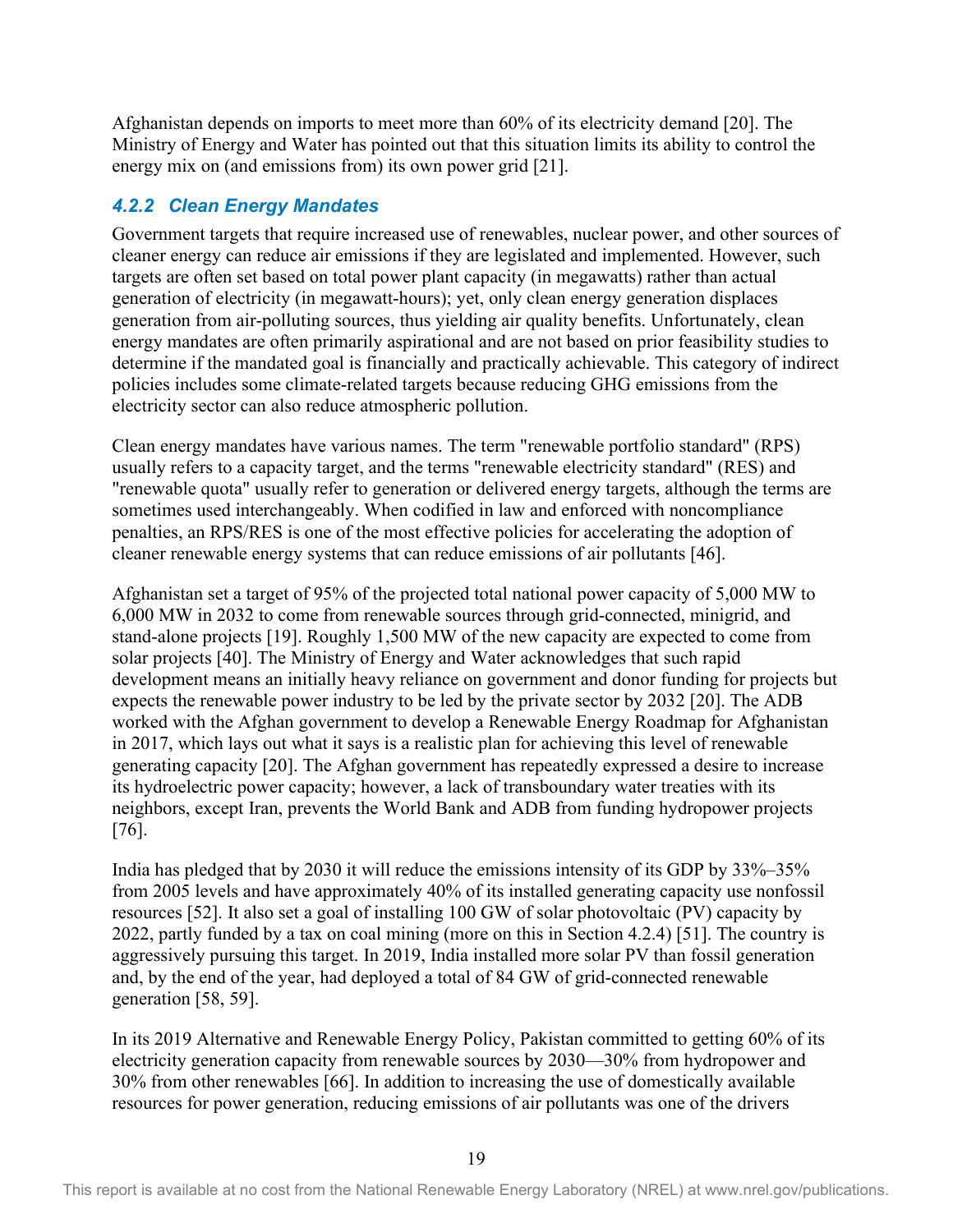behind development of the policy, which notes that it would result in a more "environmentally friendly and affordable electricity mix compared to the heavily dominated mix of imported fossil fuels in the past." [66] However, implementation could be a major challenge. The policy depends on Pakistan expanding and upgrading its grid to integrate the country's hydropower capacity, which would be needed to compensate for the variability of the other renewable resources it is planning to develop [67]. Another challenge is that Pakistan is a country where regulation and oversight are mostly devolved to the provinces [6[8](#page-27-1)]. However, a recent World Bank report<sup>8</sup> on variable renewable energy (VRE) in Pakistan offers some hope: "The 20 percent VRE target can be largely achieved by utilizing the 'low-hanging fruit' of spare capacity at existing substations, thereby avoiding the need for immediate grid upgrades ... Achieving the 30 percent VRE target will require some significant new investments, including new high-voltage transmission capacity to access the huge resource potential of Balochistan." [77]

By 2030, Nepal's NDC targets include expanding clean energy generation from approximately 1,400 MW to 15,000 MW, including generation from small-scale hydropower, solar, wind, and bioenergy plants [84]. Current energy demand satisfied by clean energy sources is well below 15% [84]. Nepal aims to: increase the quantity (in kilowatt-hours), quality, reliability, and affordability of electricity access from renewable sources; strengthen transmission and distribution links to support the scale-up of cooking, heating, and transportation using electricity; develop an enabling environment to provide power to small and midsize enterprises using distributed renewable energy generation sources; and promote public electric mobility through policy incentives, including subsidy policies and other financial mechanisms [80].

#### <span id="page-27-0"></span>*4.2.3 Financial and Other Incentives for Power Generation from Clean Energy*

Subsidies and other policies that incentivize the use of renewable and other clean energy sources in the electricity sector can reduce air pollution. Examples range from preferential access to transmission lines to tax breaks for solar plants, although countries in South Asia appear to be leaning more heavily on the use of financial incentives.

A small financial sector with limited access to credit will constrain private sector development of renewable energy projects. It can also discourage foreign investment. In Afghanistan, for example, the current 15% bank loan rate is too high for local investors, and scarce access to finance is rated as one of the greatest obstacles to doing business in the country [40].

#### *4.2.3.1 Tax Incentives*

Common tax measures used to stimulate clean energy production around the world include lower corporate income taxes and a wide variety of incentives, such as an investment tax reduction based on the initial cost of a renewable energy system, a production tax incentive based on actual energy produced, property tax reductions for properties with renewable or energy efficiency technologies installed, elimination of sales and value-added tax for clean energy technologies (can be applied at scales from utility-scale generation to individual purchases of efficient

<span id="page-27-1"></span><sup>8</sup> <http://documents1.worldbank.org/curated/en/883241610741226840/pdf/Main-Report.pdf>

This report is available at no cost from the National Renewable Energy Laboratory (NREL) at www.nrel.gov/publications.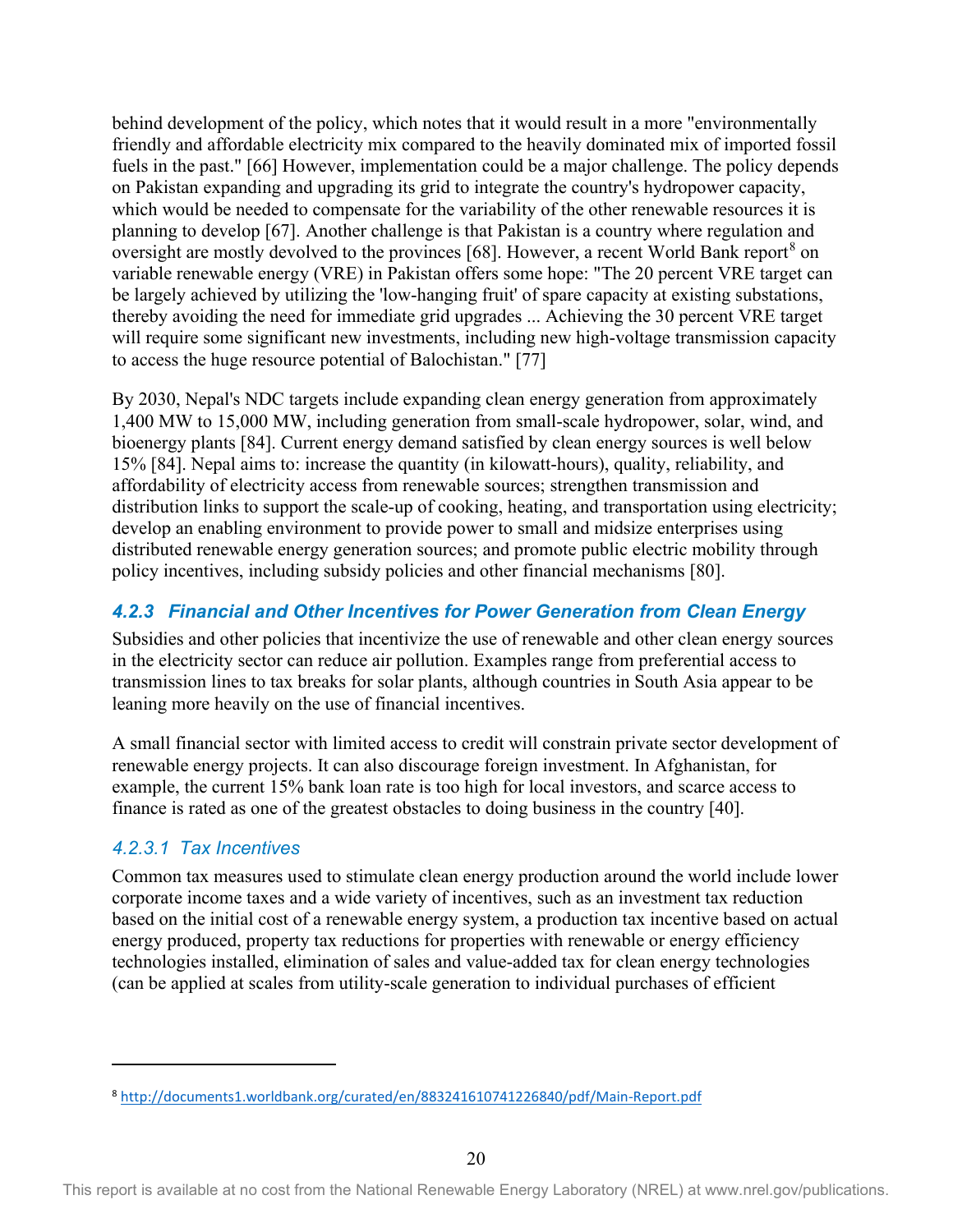appliances), reduced import taxes, and accelerated depreciation of renewable energy fixed assets [45].

India has a 10-year corporate income tax holiday for wind project developers [48]. Afghanistan provides a corporate income tax exemption for renewable energy project developers for the first 5 years of commercial operation to encourage expansion of the renewable sector [64]. Bangladesh exempts all power producers from corporate tax for 15 years but, because these are mainly using gas- and coal-fired plants, this tax exemption is unlikely to decrease air emissions [64].

By contrast, high taxes can hinder the purchase of renewable systems and any associated emissions reductions. Afghanistan has a very high import tax on PV systems simply because the value listed in the customs database has not been updated with new, lower prices; thus artificially inflating the cost of PV systems and discouraging switching to this lower-emissions technology [40].

While tax incentives are a relatively simple and highly flexible tool for stimulating the development of clean energy technologies, they are only of use to entities that have a tax burden—which means they do not financially benefit poor people, nonprofit organizations, or government agencies, for example [45].

#### *4.2.3.2 Direct Cash Incentives*

Direct incentives can have broader applicability because they can be accessed by entities without a tax "appetite." There are several variations on the theme. Rebates are typically provided after the purchase of an efficient appliance or renewable system; grants can be provided up front (e.g., to finance a feasibility study) or after a system is fully operational; and performance-based incentives are typically paid based on energy produced from a renewable energy system or saved by a whole-building energy efficiency upgrade [45].

In Afghanistan, donor and government grants dominate the renewable energy financing landscape but, in the long run, market mechanisms are a more efficient way to set prices. The country is beginning to experiment with hybrid financing models that could encourage the growth of this market sector. For example, for a recent 10 MW Kandahar PV project, capital costs were covered by an up-front government grant but the PPA tariff that the national utility would pay the developer was decided using a reverse auction [20].

#### *4.2.3.3 Tradable Renewable Energy Certificates*

Legislative mandates for RES are one of the most effective policies for accelerating the adoption of renewable energy systems that can reduce the emission of air pollutants [46, 47]. A welldesigned RES includes an achievable clean energy target (discussed in Section 4.2.2) and some means to monetize the "green" benefits of lower pollution from the renewable generator, which makes it much easier to achieve the RES as the generator and end user do not need to be colocated. Such renewable energy credits (RECs) are defined as the environmental attributes of one megawatt-hour of renewable energy generation. Certified by third-party agencies, RECs can be traded, bought, and sold separately from commodity electricity, which allows a company located where renewable energy is not physically available to buy the RECs and claim that its electricity consumption is renewable [46, 47].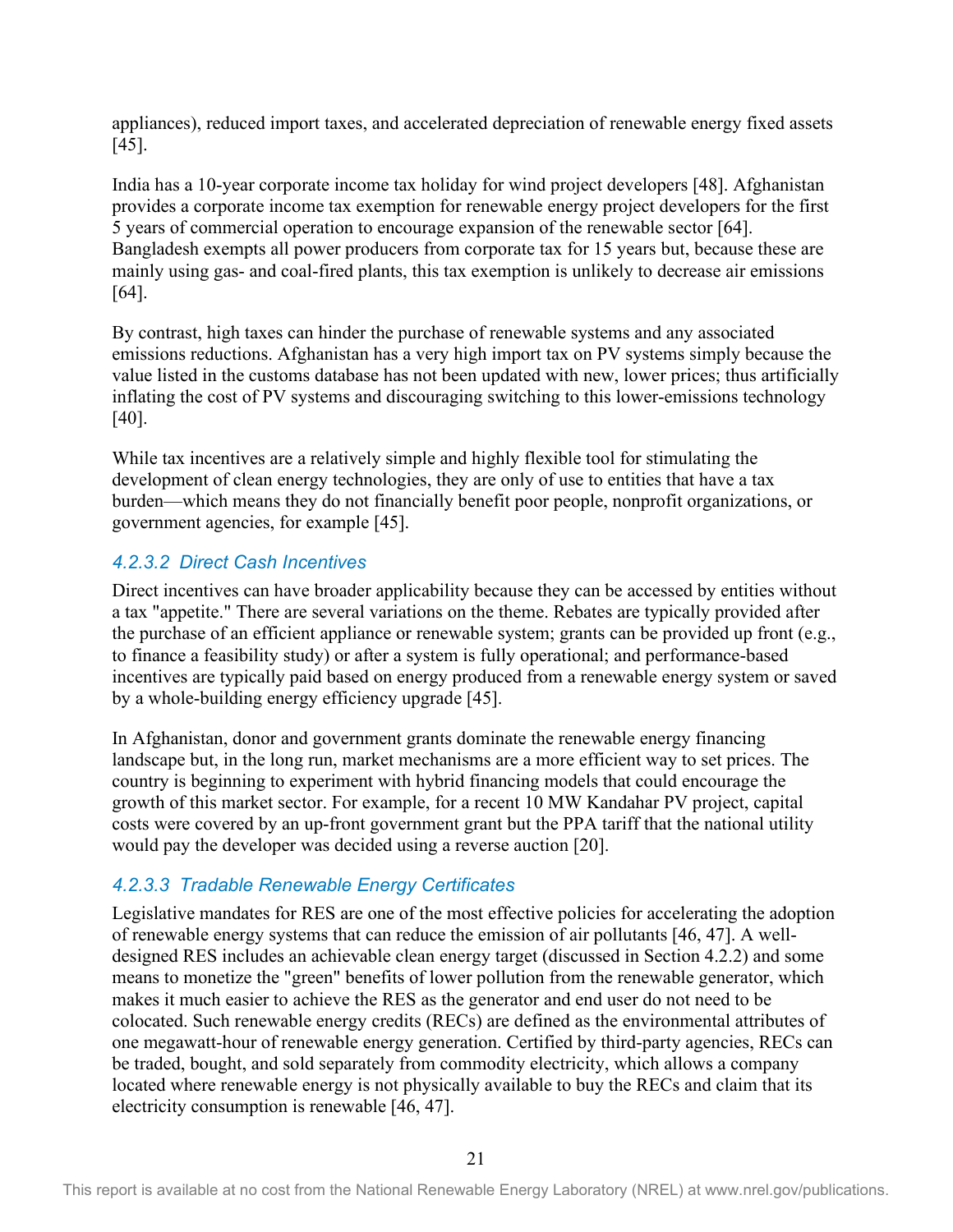In South Asia, India is the only country that uses tradable renewable energy certificates. India introduced RECs in 2011 as a way to help states meet the country's overall renewable capacity targets. Those targets are set at the federal level but must be implemented by the states. The REC market allows states that are behind on meeting their renewable obligations to buy RECs from the states that are ahead of the curve and still allow them to achieve compliance [55].

RECs are typically designed for a single national electricity market (allowing people in one part of the country where there are no clean power plants to buy the RECs to offset less-clean power that happens to be available locally), but such a system could be set up within a single electricity trading area, such as the proposed South Asia CBET.

#### *4.2.3.4 Feed-In Tariffs*

A feed-in tariff (FIT) is a performance-based incentive that typically provides a fixed price per kilowatt-hour of electricity supplied. In some countries, FITs for renewable generators include other policy elements such as a guaranteed connection to the grid, a power purchase guarantee, and standardized power purchase contracts. Through guaranteed long-term fixed renewable electricity prices, FITs are one of the most effective tools to support increased investor confidence and expanded deployment of renewable energy [45].

As of 2019, only three countries in South Asia had FIT policies: Sri Lanka, India, and Pakistan [39].

Sri Lanka launched an updated FIT program in 2010. Wind, hydro, and biomass power plants are all eligible up to a capacity of 10 MW per project. Developers have the option of selecting from two types of tariffs [34, 65]:

- Flat tariff—a fixed-price payment without inflation protection.
- Variable tariff—a complex track that varies the tariff with the price of the base fuel rate, operations and maintenance costs, and the year of operation. There is one tariff for years 1 to 8, another for years 9 to 15, and a third tariff for years 16 and above.

In addition to the feed-in tariffs, renewable project developers are given an additional boost because the Ceylon Electricity Board, the national utility, also has a fast-track standardized PPA for electricity generated from renewable energy sources [34].

Pakistan introduced a national FIT scheme for PV systems in 2014. The scheme was quickly amended in 2015 to increase the project capacity limit from 10 MW to 100 MW, reduce the overall tariff payments, and implement different tariff rates in the north and south of the country [41].

India launched a comprehensive FIT scheme in 2009, covering all renewables (with varying capacity constraints) and using a cost-plus model for determining tariffs [42]. The tariffs were initially effective at spurring wind development but were only used once to issue a large-scale solar FIT. This was in Gujarat state in 2010, and the agreed tariff subsequently became so high relative to the prevailing price of electricity that Gujarat's utility tried to modify the agreement. The utility's efforts were rejected by the courts. Following this experience, others in India were reluctant to use FITs to procure large-scale solar PV and instead have shifted toward using competitive bidding processes [43]. The same thing eventually happened in the wind industry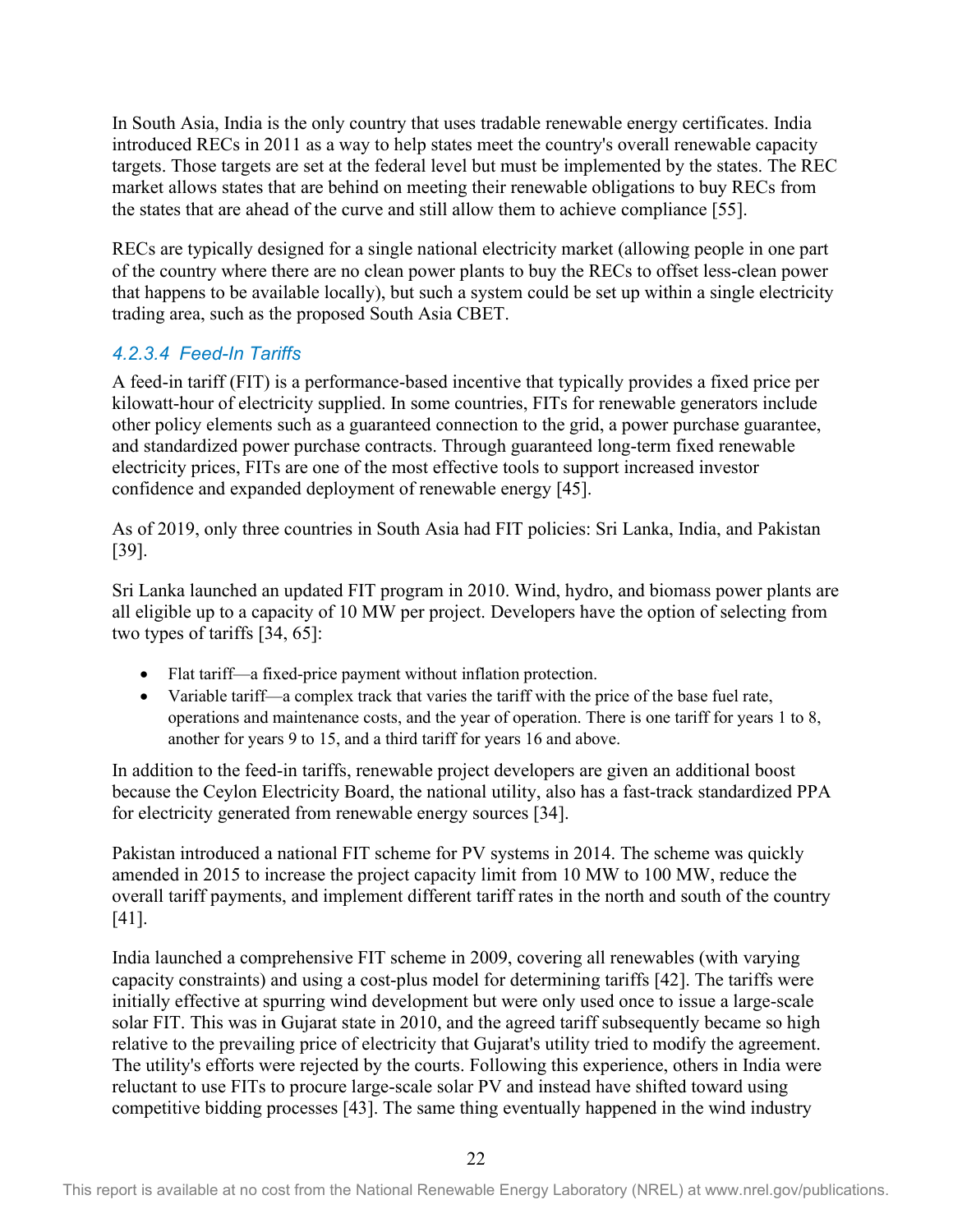and by 2017 several Indian states stopped using FITs for wind energy procurement [44]. The primary role for FITs in India could be to finance residential and community solar and wind power on microgrids that are too small to be of interest to larger developers.

Afghanistan's Ministry of Energy and Water is currently designing a multilayered tariff structure aimed at encouraging the development of renewable energy and concomitant reduction in emissions without making it too expensive for project developers or electricity customers [19]:

- For grid-connected renewable energy projects—Tariffs are set on a "cost-plus" basis.
- For remote and off-grid renewable projects—Tariffs are set using "avoided cost of generation" in those cases where conventional generation would probably be significantly more expensive than renewable generation (because fuels would have to be transported), while making sure "that vulnerable communities are not burdened with high and unaffordable tariffs for basic and essential electricity services."
- For renewable-diesel hybrid projects—Tariffs are based on the replacement cost of diesel and/or prevailing tariffs, whichever is less.

#### *4.2.3.5 Net Metering and Net Billing*

Net metering and net billing policies both allow grid-connected end users to offset all or part of their power utility's electricity bill with electricity produced by on-site distributed generation (DG) systems. Most countries require that the DG system uses renewable resources, so this policy tends to reduce emissions. With net metering, the value of the electricity credits is typically at, or close to, the retail electricity rate. With net billing arrangements, the value of the electricity fed back into the grid is usually lower than the retail rate [45].

In Sri Lanka, the national net metering policy is open to all renewable energy systems with a generating capacity of up to 1 MW. The excess power sold to the grid is valued at the prevailing PPA rate and paid back to the user in the form of energy credits, with the user having flexibility about when to monetize them [20].

Maldives issued net metering rules in 2015, along with technical requirements for PV systems to connect to the grid [62].

In India, net metering is determined at the local level, not nationally, leaving a patchwork of regulations and creating uncertainty for those considering the long-term economics of selfgenerating renewable power. In 2019, for example, the Indian state of Goa promulgated its first net metering regulations, while the state of Uttar Pradesh cancelled prior net metering arrangements for all of its end users. New Delhi, however, expanded its PV net metering rules to include virtual net metering, which aggregates separate PV systems and treats them as a single generator for revenue purposes, giving a significant boost to the solar sector in that city [38].

#### <span id="page-30-0"></span>*4.2.4 Financial Disincentives for Combustion-Based Generation*

Taxes and other policies that penalize the continued use of fossil energy sources in the electricity sector can reduce air pollution.

India has been disincentivizing coal-fired power generation since 2010 when it introduced a levy of 50 Indian rupees (INR) per tonne on all coal and lignite (a lower-grade "brown coal") mined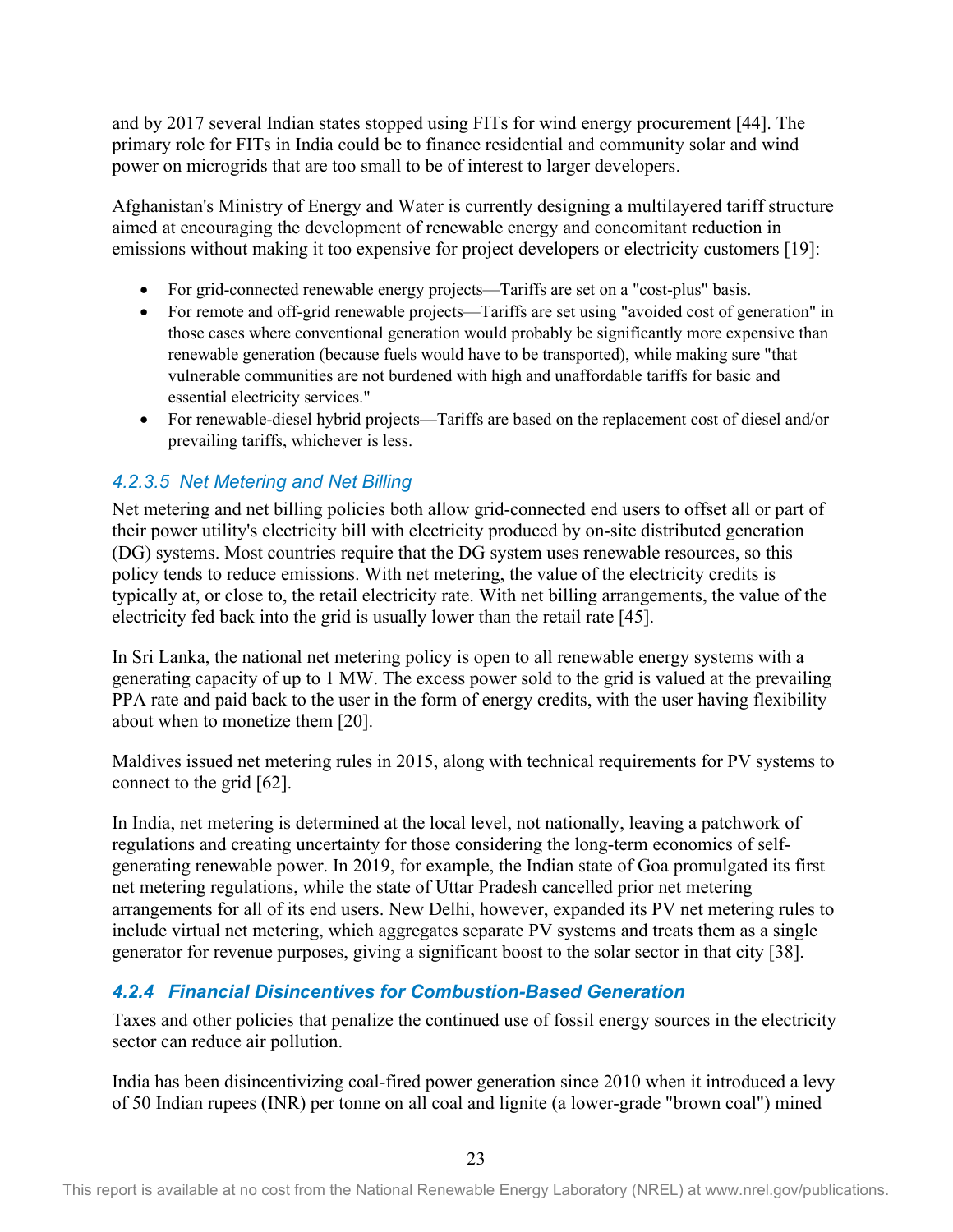or imported into the country [50]. The tax was increased again a couple of times after that and, in 2016, this "Clean Environment Cess" as it is officially known, was increased to INR 400/tonne (roughly US\$6/tonne) of coal, effectively increasing the price of coal by 30% [54]. The Cess is unofficially known as India's *de facto* carbon tax because receipts from the levy are used to support renewable energy projects and other environmental initiatives [50]. The country is also reducing subsidies on fossil fuels that could be used for home generation, including diesel and liquified petroleum gas (LPG) [52]. In 2003, the Indian government banned the importation of kerosene because it was being used to adulterate diesel fuel [53].

#### <span id="page-31-0"></span>*4.2.5 Energy Conservation, Energy Efficiency Mandates, and Improvements*

Mandates requiring the use of more energy-efficient equipment *outside* of the electricity (power generation) sector may *indirectly* lead to a reduction in overall electricity use and, hence, a reduction in air pollutants. (By contrast, energy efficiency improvements to generation equipment used *inside* the electricity sector, such as a more efficient engine in a power plant generator set, reduces the consumption of fuel for a given power output, which in turn *directly* leads to a reduction in pollutants.) The following are examples of mandates leading to indirect reductions in pollutants.

Afghanistan has a long-term target of reducing electricity use by 100 GWh and has identified the highest-impact priority areas to tackle first: a consumer awareness campaign, replacing incandescent bulbs in urban street lights with light-emitting diode devices, replacing electric water heaters/boilers with solar water heaters, improving the efficiency of large electric motors, improving the performance of building envelopes, and developing an Afghan energy services industry (energy service companies, or ESCOs) backed by a government accreditation and financing program [21].

The country is implementing its energy efficiency policy in two stages. The first stage (2017– 2020) was focused on creating policies, standards, and the institutional infrastructure needed to support a domestic energy efficiency industry. For example, new buildings larger than  $2,000 \text{ m}^2$ must satisfy the Afghanistan Energy Efficiency Code for Buildings. In the second stage (2021– 2032), Afghanistan will set up a financing method for efficiency projects and provide incentives for private industry to assume leadership in this sector [21].

To reduce the use of electricity for heating water, India has a target of installing 14 GW (20 million  $m^2$ ) of solar hot water collectors by 2022. The country is also working on demonstration projects for solar cooling in Gujarat State, both of which would reduce the demand for electricity and, hence, the emission of associated air pollutants [36].

Maldives has a goal of improving energy efficiency by 2030 and is making plans to incorporate a "Green Buildings" track into Bachelor and Master of Architecture programs offered by Maldives National University. In addition, the country has several consumer awareness efforts aimed at encouraging energy conservation [62].

Finding ways to reduce line losses in the electricity transmission and distribution (T&D) system is a way to reduce overall emissions as a result of not wasting electricity, which is not quite the same as producing the electricity more efficiently. In terms of categorization, this is a bit of a grey area because the T&D system is external to a power plant where efficiency improvements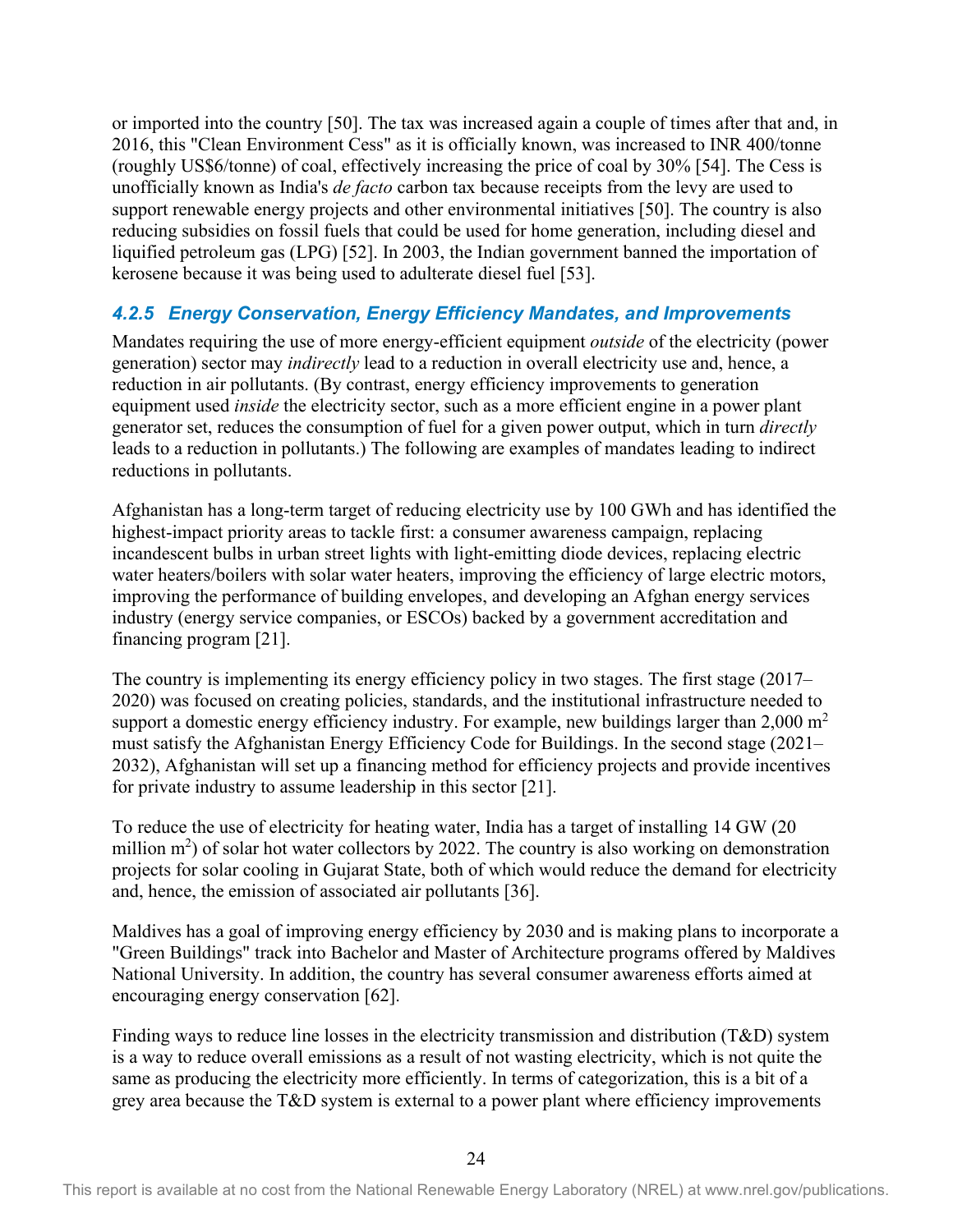are typically made (and where direct policies take effect) and does not reduce the consumption of fuel for a given power output at the power station. However, T&D system improvements do result in improved efficiency in the electricity delivery system with more electricity being delivered to the customer for a given power output at the power station. The effectiveness of this policy varies from country to country. In Afghanistan, for example, current T&D line losses are approximately 23%, compared to a global average of 9.5%, and implementing efficiency improvements in this sector is expected to save roughly 15% of the country's electricity supply [21].

#### <span id="page-32-0"></span>*4.2.6 Combined Heat and Power and District Heating/Cooling Requirements*

Central heating and cooling systems based on geothermal heat pumps or combined heat and power (CHP) plants can offset air emissions from lower-efficiency building and district heating and cooling (DHC) systems. Policies and regulations for central heat systems, including tariff policies, building codes, and heat distribution network requirements can indirectly reduce the air emissions from building and DHC systems, and CHP plants [36]. Note that, because district heating is usually mandated at the municipal level, many countries do not have national-level district heating policies.

Fossil fuels are still the primary resource used to heat and cool buildings, releasing harmful particulates and exacerbating air pollution. Today, only 10%<sup>[9](#page-32-2)</sup> of the world's heating and cooling needs in buildings and industrial processes are supplied by renewable energy, largely due to a lack of supporting policies in these sectors [37]. Instead of developing and installing separate systems for HVAC needs and electricity generation, combining the two yields substantial efficiency gains, reducing the amount of electricity consumed and thereby indirectly reducing emissions of air pollutants.

India is the only country in South Asia with a CHP or DHC policy. India's Ministry of New and Renewable Energy has introduced a grant scheme for biomass cogeneration in industrial steam boilers with incentives paid out when the plant operates successfully [36].

DHC systems can easily use renewable resources but have traditionally used the heat from power plants or industrial processes burning coal or natural gas. In most cases, the systems that have switched to renewables have done so as a result of policy changes—and mostly in Europe. However, some DHC systems use biogas from sewage treatment plants and others use geothermal energy, either tapping into hydrothermal resources or using geothermal heat pumps [36].

### <span id="page-32-1"></span>**4.3 Other Policies and Regulations**

The following policies have a less predictable effect on emissions or are used somewhat differently in South Asia than in the rest of the world.

<span id="page-32-2"></span><sup>&</sup>lt;sup>9</sup> See [37] for details: 10.4% of heating and cooling needs are met by "modern renewables" (i.e., excluding traditional biomass, nonrenewable electricity, and fossil sources).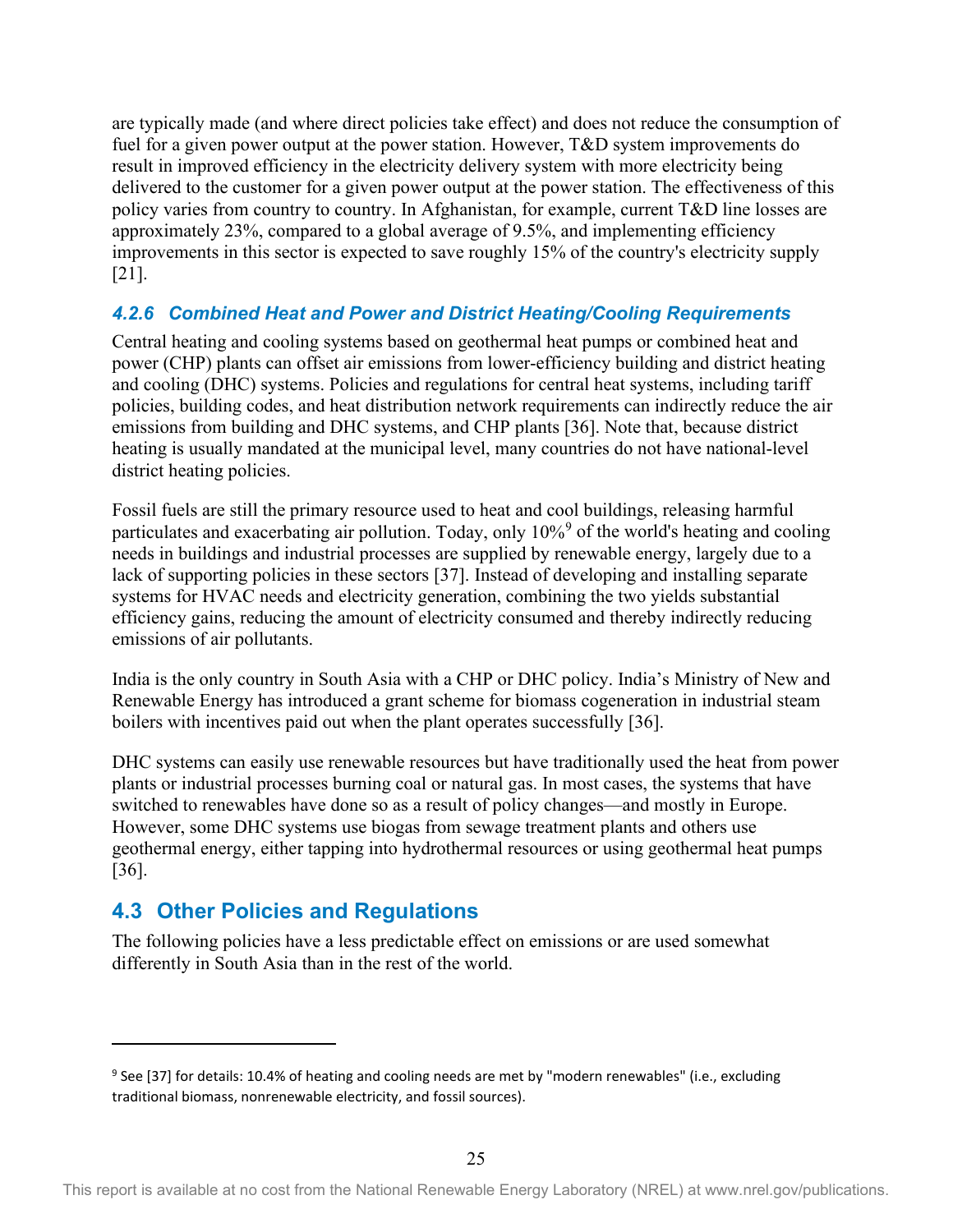#### <span id="page-33-0"></span>*4.3.1 Electricity Pricing and Tiered Rates*

Adjustments to electricity pricing, such as tiered rates or time-of-day rates, are becoming more prevalent. Such pricing, or simply high electricity prices in general, could shift individual behaviors to rely on energy sources that are likely to pollute more, such as portable generators, biomass cooking, and kerosene heaters. Such policies could thus lead to an unintended increase in air pollution from fossil energy sources in such cases. It is not known the fraction of consumers whom would react this way instead of reacting to time of use rates by shifting the timing of their electricity consumption, which is the intended policy effect.

Once it has improved energy access and implemented energy efficiency reforms, Afghanistan plans to consider "setting electricity pricing and tariffs to encourage actions to save energy" [21]. However, Afghanistan needs to tread lightly when developing such a policy because fuel switching from electricity to a more polluting energy source is a distinct possibility in a country where currently more than 97% of the rural population burn solid fuels (firewood, dung cakes, and crop residues) to meet their cooking and space-heating needs [21]. DABS, the national utility, charges four times as much for electricity delivered through off-grid PV projects than for grid electricity, and potential consumers have already demonstrated a reluctance to pay the higher prices [40]*.*

Given the dramatic growth of renewable generation and comparable decline in use of coal-fired generation in India, capacity utilization at coal-fired plants has dropped from 70%–80% a decade ago to roughly 55% in 2019–2020 [60]. This makes the plants less efficient and also more expensive to run, including the fact that their fixed costs have to be amortized over less generation. NPTC, a large power utility owned by the national government, is now making the case that time-of-day rates are necessary to justify investments in generating technologies, such as coal, that complement the variability of renewables [60].

#### <span id="page-33-1"></span>*4.3.2 Energy Storage Mandates*

Energy storage is becoming more prevalent, using a variety of technologies such as batteries, pumped hydroelectric power, and other solutions. Energy storage enables greater penetration of variable renewable generation technologies; thus, policies that require or support storage can have the indirect effect of reducing air pollution from combustion sources—if storage does indeed increase the use of renewables via increased deployment (greater installed capacity) or greater utilization of renewable power generation (for instance, by constraining combustionbased generation). In other cases, replenishment of the energy storage device may come from fossil fuel plants run overnight or during daytime weather conditions unfavorable for renewable energy generation, which would increase air pollution. Implemented energy storage mandates also have the potential to reduce the use of, and need for, "peaker plants," which are typically fossil fuel power plants (often burning natural gas or fuel oil) that are run during times of peak demand. This would also reduce the emissions of pollutants from such power plants.

In its 2016 Power System Master Plan, Bangladesh proposed the use of energy storage systems to firm up intermittent wind and solar energy in both smaller off-grid renewable energy systems, instead of using the unreliable and polluting diesel generators that have been the norm, and larger grid-connected systems as a way to increase the penetration of renewables onto the grid. The plan proposes full-scale demonstration projects at both scales, using redox flow batteries for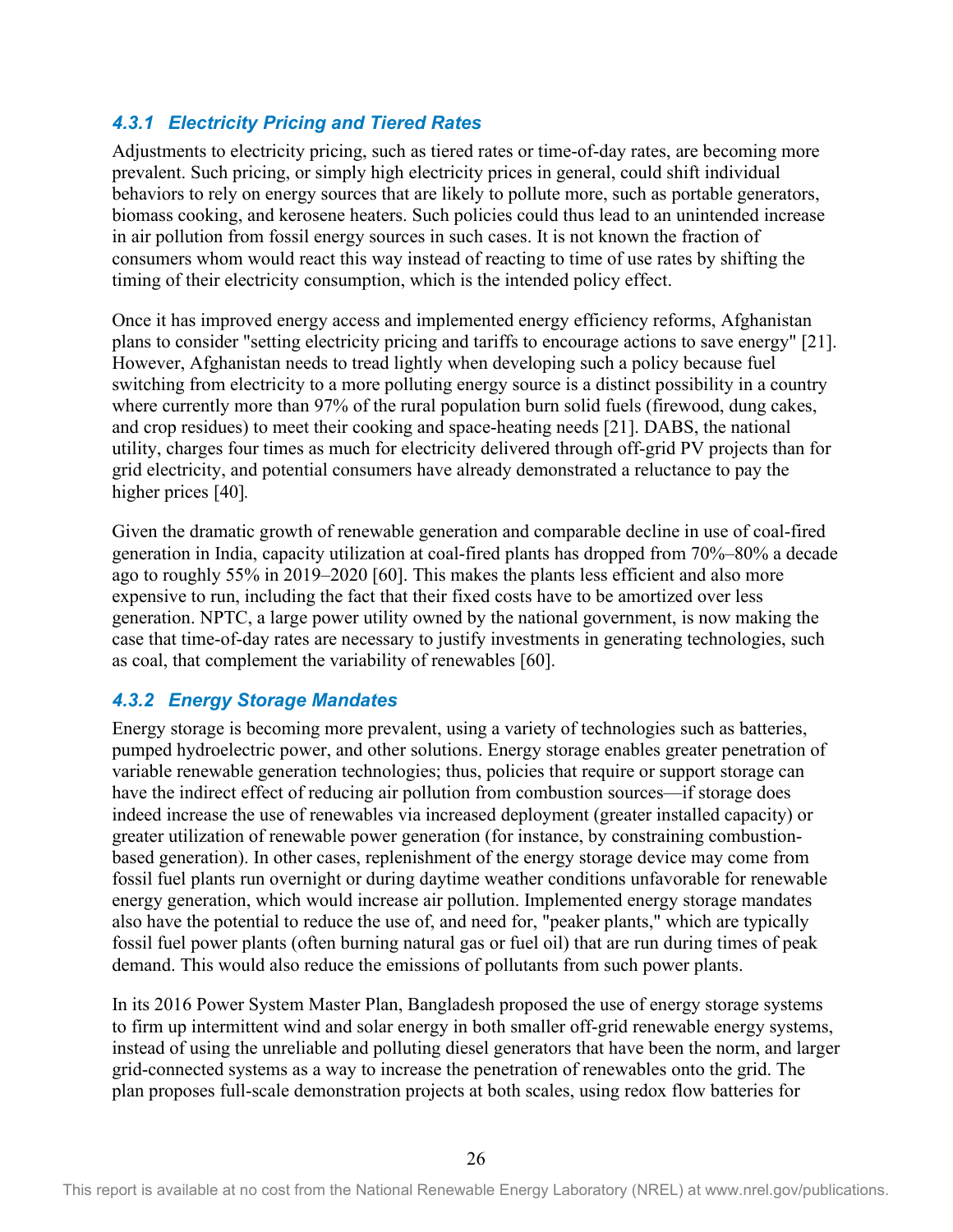grid-connected systems. If implemented, this policy would reduce emissions of air pollutants because it is linked to increased use of renewables [26].

India has ambitious renewable generation targets and, according to the International Energy Agency, India will need more energy storage over the next 20 years than any other country, likely one-third of total global battery installed capacity by 2040 [58]. The country does not have an energy storage mandate *per se,* but its move away from baseload coal plants to variable renewable power plants requires an alternative energy source to balance the grid supply. In the absence of more extensive cross-border electricity trade or greater use of the country's hydropower resources, this is likely to mean greater use of utility-scale batteries.

Maldives is currently dependent on expensive, imported diesel generation. With falling prices in the renewable sector, the country is considering a shift to solar plus storage (likely batteries in the short term). In 2019, Maldives issued an Energy Storage Roadmap outlining the benefits of incorporating storage [61].

#### <span id="page-34-0"></span>*4.3.3 Reliability Must-Run Agreements*

Certain power plants may be approaching scheduled retirement but may also be important for grid reliability. An agreement to keep an old power plant up and running for grid reliability purposes may have the deleterious effect of postponing air quality improvements that would result from replacing the power plant with new, cleaner technology.

Historically, must-run agreements were issued to coal or other baseload generation. But that is starting to change. Interestingly, in South Asia today, it is more often clean generators that are being placed in must-run status. Afghanistan, for example, has assigned must-run status to all of the renewable power plants in the country to maximize production and guarantee project developers that the national utility will buy all of the electricity they can generate [19]. Sri Lanka has done the same thing for some of its hydroelectric plants. In India, all renewable power plants with a capacity over 10 MW (except biomass plants) and non-fossil-fuel-based cogeneration plants are treated as must-run [57]. Note that these must-run agreements are designed to maximize production, not maintain grid reliability. Must-run agreements for clean energy plants clearly reduce emissions of air pollutants, unlike must-run agreements for conventional power plants.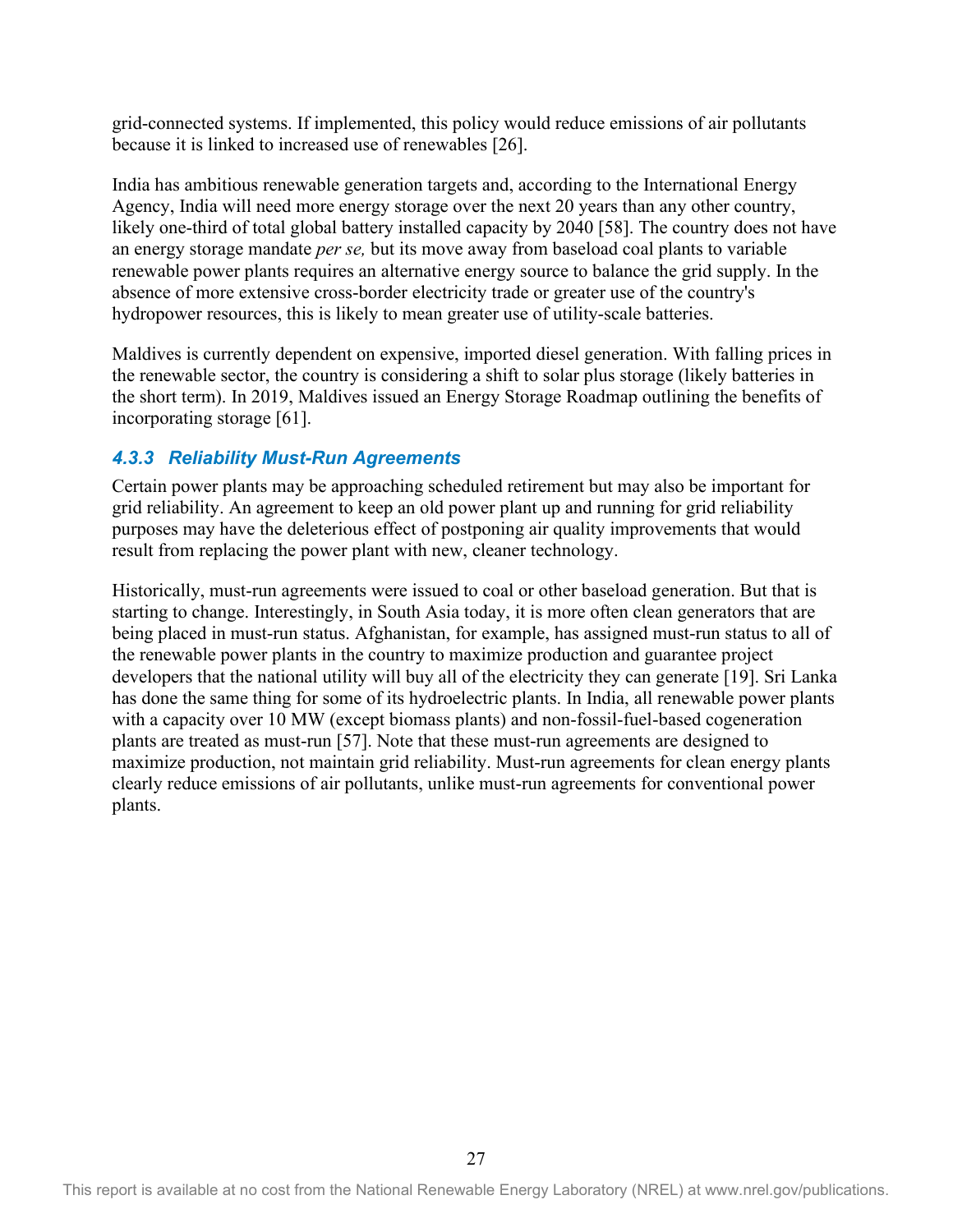## <span id="page-35-0"></span>**5 Key Findings and Future Work**

This report describes standards and policy instruments used in South Asia to reduce air pollution from fossil fuel combustion in the electricity sector and provides examples of countries that use those instruments. Time constraints meant that the authors were not able to analyze the effectiveness of the policies or investigate other important related issues, such as air pollution from the transportation sector and climate-related impacts from air emissions in the power sector.

The report includes examples of (1) policies that *directly* regulate air quality by limiting emissions from specific point sources (by restricting operating hours, for instance) and (2) *indirect* policies that incentivize or disincentivize polluting activities (such as policies to encourage fuel switching, for example).

With countries ranging in size from a remote island chain (Maldives) to an entire subcontinent (India), South Asia is certainly not a homogeneous region. Available energy resources, the condition and extent of national power grids, and degree of competition in the electricity sector vary widely. Such factors need to be considered when developing policies to tackle air pollution. Solutions that are helpful in one country are not necessarily appropriate in another. These conclusions present a couple of key observations noted during the authors' research; for information on the policy instruments unearthed, see Sections 3 and 4.

As mentioned in the Introduction, many countries are less focused on reducing air pollution and are more intent on providing electricity as a basic necessity for their citizens and as an engine of economic growth. Most countries are trying to do both, and Pakistan is a good example of this. It has ambitious renewable energy capacity targets of 60% installed by 2030, yet also has an agreement with China to build seven more coal plants during the same period, as part of the China Pakistan Economic Corridor (CPEC), which will increase Pakistan's coal-fired generation capacity from 3% in 2017 to 20% in 2025 [75]. According to a solar and wind developer in Pakistan, "A coal pipeline of around 4,000–5,000 megawatts will not provide much space for renewables" [75]. The current Pakistani government is focusing on the CPEC projects and is taking the approach of seeking private financing for all clean energy projects [66, 71].

Some countries are making good progress on emissions reduction by themselves, but others, including those where energy security is impacted by a mismatch between seasonal demand and resource availability, could benefit from expanded cross-border electricity trade (see Section 4.2.1). Easy access to the region's plentiful hydropower resources could enable pollution reduction across the region. One way to reduce air pollution from the electricity sector in South Asia would be to establish a regional power grid that links the Bay of Bengal Initiative for Multi-Sectoral Technical and Economic Cooperation, South Asian Association for Regional Cooperation, and Central Asia regions (through the CASA-1000 and TUTAP initiatives). This possibility is already being explored via discussions between some member countries. However, it is a challenging task because there also needs to be appropriate supporting legislation to make cross-border electricity trade possible. Each national legislature would need to develop and adopt a common set of technical and market regulations, standards, and rules that could support largescale cross-border electricity trading through a single grid linking South, Southeast, and Central Asia.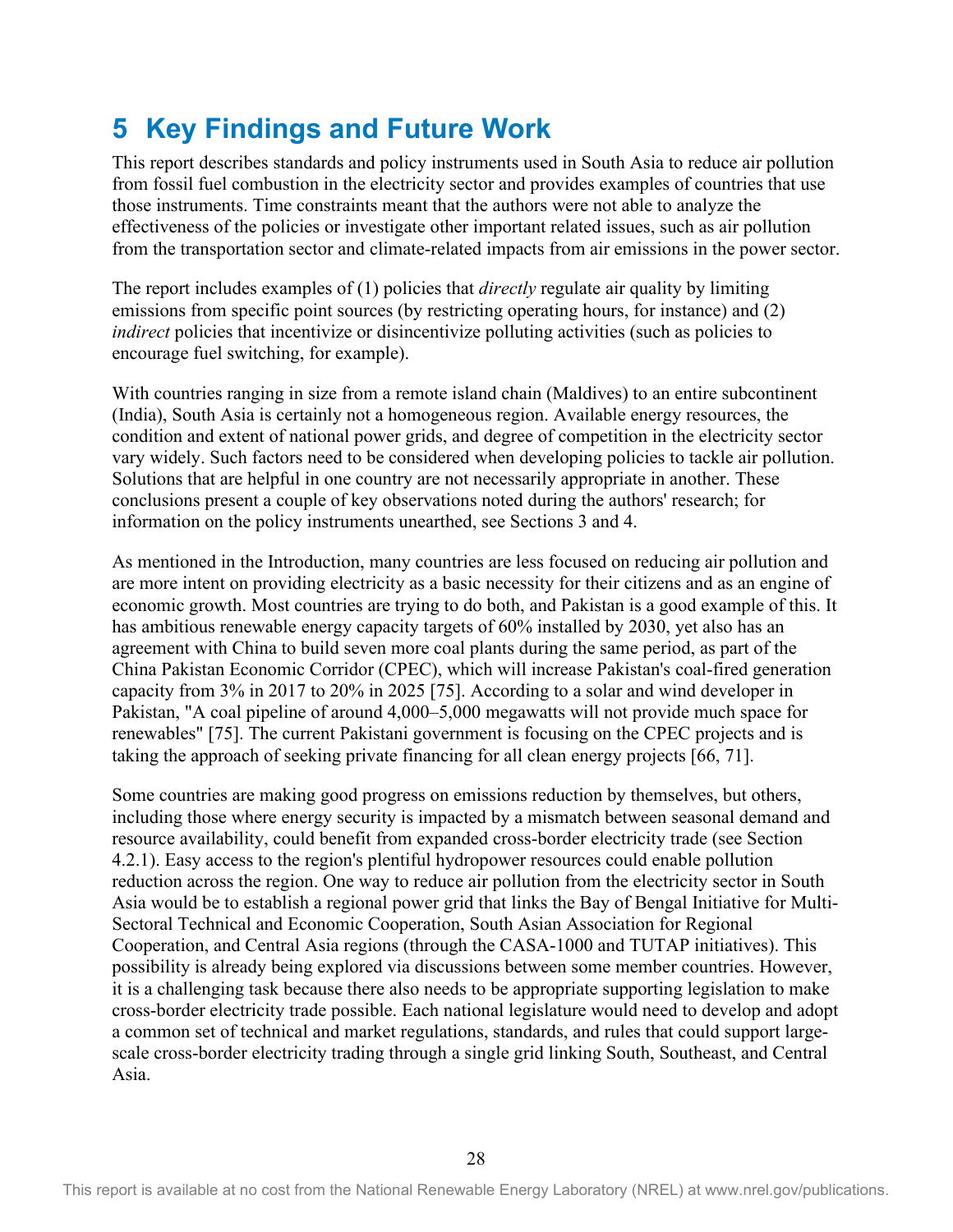On a smaller scale, there are substantial air pollution policy gaps in many countries across South Asia and providing technical assistance with development of both direct and indirect policies could help this region improve its air quality. Indirect policies are seldom recognized as opportunities to improve air quality, but the sheer variety of such policy instruments (see Section 4 for examples) allows for well-targeted outcomes and could increase their appeal if their potential efficacy in each country could be demonstrated. Further studies could quantify the air quality improvement and associated health benefits expected from implementation of specific policies. Other studies could potentially quantify the air quality improvements from integrating additional non-emitting renewables into the national grids.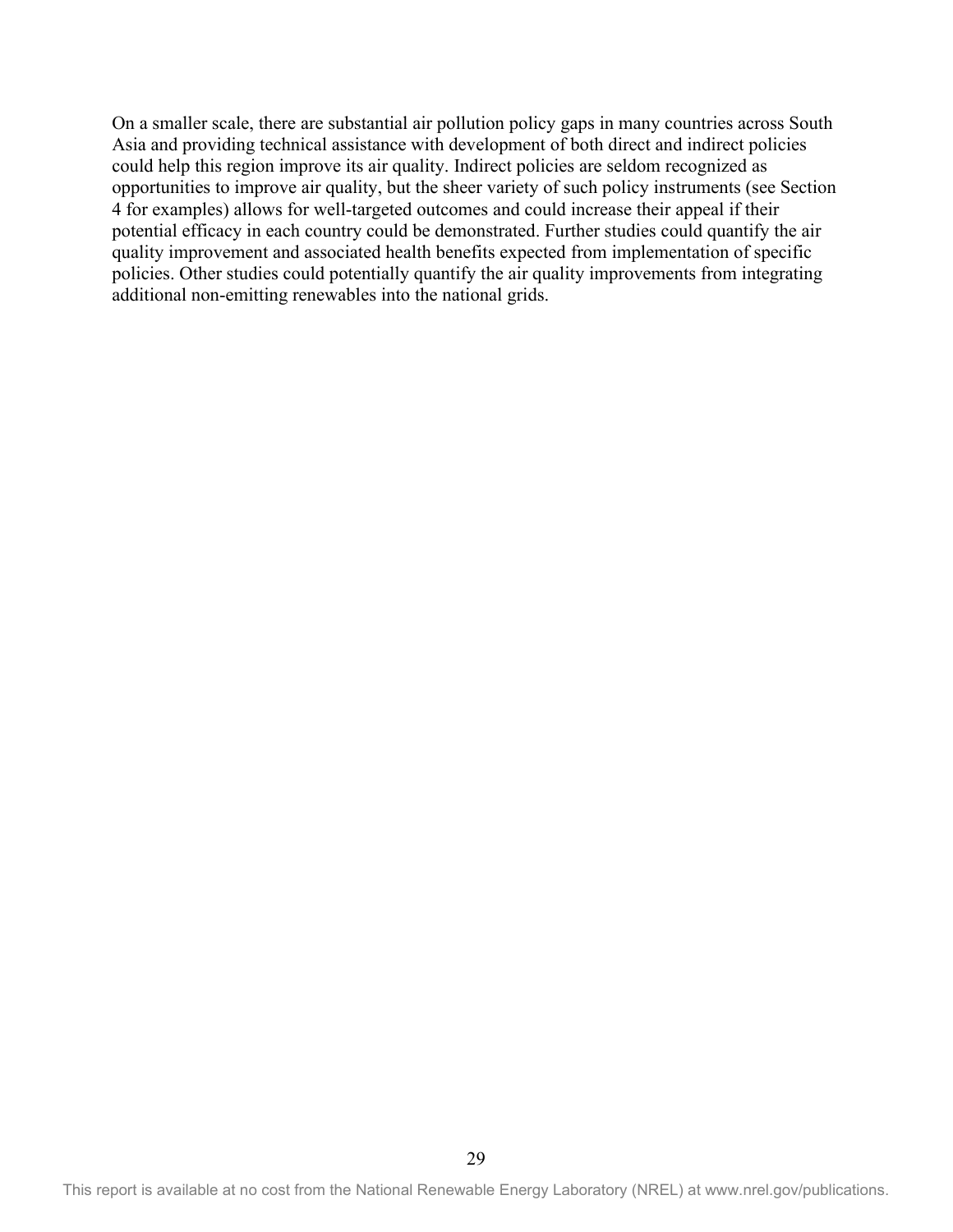## <span id="page-37-0"></span>**6 References**

- [1] Cooper, C. D.; Alley, F. C. *Air Pollution Control: A Design Approach,* Fourth.; Waveland Press: Long Grove, IL, 2010[; https://www.waveland.com/browse.php?t=380](https://www.waveland.com/browse.php?t=380) (accessed Nov 29, 2020).
- [2] U.S. EPA. AP-42: Compilation of Air Emissions Factors [https://www.epa.gov/air-emissions](https://www.epa.gov/air-emissions-factors-and-quantification/ap-42-compilation-air-emissions-factors)[factors-and-quantification/ap-42-compilation-air-emissions-factors](https://www.epa.gov/air-emissions-factors-and-quantification/ap-42-compilation-air-emissions-factors) (accessed Nov 17, 2020).
- [3] Buckley, T.; Nicholas, S.; Ahmed, S. *Bangladesh Electricity Transition: A Diverse, Secure and Deflationary Way Forward;* Institute for Energy Economics and Financial Analysis, 2016; https://ieefa.org/wp-content/uploads/2016/11/Bangladesh-Electricity-Transition -NOVEMBER-[2016.pdf.](https://ieefa.org/wp-content/uploads/2016/11/Bangladesh-Electricity-Transition_-NOVEMBER-2016.pdf)
- [4] MoEF. *Bangladesh's Intended Nationally Determined Contributions (INDC);* Ministry of Environment and Forests (MOEF) Government of the People's Republic of Bangladesh, 2015; [https://www4.unfccc.int/sites/ndcstaging/PublishedDocuments/Bangladesh%20First/INDC\\_2015](https://www4.unfccc.int/sites/ndcstaging/PublishedDocuments/Bangladesh%20First/INDC_2015_of_Bangladesh.pdf) of Bangladesh.pdf (accessed Nov 16, 2020).
- [5] MoEFCC. *Environment (Protection) Amendment Rules, 2015 (The Gazette of India);* 2015; p 5; <http://www.indiaenvironmentportal.org.in/files/file/Moef%20notification%20-%20gazette.pdf> (accessed Jan 10, 2020).
- [6] NEC. *Environmental Standards, 2020;* National Environment Commission, Royal Government of Bhutan, 2020; [http://www.nec.gov.bt/necs/wp-content/uploads/2020/10/ES-2020\\_Web.pdf](http://www.nec.gov.bt/necs/wp-content/uploads/2020/10/ES-2020_Web.pdf) (accessed Nov 16, 2020).
- [7] MoEF. National Ambient Air Quality Standard. Government of the People's Republic of Bangladesh, Ministry of Environment and Forest [http://case.doe.gov.bd/file\\_zone/reports\\_publications/monthly\\_reports/Monthly-](http://case.doe.gov.bd/file_zone/reports_publications/monthly_reports/Monthly-Report_March_2013_REV1.0.pdf)[Report\\_March\\_2013\\_REV1.0.pdf](http://case.doe.gov.bd/file_zone/reports_publications/monthly_reports/Monthly-Report_March_2013_REV1.0.pdf) (accessed Nov 16, 2020).
- [8] CPCB. *National Ambient Air Quality Standards. Air (Prevention and Control of Pollution) Act, 1981. The Gazette of India;* 2009; [https://cpcb.nic.in/uploads/National\\_Ambient\\_Air\\_Quality\\_Standards.pdf.](https://cpcb.nic.in/uploads/National_Ambient_Air_Quality_Standards.pdf)
- [9] Pakistan EPA. National Environmental Quality Standards for Ambient Air. Pakistan Environmental Protection Act, 1997 [http://www.mocc.gov.pk/moclc/userfiles1/file/MOC/National%20Environment%20Quality%20S](http://www.mocc.gov.pk/moclc/userfiles1/file/MOC/National%20Environment%20Quality%20Standards/NEQS%20for%20Ambient%20Air.pdf) [tandards/NEQS%20for%20Ambient%20Air.pdf](http://www.mocc.gov.pk/moclc/userfiles1/file/MOC/National%20Environment%20Quality%20Standards/NEQS%20for%20Ambient%20Air.pdf) (accessed Nov 16, 2020).
- [10] U.S. EPA. *Nitrogen Oxides (NOx), Why and How They Are Controlled;* EPA 456/F-99-006R; Office of Air Quality Planning and Standards, United States Environmental Protection Agency: Research Triangle Park, NC, 1999; p 57; [https://www3.epa.gov/ttncatc1/dir1/fnoxdoc.pdf.](https://www3.epa.gov/ttncatc1/dir1/fnoxdoc.pdf)
- [11] Ministry of Power, Energy and Mineral Resources. *Revisiting Power Sector Master Plan 2016;* 2018; [https://powerdivision.portal.gov.bd/sites/default/files/files/powerdivision.portal.gov.bd/page/4f81](https://powerdivision.portal.gov.bd/sites/default/files/files/powerdivision.portal.gov.bd/page/4f81bf4d_1180_4c53_b27c_8fa0eb11e2c1/Revisiting%20PSMP2016%20%28full%20report%29_signed.pdf) [bf4d\\_1180\\_4c53\\_b27c\\_8fa0eb11e2c1/Revisiting%20PSMP2016%20%28full%20report%29\\_sig](https://powerdivision.portal.gov.bd/sites/default/files/files/powerdivision.portal.gov.bd/page/4f81bf4d_1180_4c53_b27c_8fa0eb11e2c1/Revisiting%20PSMP2016%20%28full%20report%29_signed.pdf) [ned.pdf](https://powerdivision.portal.gov.bd/sites/default/files/files/powerdivision.portal.gov.bd/page/4f81bf4d_1180_4c53_b27c_8fa0eb11e2c1/Revisiting%20PSMP2016%20%28full%20report%29_signed.pdf) (accessed Nov 16, 2020).
- [12] MoENR. *The National Environmental Act, No. 47 of 1980 (The Gazette of the Democratic Socialist Republic of Sri Lanka);* 2008;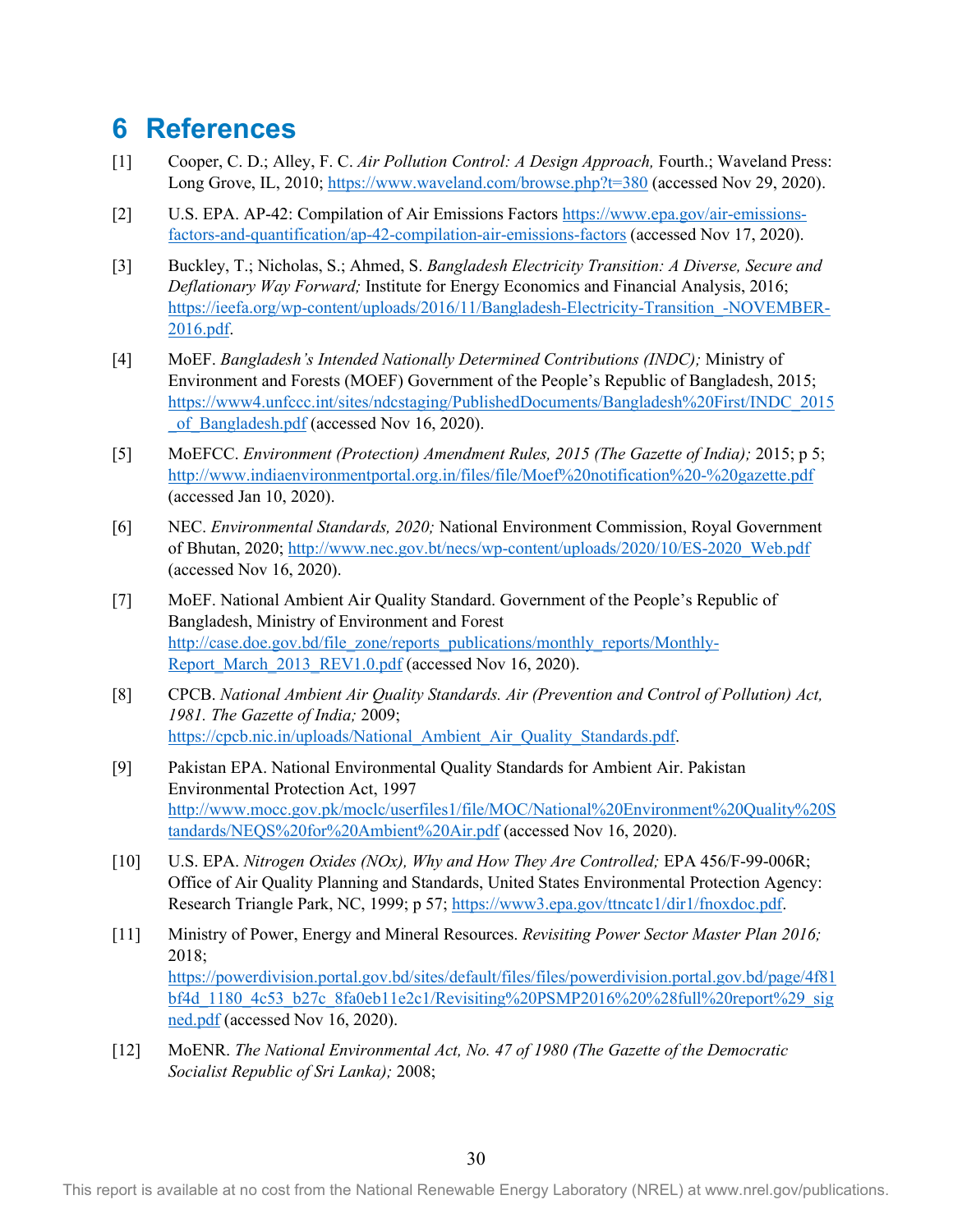[http://www.cea.lk/web/images/pdf/airqulity/1562\\_22E%20Ambient%20air%20quality%20-](http://www.cea.lk/web/images/pdf/airqulity/1562_22E%20Ambient%20air%20quality%20-%20english.pdf) [%20english.pdf](http://www.cea.lk/web/images/pdf/airqulity/1562_22E%20Ambient%20air%20quality%20-%20english.pdf) (accessed Nov 16, 2020).

- [13] Ministry of Environment and Forests Notification. *The Gazette of India.* New Delhi, Jan 2, 2014. <http://www.indiaenvironmentportal.org.in/files/file/beneficiated%20coal.PDF> (accessed Dec 4, 2020).
- [14] Ministry of Environment, Forest and Climate Change Notification. *The Gazette of India.* New Delhi, May 2020.<http://egazette.nic.in/WriteReadData/2020/219495.pdf> (accessed Dec 8, 2020).
- [15] India First NDC. NDC Registry, UNFCCC secretariat. Oct 1, 2016. <https://www4.unfccc.int/sites/NDCStaging/pages/Party.aspx?party=IND>(accessed Dec 1, 2020).
- [16] World Bank Group. *The Global Distribution of Air Pollution*. 2019. License: Creative Commons Attribution (CC BY 4.0). [https://datatopics.worldbank.org/world-development](https://datatopics.worldbank.org/world-development-indicators/stories/the-global-distribution-of-air-pollution.html)[indicators/stories/the-global-distribution-of-air-pollution.html](https://datatopics.worldbank.org/world-development-indicators/stories/the-global-distribution-of-air-pollution.html) (accessed Dec 20, 2020).
- [17] Health Effects Institute. 2019. *State of Global Air 2019: A Special Report on Global Exposure to Air Pollution and its Disease Burden.* Boston, MA. [https://www.stateofglobalair.org/sites/default/files/soga\\_2019\\_report.pdf](https://www.stateofglobalair.org/sites/default/files/soga_2019_report.pdf) (accessed Dec 21, 2020).
- [18] Ahady, S.; Dev, N.; Mandal, A. An Overview of the Opportunities and Challenges in Sustaining the Energy Industry in Afghanistan. *E3S Web Conf.* 2020, 173, 03006. [https://www.e3s](https://www.e3s-conferences.org/articles/e3sconf/pdf/2020/33/e3sconf_icacer2020_03006.pdf)[conferences.org/articles/e3sconf/pdf/2020/33/e3sconf\\_icacer2020\\_03006.pdf](https://www.e3s-conferences.org/articles/e3sconf/pdf/2020/33/e3sconf_icacer2020_03006.pdf) (accessed Dec 20, 2020).
- [19] Afghanistan Renewable Energy Policy, 2015. Ministry of Energy and Water. [https://policy.asiapacificenergy.org/sites/default/files/Afghanistan-Renewable-Energy-Policy-](https://policy.asiapacificenergy.org/sites/default/files/Afghanistan-Renewable-Energy-Policy-English-and-Dari.pdf)[English-and-Dari.pdf](https://policy.asiapacificenergy.org/sites/default/files/Afghanistan-Renewable-Energy-Policy-English-and-Dari.pdf) (accessed Dec 21, 2020).
- [20] Renewable Energy Roadmap for Afghanistan RER2032. Ministry of Energy and Water, Islamic Republic of Afghanistan. 2017. [https://policy.asiapacificenergy.org/sites/default/files/Renewable%20Energy%20Roadmap%20fo](https://policy.asiapacificenergy.org/sites/default/files/Renewable%20Energy%20Roadmap%20for%20Afghanistan%20RER2032.pdf) [r%20Afghanistan%20RER2032.pdf](https://policy.asiapacificenergy.org/sites/default/files/Renewable%20Energy%20Roadmap%20for%20Afghanistan%20RER2032.pdf) (accessed Dec 25, 2020).
- [21] Afghanistan Energy Efficiency Policy. Ministry of Energy and Water, Islamic Republic of Afghanistan. 2016. [https://policy.asiapacificenergy.org/sites/default/files/Afghanistan%20Energy%20Efficiency%20](https://policy.asiapacificenergy.org/sites/default/files/Afghanistan%20Energy%20Efficiency%20Policy%20%28Draft%202016%29.pdf) [Policy%20%28Draft%202016%29.pdf](https://policy.asiapacificenergy.org/sites/default/files/Afghanistan%20Energy%20Efficiency%20Policy%20%28Draft%202016%29.pdf) (accessed Dec 25, 2020).
- [22] Afghanistan: Investment Opportunities in Energy Sector. Kabul. Ministry of Energy and Water. 2017.<https://main.dabs.af/uploads/tenders/83a9c8bde46af9c4a03499f6f566d5e6.pdf> (accessed Dec 20, 2020).
- [23] Country Energy Data [Select country; no unique URL] [https://sari-energy.org/program](https://sari-energy.org/program-activities/cross-border-electricity-trade/country-energy-data/)[activities/cross-border-electricity-trade/country-energy-data/](https://sari-energy.org/program-activities/cross-border-electricity-trade/country-energy-data/) (accessed Dec 20, 2020).
- [24] Power System Master Plan. Government of Bangladesh. 2010. [https://policy.asiapacificenergy.org/sites/default/files/PSMP2010\\_reduced.pdf](https://policy.asiapacificenergy.org/sites/default/files/PSMP2010_reduced.pdf) (accessed Dec 25, 2020).
- [25] EIA. International: Bangladesh. U.S. Energy Information Administration (EIA). <https://www.eia.gov/international/analysis/country/BGD> (accessed Dec 31, 2020).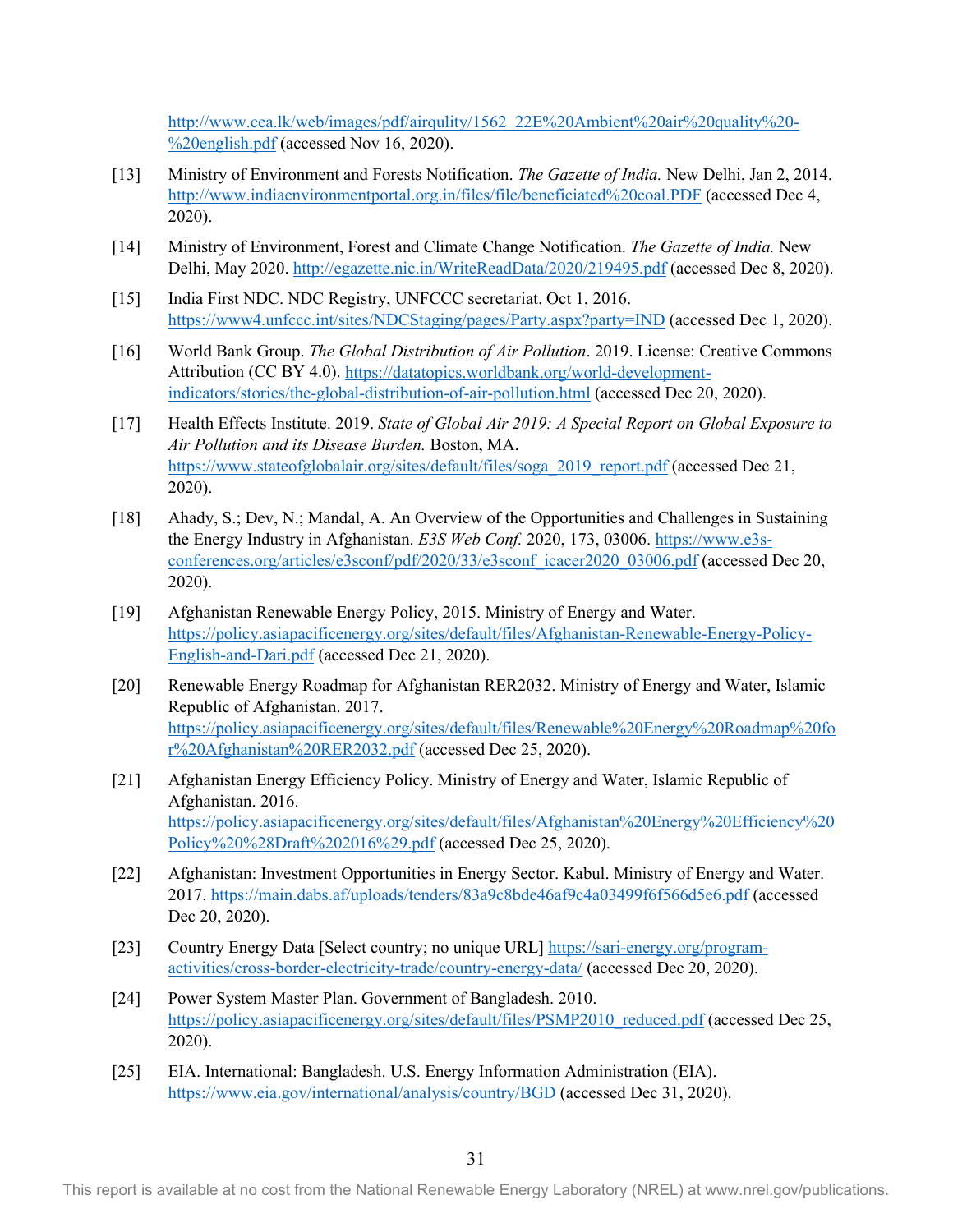- [26] Power System Master Plan. Government of Bangladesh. 2016. <https://policy.asiapacificenergy.org/node/3219/portal> (accessed Dec 31, 2020).
- [27] Towards Regional Energy Security in South Asia. [https://sari-energy.org/about](https://sari-energy.org/about-sariei/background/)[sariei/background/](https://sari-energy.org/about-sariei/background/) (accessed Dec 20, 2020).
- [28] Integrated Research and Action for Development (IRADe)<https://irade.org/>> Energy & Power Systems > Publications [see abstract of Conference Proceedings; no unique URL] (accessed Dec 23, 2020).
- [29] BIMSTEC and SARI/EI jointly organize "Workshop on Enhancing Energy Cooperation in the BIMSTEC Region on 25-26 February." 2020. [https://sari-energy.org/event/bimstec-and-sari-ei](https://sari-energy.org/event/bimstec-and-sari-ei-to-jointly-organise-workshop-on-enhancing-energy-cooperation-in-the-bimstec-region-on-25-26-february/)[to-jointly-organise-workshop-on-enhancing-energy-cooperation-in-the-bimstec-region-on-25-26](https://sari-energy.org/event/bimstec-and-sari-ei-to-jointly-organise-workshop-on-enhancing-energy-cooperation-in-the-bimstec-region-on-25-26-february/) [february/](https://sari-energy.org/event/bimstec-and-sari-ei-to-jointly-organise-workshop-on-enhancing-energy-cooperation-in-the-bimstec-region-on-25-26-february/) (accessed Dec 20, 2020).
- [30] Policy Regulatory Framework For CBET. [https://sari-energy.org/program-activities/policy](https://sari-energy.org/program-activities/policy-regulatory-framework/)[regulatory-framework/](https://sari-energy.org/program-activities/policy-regulatory-framework/) (accessed Dec 20, 2020).
- [31] Cross Border Electricity Trade. [https://sari-energy.org/program-activities/cross-border-electricity](https://sari-energy.org/program-activities/cross-border-electricity-trade/)[trade/](https://sari-energy.org/program-activities/cross-border-electricity-trade/) (accessed Dec 20, 2020).
- [32] CBET opportunities in SA. [https://sari-energy.org/program-activities/cross-border-electricity](https://sari-energy.org/program-activities/cross-border-electricity-trade/cbet-opportunities-in-sa/)[trade/cbet-opportunities-in-sa/](https://sari-energy.org/program-activities/cross-border-electricity-trade/cbet-opportunities-in-sa/) (accessed Dec 20, 2020).
- [33] Formulation of model set of electricity regulations for implementation of the SAARC Framework Agreement for Energy (Electricity) Cooperation (SFAEC) and for advancing electricity trade in the SAARC countries. Integrated Research and Action for Development (IRADe). September 2018. [https://sari-energy.org/wp-content/uploads/2019/04/Report-Formulation-of-Model-set-of](https://sari-energy.org/wp-content/uploads/2019/04/Report-Formulation-of-Model-set-of-electricity-regulations-for-implementation-of-the-SAARC-Framework-Agreement-for-Energy-Electricity-Cooperation-SFAEC.pdf)[electricity-regulations-for-implementation-of-the-SAARC-Framework-Agreement-for-Energy-](https://sari-energy.org/wp-content/uploads/2019/04/Report-Formulation-of-Model-set-of-electricity-regulations-for-implementation-of-the-SAARC-Framework-Agreement-for-Energy-Electricity-Cooperation-SFAEC.pdf)[Electricity-Cooperation-SFAEC.pdf](https://sari-energy.org/wp-content/uploads/2019/04/Report-Formulation-of-Model-set-of-electricity-regulations-for-implementation-of-the-SAARC-Framework-Agreement-for-Energy-Electricity-Cooperation-SFAEC.pdf) (accessed Dec 27, 2020).
- [34] Cross-Border Electricity Trade in South Asia: Key Policy, Regulatory Issues/Challenges and the Way Forward. 2016. [https://sari-energy.org/wp-content/uploads/2016/03/CBET-Policy-](https://sari-energy.org/wp-content/uploads/2016/03/CBET-Policy-Regulatory-Issues-Challenges-and-the-Way-Forward-Background-Paper-Jan-2015.pdf)[Regulatory-Issues-Challenges-and-the-Way-Forward-Background-Paper-Jan-2015.pdf](https://sari-energy.org/wp-content/uploads/2016/03/CBET-Policy-Regulatory-Issues-Challenges-and-the-Way-Forward-Background-Paper-Jan-2015.pdf) (accessed Dec 28, 2020).
- [35] Prospects of Regional Energy Cooperation and Cross border Energy Trade in the BIMSTEC region. 2020. SARI/EI and IRADe. [https://sari-energy.org/wp](https://sari-energy.org/wp-content/uploads/2020/02/BIMSTEC-Background-Paper_February-2020.pdf)[content/uploads/2020/02/BIMSTEC-Background-Paper\\_February-2020.pdf](https://sari-energy.org/wp-content/uploads/2020/02/BIMSTEC-Background-Paper_February-2020.pdf) (accessed Jan 3, 2021).
- [36] Renewable Energy Policies in a Time of Transition: Heating and Cooling (2020). IRENA, IEA and REN21. 2020.<https://www.ren21.net/heating-and-cooling-2020/>(accessed Dec 29, 2020).
- [37] Widespread benefits at hand with renewables in heating and cooling, but needed policies are missing in action. REN21. 2020[. https://www.ren21.net/heating-and-cooling/](https://www.ren21.net/heating-and-cooling/) (accessed Dec 29, 2020).
- [38] Policy Landscape, Renewables 2020 Global Status Report. IRENA, IEA and REN21. 2020. [https://www.ren21.net/gsr-2020/chapters/chapter\\_02/chapter\\_02/](https://www.ren21.net/gsr-2020/chapters/chapter_02/chapter_02/) (accessed Dec 27, 2020).
- [39] TABLE R11. Feed-in Electricity Policies, Cumulative Number of Countries/States/Provinces and 2019 Revisions. IRENA, IEA and REN21. 2020. [https://www.ren21.net/gsr-](https://www.ren21.net/gsr-2020/tables/table_11/table_11/)[2020/tables/table\\_11/table\\_11/](https://www.ren21.net/gsr-2020/tables/table_11/table_11/) (accessed Dec 29, 2020).

This report is available at no cost from the National Renewable Energy Laboratory (NREL) at www.nrel.gov/publications.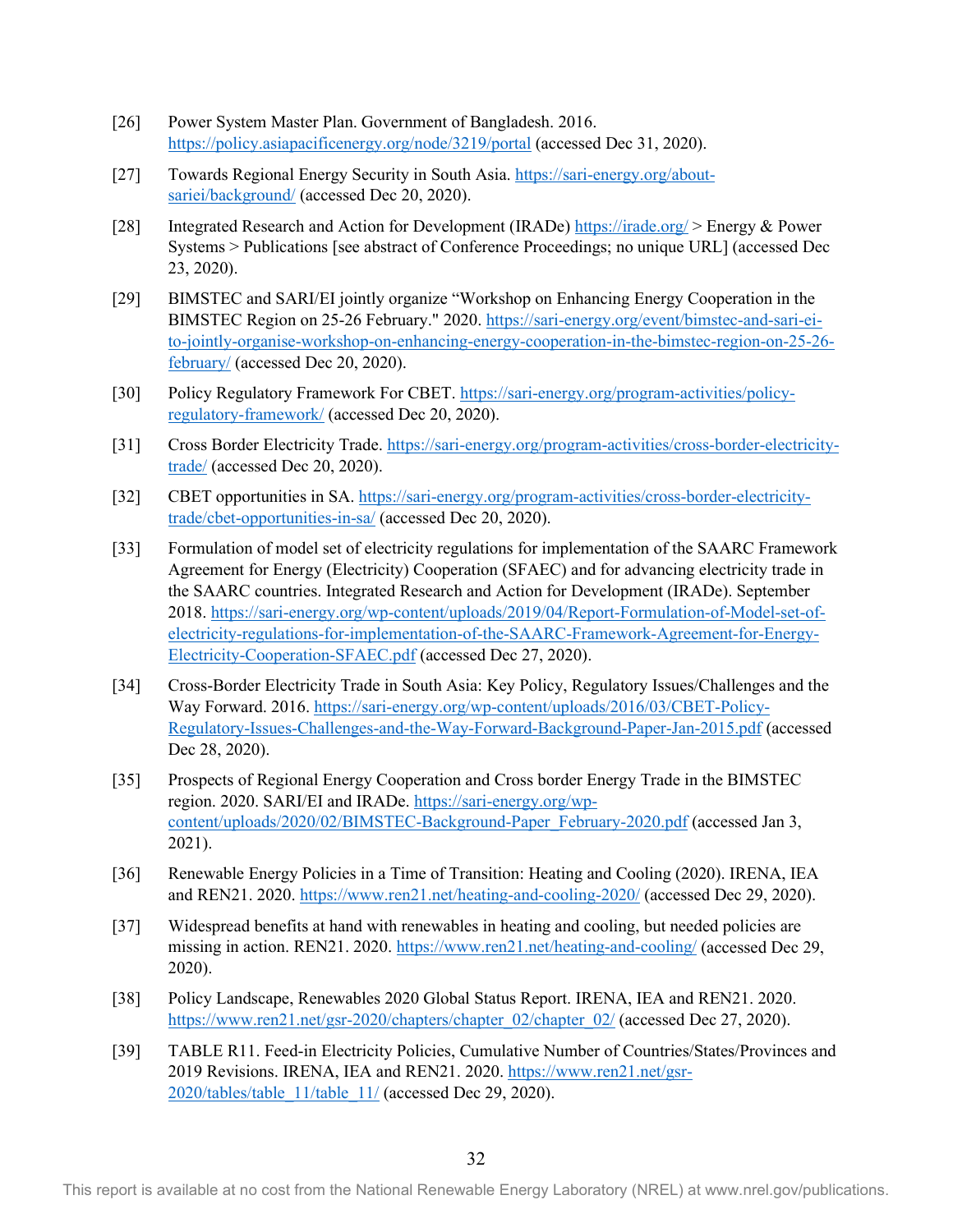- [40] BSW-Solar, AREU, Eclareon. Enabling PV Afghanistan. 2017. [https://www.solarwirtschaft.de/fileadmin/user\\_upload/report\\_enabling\\_pv\\_afg.pdf](https://www.solarwirtschaft.de/fileadmin/user_upload/report_enabling_pv_afg.pdf) (accessed Dec 21, 2020).
- [41] IEA. Pakistan feed-in tariff for solar power [https://www.iea.org/policies/5702-pakistan-feed-in](https://www.iea.org/policies/5702-pakistan-feed-in-tariff-for-solar-power)[tariff-for-solar-power](https://www.iea.org/policies/5702-pakistan-feed-in-tariff-for-solar-power) (accessed Jan 3, 2021).
- [42] Runyon, J.; Ingram, E. India's 1.1 billion move to feed-in tariffs. Renewable Energy World. 2009. [https://www.renewableenergyworld.com/2009/10/01/indias-1-1-billion-move-to-feed-in](https://www.renewableenergyworld.com/2009/10/01/indias-1-1-billion-move-to-feed-in-tariffs/)[tariffs/](https://www.renewableenergyworld.com/2009/10/01/indias-1-1-billion-move-to-feed-in-tariffs/) (accessed Jan 3, 2021).
- [43] Prateek, S. Feed-in tariffs to make a comeback in India for small solar and wind projects. 2018. <https://mercomindia.com/feed-in-tariff-solar-wind/>(accessed Jan 3, 2021).
- [44] Saurabh. Several Indian states consider ending wind energy feed-in tariffs. 2017. [https://cleantechnica.com/2017/06/23/several-indian-states-consider-ending-wind-energy-feed](https://cleantechnica.com/2017/06/23/several-indian-states-consider-ending-wind-energy-feed-tariffs/)[tariffs/](https://cleantechnica.com/2017/06/23/several-indian-states-consider-ending-wind-energy-feed-tariffs/) (accessed Jan 3, 2021).
- [45] Financial Incentives: Policy Overview and Good Practices. Clean Energy Solutions Center. <https://cleanenergysolutions.org/policy-briefs/financial-incentives>(accessed Dec 29, 2020).
- [46] Renewable Electricity Standards: Good Practices and Design Considerations. Clean Energy Solutions Center.<https://cleanenergysolutions.org/policy-briefs/res>(accessed Nov. 19, 2020).
- [47] McDonnell, T. Apple is leading the charge to overhaul Taiwan's renewable energy market <https://qz.com/1897345/apple-is-overhauling-the-renewable-energy-market-in-taiwan/> (accessed Jan 3, 2021).
- [48] India: Supporting Wind Power with Tax Incentives and Ensuring Project Sustainability <https://cleanenergysolutions.org/policy-briefs/wind/india>(accessed Sept 17, 2020).
- [49] Vibhuti Garg, Balasubramanian Viswanathan, Danwant Narayanaswamy, Karthik Ganesan. India's energy transition: The cost of meeting air pollution standards in the coal-fired electricity sector. International Institute for Sustainable Development (IISD) and the Council on Energy, Environment and Water (CEEW). 2019. [https://www.iisd.org/publications/indias-energy](https://www.iisd.org/publications/indias-energy-transition-cost-meeting-air-pollution-standards)[transition-cost-meeting-air-pollution-standards](https://www.iisd.org/publications/indias-energy-transition-cost-meeting-air-pollution-standards) (accessed Dec 31, 2020).
- [50] Chaturvedi, I. The 'Carbon Tax Package': An Appraisal of Its Efficiency in India's Clean Energy Future. *Carbon clim. law rev.* **2017**, 10 (4), 194–201. <https://www.jstor.org/stable/44134899?seq=1>(accessed Dec 31, 2020).
- [51] Saurabh. India doubles tax on coal again [https://cleantechnica.com/2016/03/04/india-doubles-tax](https://cleantechnica.com/2016/03/04/india-doubles-tax-coal/)[coal/](https://cleantechnica.com/2016/03/04/india-doubles-tax-coal/) (accessed Oct 18, 2020).
- [52] India's Intended Nationally Determined Contributions submitted to the United Nations Framework Convention on Climate Change. [https://www4.unfccc.int/sites/submissions/INDC/Published%20Documents/India/1/INDIA%20I](https://www4.unfccc.int/sites/submissions/INDC/Published%20Documents/India/1/INDIA%20INDC%20TO%20UNFCCC.pdf) [NDC%20TO%20UNFCCC.pdf](https://www4.unfccc.int/sites/submissions/INDC/Published%20Documents/India/1/INDIA%20INDC%20TO%20UNFCCC.pdf) (accessed Oct 4, 2020).
- [53] Kerosene ban. Down To Earth. 2003.<https://www.downtoearth.org.in/news/kerosene-ban-13885> (accessed Jan 2, 2021).
- [54] Cropper, M. Air Pollution, Environmental Regulation and the Indian Electricity Sector. IIEP-NIPFP Conference. 2016. [https://cpb-us-](https://cpb-us-e1.wpmucdn.com/blogs.gwu.edu/dist/5/1304/files/2018/05/Cropper-India-Presentation-IIEP-NIPFP-24zw9bh.pdf)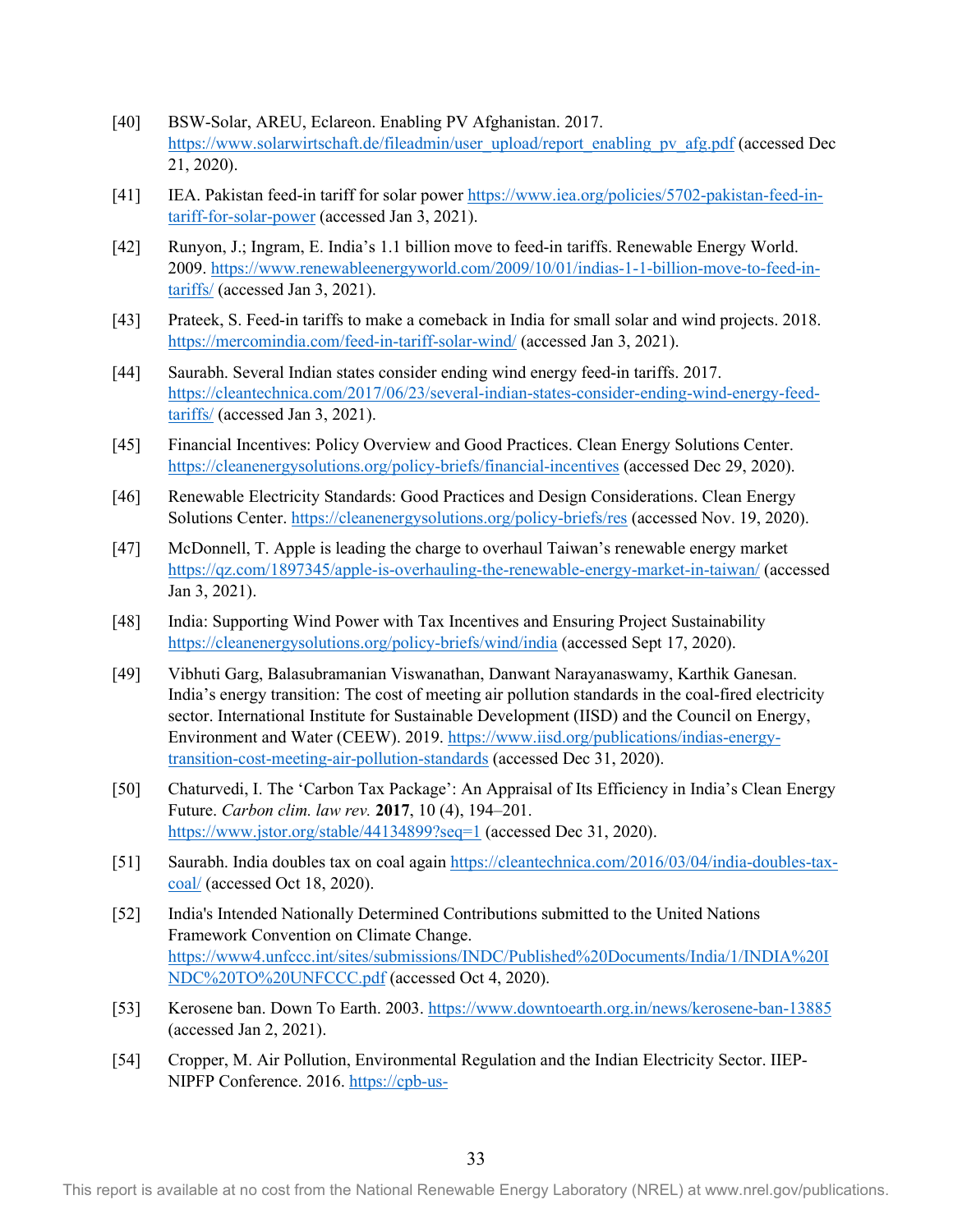[e1.wpmucdn.com/blogs.gwu.edu/dist/5/1304/files/2018/05/Cropper-India-Presentation-IIEP-](https://cpb-us-e1.wpmucdn.com/blogs.gwu.edu/dist/5/1304/files/2018/05/Cropper-India-Presentation-IIEP-NIPFP-24zw9bh.pdf)[NIPFP-24zw9bh.pdf](https://cpb-us-e1.wpmucdn.com/blogs.gwu.edu/dist/5/1304/files/2018/05/Cropper-India-Presentation-IIEP-NIPFP-24zw9bh.pdf) (accessed Dec 3, 2020).

- [55] IEA. Renewable Energy Certificates system. [https://www.iea.org/policies/4816-renewable](https://www.iea.org/policies/4816-renewable-energy-certificates-system?q=feed%20in%20tariff%20india&s=1)[energy-certificates-system?q=feed%20in%20tariff%20india&s=1](https://www.iea.org/policies/4816-renewable-energy-certificates-system?q=feed%20in%20tariff%20india&s=1) (accessed Jan 3, 2021).
- [56] IISD. Mapping India's Energy Subsidies 2020: Fossil fuels, renewables, and electric vehicles. 2020.<https://www.iisd.org/system/files/publications/india-energy-transition-2020.pdf> (accessed Jan 4, 2021).
- [57] Central Electricity Regulatory Commission. Terms and Conditions for Tariff determination from Renewable Energy Sources. 2017.<https://policy.asiapacificenergy.org/node/3656/portal> (accessed Nov 15, 2020).
- [58] IEA. India is going to need more battery storage than any other country for its ambitious renewables push. 2020. [https://www.iea.org/commentaries/india-is-going-to-need-more-battery](https://www.iea.org/commentaries/india-is-going-to-need-more-battery-storage-than-any-other-country-for-its-ambitious-renewables-push)[storage-than-any-other-country-for-its-ambitious-renewables-push](https://www.iea.org/commentaries/india-is-going-to-need-more-battery-storage-than-any-other-country-for-its-ambitious-renewables-push) (accessed Jan 4, 2021).
- [59] Cheema, K. S. India 2020: Challenges and Opportunities; Himalaya Publishing House: New Delhi, India, 2016.<https://www.iea.org/reports/india-2020> (accessed Jan 4, 2020).
- [60] Buckley, T. Who Would Still Fund a New Coal Power Plant in India? Stranded Asset Risks Continue to Rise as Solar Deflation Continues. IEEFA. 2020. [https://ieefa.org/wp](https://ieefa.org/wp-content/uploads/2020/05/IEEFA_Who-Would-Still-Fund-a-New-Coal-Power-Plant-in-India_May-2020.pdf)[content/uploads/2020/05/IEEFA\\_Who-Would-Still-Fund-a-New-Coal-Power-Plant-in-](https://ieefa.org/wp-content/uploads/2020/05/IEEFA_Who-Would-Still-Fund-a-New-Coal-Power-Plant-in-India_May-2020.pdf)[India\\_May-2020.pdf](https://ieefa.org/wp-content/uploads/2020/05/IEEFA_Who-Would-Still-Fund-a-New-Coal-Power-Plant-in-India_May-2020.pdf) (accessed Jan 4, 2021).
- [61] Executive Summary. Energy storage roadmap for the Maldives. 2019. <http://documents1.worldbank.org/curated/en/340311572621106332/pdf/Executive-Summary.pdf> (accessed Jan 4, 2021).
- [62] Energy Policy Updates. Ministry of Environment and Energy. Republic of Maldives. 2016. <https://www.unescap.org/sites/default/files/Maldives%20-%20PPT%201.pdf> (accessed Sept 16, 2020).
- [63] ADB. Nepal energy sector assessment, strategy, and road map. 2017. [https://www.adb.org/sites/default/files/publication/356466/nepal-energy-assessment-road](https://www.adb.org/sites/default/files/publication/356466/nepal-energy-assessment-road-map.pdf)[map.pdf](https://www.adb.org/sites/default/files/publication/356466/nepal-energy-assessment-road-map.pdf) (accessed Nov 17, 2020).
- [64] Compendium of Electricity Regulations of South Asian Countries: Volume 1 (Afghanistan, Bangladesh & Bhutan). SARI/EI Project Secretariat. 2020. [https://sari-energy.org/wp](https://sari-energy.org/wp-content/uploads/2020/03/Compendium-Vol-1.pdf)[content/uploads/2020/03/Compendium-Vol-1.pdf](https://sari-energy.org/wp-content/uploads/2020/03/Compendium-Vol-1.pdf) (accessed Dec 17, 2020).
- [65] Gipe, P.; Summary of Sophisticated Sri Lankan Tariffs, Renewable Energy World. 2011. <https://www.renewableenergyworld.com/2011/10/07/summary-of-sophisticated-sri-lankan-tariffs/> (accessed Dec 29, 2020).
- [66] Government of Pakistan, Alternative and Renewable Energy Policy 2019. 2019. [http://www.aedb.org/images/Draft\\_ARE\\_Policy\\_2019\\_-\\_Version\\_2\\_July\\_21\\_2019.pdf](http://www.aedb.org/images/Draft_ARE_Policy_2019_-_Version_2_July_21_2019.pdf) (accessed Nov 12, 2020).
- [67] World Wind Energy Association, "PRES2019 declaration: Pakistan achieving 30% plus 30% renewable energy by 2030," Oct 1, 2019. [https://wwindea.org/blog/2019/10/01/pres2019](https://wwindea.org/blog/2019/10/01/pres2019-declaration-pakistan-achieving-30-plus-30-renewable-energy-by-2030) [declaration-pakistan-achieving-30-plus-30-renewable-energy-by-2030](https://wwindea.org/blog/2019/10/01/pres2019-declaration-pakistan-achieving-30-plus-30-renewable-energy-by-2030) (accessed Oct 20, 2020).

This report is available at no cost from the National Renewable Energy Laboratory (NREL) at www.nrel.gov/publications.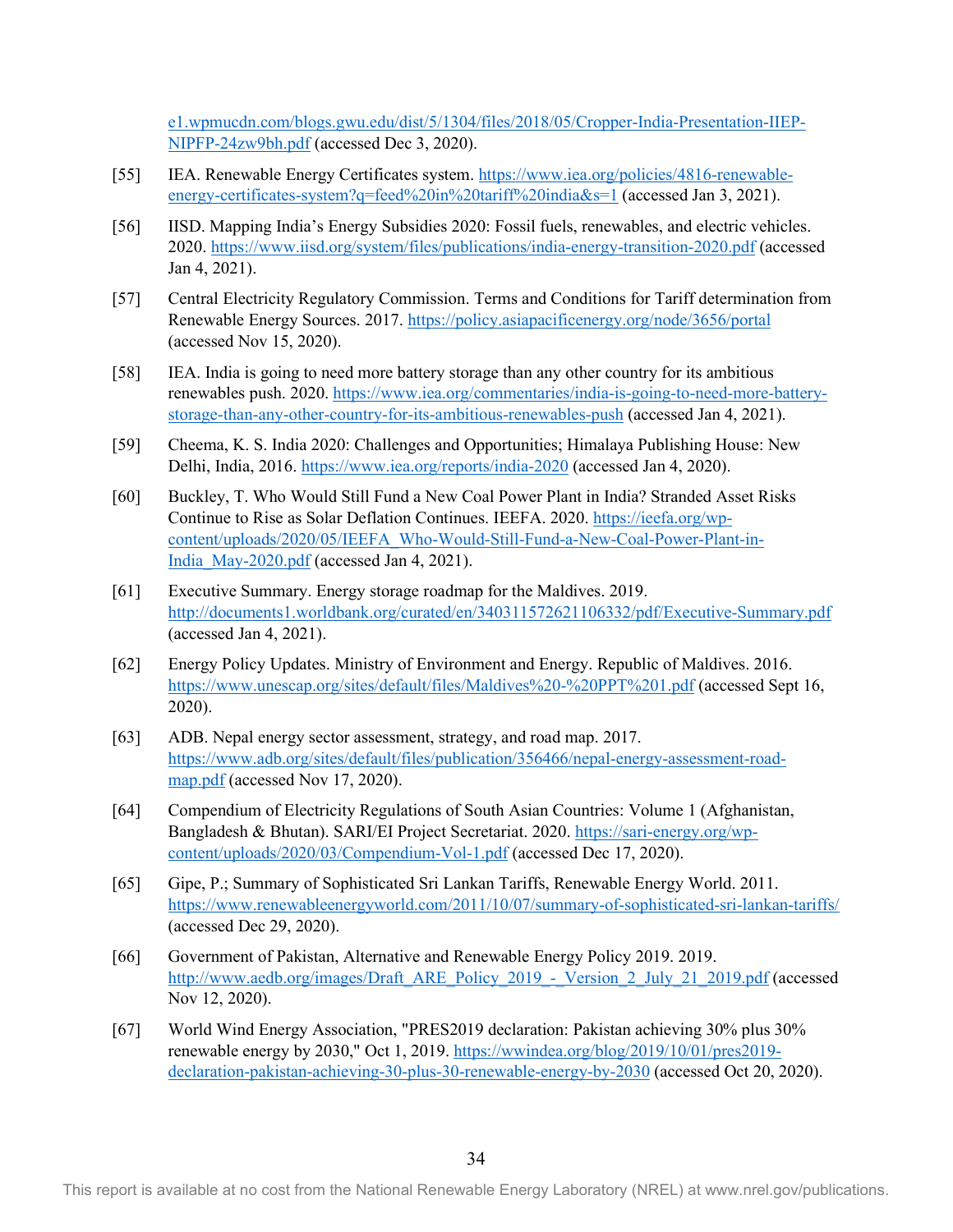- [68] Personal communication with Anne Sackville-West, Energy Officer, U.S. Embassy Islamabad, Pakistan. October 2020 to March 2021.
- [69] Key topics—Bureau of South and Central Asian Affairs [https://www.state.gov/key-topics-bureau](https://www.state.gov/key-topics-bureau-of-south-and-central-asian-affairs/)[of-south-and-central-asian-affairs/](https://www.state.gov/key-topics-bureau-of-south-and-central-asian-affairs/) (accessed Jan 5, 2021).
- [70] Coda Zabetta, E., Mikko Hupa, and Kari Saviharju. Reducing NOx Emissions Using Fuel Staging, Air Staging, and Selective Noncatalytic Reduction in Synergy. *Industrial & Engineering Chemistry Research* **2005**, 44 (13), 4552-4561.<https://doi.org/10.1021/ie050051a> (accessed Jan 28, 2021).
- [71] EGCB. *Environmental Impact Assessment (EIA) of World Bank Financed Siddhirganj 450mw Combined Cycle Power Plant (CCPP) Project Siddhirganj, Narayangaj. Annex V;* Electricity Generation Company Of Bangladesh Limited (EGCB Ltd.): Dhaka, Bangladesh, 2010; [http://documents1.worldbank.org/curated/pt/135511468198578278/pdf/E26370V10P1247110EI](http://documents1.worldbank.org/curated/pt/135511468198578278/pdf/E26370V10P1247110EIA0BD0Siddhirganj.pdf) [A0BD0Siddhirganj.pdf](http://documents1.worldbank.org/curated/pt/135511468198578278/pdf/E26370V10P1247110EIA0BD0Siddhirganj.pdf) (accessed Nov 17, 2020).
- [72] World Health Organization. WHO Global Urban Ambient Air Pollution Database (Update 2016). 2018.<https://www.who.int/airpollution/data/cities-2016/en/> (accessed Jan 7, 2021).
- [73] Pakistan EPA. *National Environmental Quality Standards;* 2010; <http://www.environment.gov.pk/images/PDF/NEQS-Air-IndustrlGas.pdf>(accessed Nov 17, 2020).
- [74] Gazette of Sri Lanka. *National Environmental Act No. 47 of 1980, The Gazette of the Democratic Socialist Republic of Sri Lanka;* 2019; p 15; [http://www.cea.lk/web/images/pdf/airqulity/2126-](http://www.cea.lk/web/images/pdf/airqulity/2126-36_E.pdf) [36\\_E.pdf](http://www.cea.lk/web/images/pdf/airqulity/2126-36_E.pdf) (accessed Jan 27,2021).
- [75] Pakistan Pushes Renewables—but Coal Expansion Continues Too. *Reuters*. August 7, 2020. [https://www.reuters.com/article/us-pakistan-renewables-climatechange-trf/pakistan-pushes](https://www.reuters.com/article/us-pakistan-renewables-climatechange-trf/pakistan-pushes-renewables-but-coal-expansion-continues-too-idUSKCN253311)[renewables-but-coal-expansion-continues-too-idUSKCN253311](https://www.reuters.com/article/us-pakistan-renewables-climatechange-trf/pakistan-pushes-renewables-but-coal-expansion-continues-too-idUSKCN253311) (accessed Jan 3, 2021).
- [76] Personal communication with Lanta V Spencer, Kabul, Afghanistan. March 2021.
- [77] Personal communication with Donald McCubbin, Acting Director, Office of Energy, USAID, U.S. Embassy, Islamabad, Pakistan. March 2021.
- [78] Personal communication with Luis G Salas, Colombo, Sri Lanka. March 2021.
- [79] Personal communication with Anne N Sherman, Dhaka, Bangladesh. March 2021.
- [80] Personal communication with Michelle Lorenzo, Kathmandu, Nepal. March 2021.
- [81] *Study on Geothermal Resources of South Asia.* SAARC Energy Centre. December 2011. [https://www.saarcenergy.org/wp-content/uploads/2017/12/2010-Study-on-Geothermal-](https://www.saarcenergy.org/wp-content/uploads/2017/12/2010-Study-on-Geothermal-Resources-of-South-Asia.pdf)[Resources-of-South-Asia.pdf](https://www.saarcenergy.org/wp-content/uploads/2017/12/2010-Study-on-Geothermal-Resources-of-South-Asia.pdf) (accessed May 6, 2021).
- [82] Geothermal Power Plants—Meeting Clean Air Standards. U.S. Department of Energy Office of Energy Efficiency & Renewable Energy. [https://www.energy.gov/eere/geothermal/geothermal](https://www.energy.gov/eere/geothermal/geothermal-power-plants-meeting-clean-air-standards)[power-plants-meeting-clean-air-standards](https://www.energy.gov/eere/geothermal/geothermal-power-plants-meeting-clean-air-standards) (accessed May 12, 2021).
- [83] How is NOx Formed. Energy Solutions Center[. http://cleanboiler.org/workshop/how-is-nox](http://cleanboiler.org/workshop/how-is-nox-formed/)[formed/](http://cleanboiler.org/workshop/how-is-nox-formed/) (accessed June 14, 2021).

This report is available at no cost from the National Renewable Energy Laboratory (NREL) at www.nrel.gov/publications.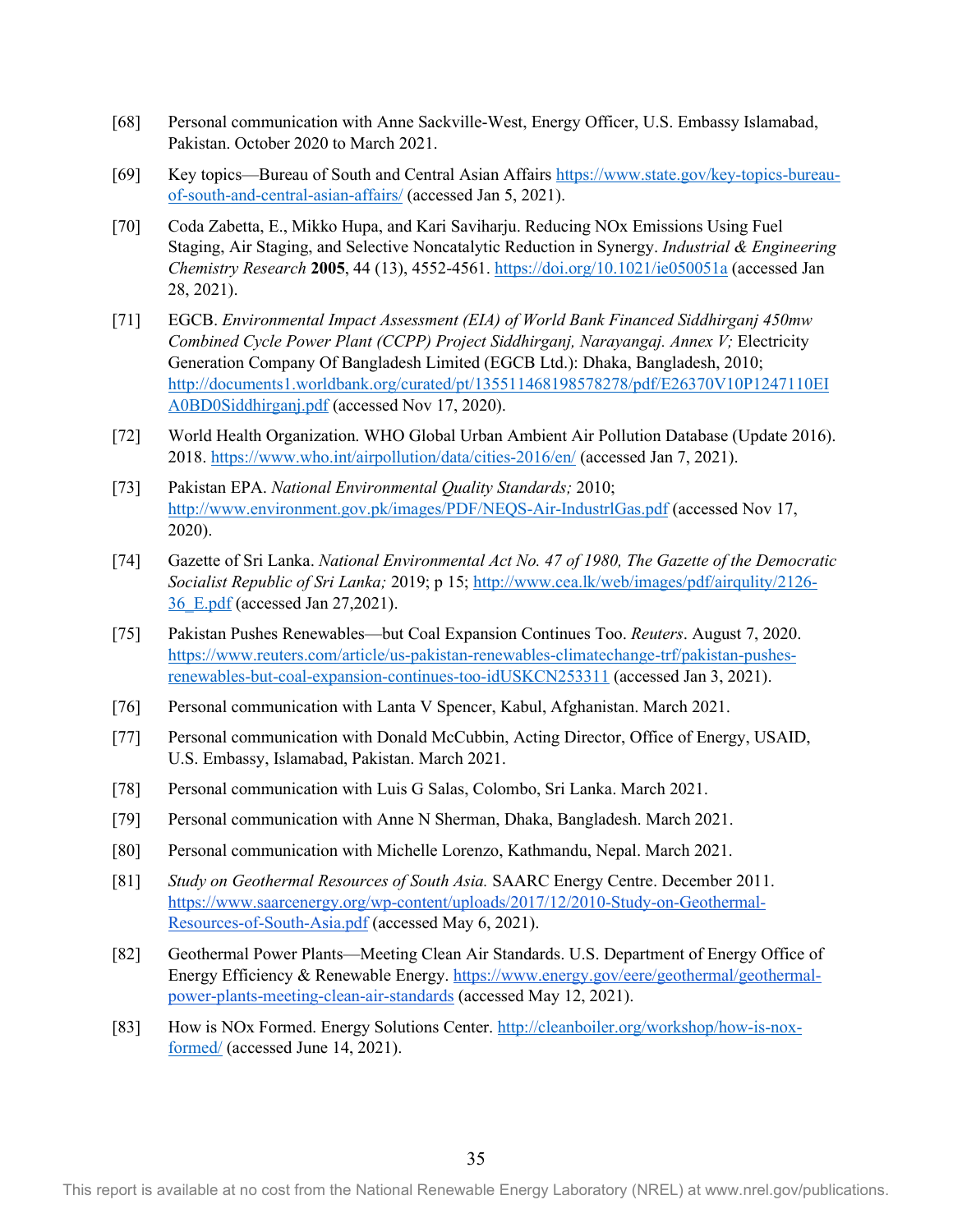#### [84] Second Nationally Determined Contribution. Government of Nepal. 2020. [https://www4.unfccc.int/sites/ndcstaging/PublishedDocuments/Nepal%20Second/Second%20Nat](https://www4.unfccc.int/sites/ndcstaging/PublishedDocuments/Nepal%20Second/Second%20Nationally%20Determined%20Contribution%20(NDC)%20-%202020.pdf) [ionally%20Determined%20Contribution%20\(NDC\)%20-%202020.pdf](https://www4.unfccc.int/sites/ndcstaging/PublishedDocuments/Nepal%20Second/Second%20Nationally%20Determined%20Contribution%20(NDC)%20-%202020.pdf) (accessed August 14, 2021).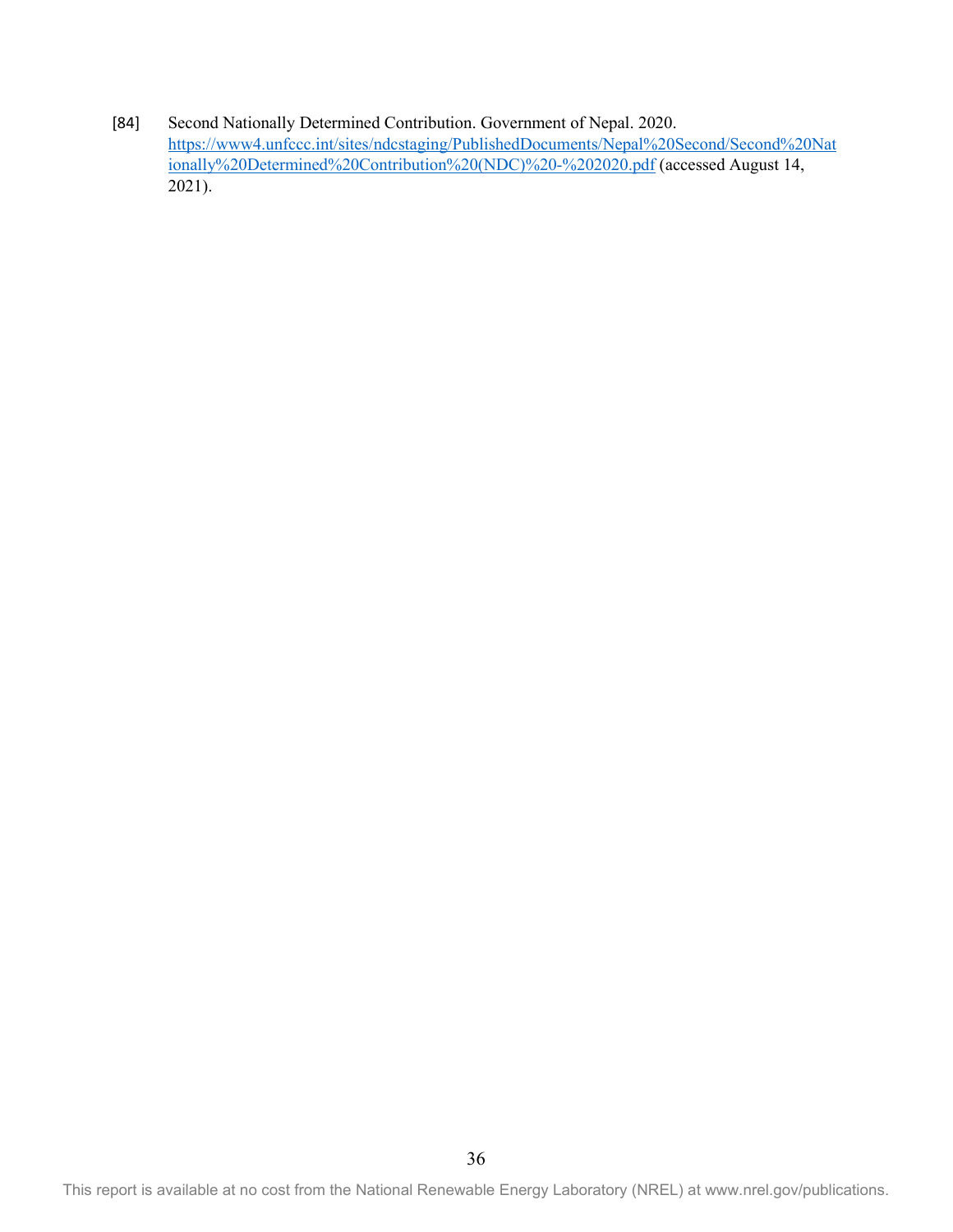## <span id="page-44-0"></span>**Appendix A.**

### <span id="page-44-1"></span>**A.1 Brief Description of Emission Control Devices Referred To in This Report**

This section provides a brief description of the working principle of various methods and technologies used for lowering emissions of NOx and other pollutants as mentioned in Table 5 (Section 3.2) and Table 6 (Section 3.3) [1, 10, 70].

**Electrostatic precipitators (ESPs)**—A device used to remove fine particulate matter. ESPs use the principle of ionization of the contaminated flue gas and a subsequent capture of charged particles by oppositely charged plates (collecting electrodes). ESPs are highly efficient, with efficiency reaching as high as 99%.

**Cyclones**—Cyclone separators use the centrifugal and inertial forces to remove and capture particulate matter from flue gas. Based on design specification, cyclones can be used to capture larger particles ( $PM_{10}$ ) as well as fine particles ( $PM_{2.5}$ ). Though the efficiency of these devices depends on specific design parameters and use conditions, they are more effective in removal of particles with relatively larger aerodynamic diameters.

**Fabric filters**—Capture the dry particles in flue gas by using a filter bag. The fabric does some filtration, but the accumulated dust is also an important particulate removal medium.

**Flue gas desulfurization (FGD)**—Uses chemical scrubbing to remove sulfur dioxide from the flue gas. Given that  $SO_2$  gas is acidic, an alkaline scrubbing agent (e.g., limestone) is often used to remove  $SO_2$  from flue gas. Some  $SO_2$  removal processes are regenerative, where the removed SO2 is recovered as a useful product, whereas others are throwaway processes.

**Selective catalytic reduction (SCR)**—A very efficient NOx control device. In an SCR-based NOx control, ammonia is used to chemically break down NOx into nitrogen  $(N_2)$  gas and water vapor. The SCR catalyst used more efficiently facilitates the chemical reaction of ammonia with NOx. Efficiency of SCR is generally dependent on the temperature of exhaust gas, and ammonia slip is also an issue. SCR and SNCR are often used in combination with low-NOx burners and over fire air burners.

**Selective non-catalytic reduction (SNCR)**—The working principle of SNCR is similar to SCR, except that the catalytic agent is absent. However, due to several practical reasons, this often results in lower removal efficiency of NOx. SCR and SNCR are often used in combination with low-NOx burners and over fire air burners.

**Overfire air burners**—In this technique, the fuel is combusted in two or more stages. The primary flame zone is fuel rich and the following flame zones are fuel lean. This results in oxygen-deficient zones of partial combustion, resulting in lower temperatures and thus lower NOx formation.

**Low NOx burners**—In low NOx burners, NOx formation is inhibited by controlling the mixing of air with fuel, with a subsequent reduction of the peak flame temperatures. Reduced flame temperatures result in reduced NOx formation from combustion.